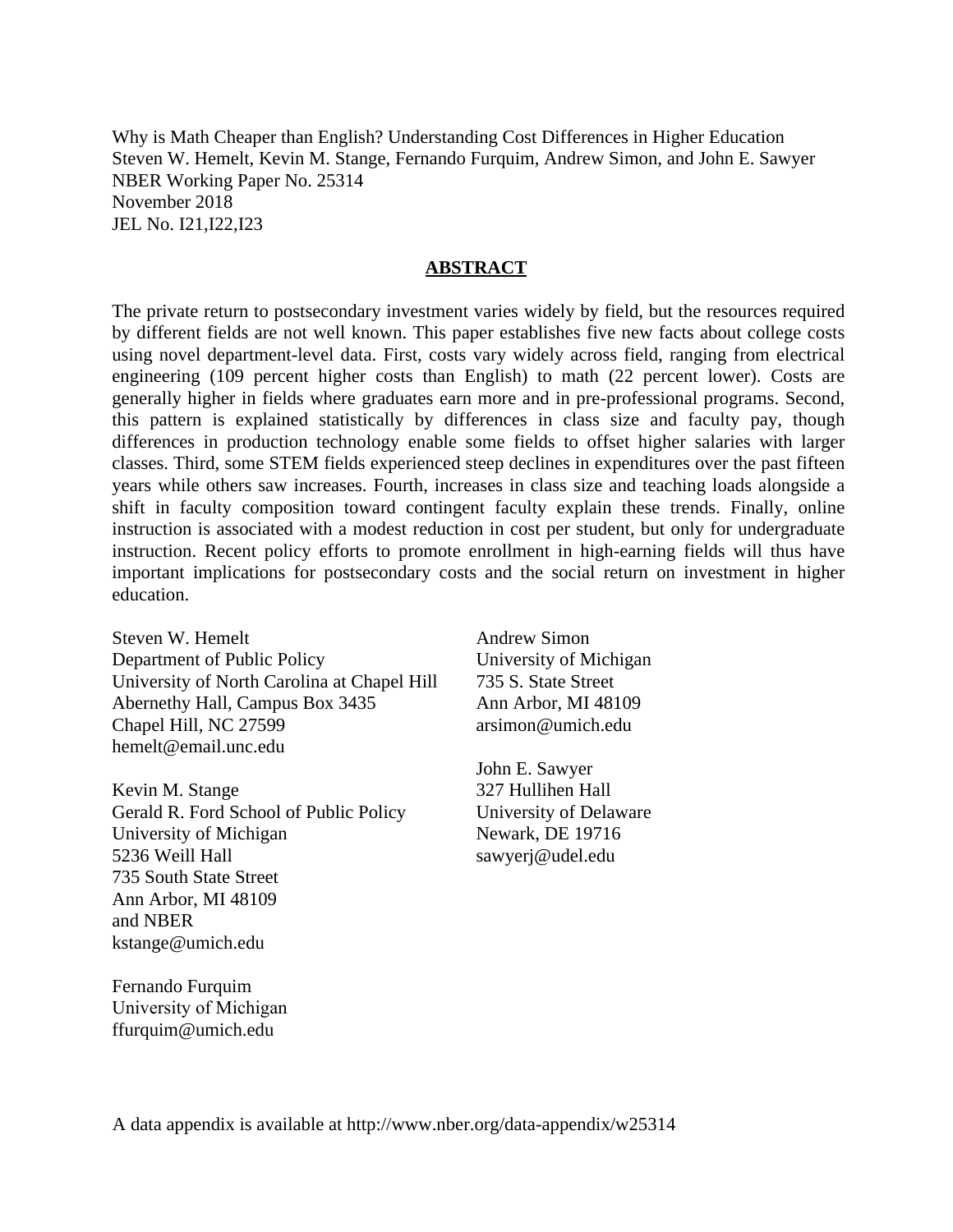### **I. Introduction**

Investment in education fosters human capital development, shapes long-term economic growth, and influences socioeconomic mobility (Goldin & Katz, 2008; Autor, 2014). At the postsecondary level, the private return to this investment varies widely by field of study, with science and engineering fields generally having a higher labor market payoff than the humanities and social sciences (e.g., Altonji, Arcidiacono, & Maurel, 2016; Kirkeboen, Leuven, & Mogstad, 2016). These outcome differences have prompted policymakers to promote enrollment in highearning fields through various direct and indirect incentives to institutions and students, such as targeted scholarships and performance-based funding. However, we know very little about the economic cost of this investment or the resource consequences of steering more students into these fields.

In this paper we use novel, department-level data on costs (expenditures), outputs, and factors of production for a large and diverse sample of four-year institutions from 2000 to 2015 to provide a comprehensive descriptive analysis of instructional costs within institutions. We estimate differences in instructional costs by field, characterize associations between production factors such as class size and faculty workload and these cost differences, and document trends over time in field-specific costs. Prior work on college costs largely consists of institution-level analyses and case studies of elite private institutions, and thus cannot illuminate differences across fields for the institutions attended by most students.

We establish five new facts about college costs. First, there are substantial cost differences across fields of study. Using English as a benchmark, instructional costs per student credit hour (SCH) range from 109percent higher for electrical engineering to 22percent lower for math. The average English course with 20 students incurs approximately \$12,500 in instructional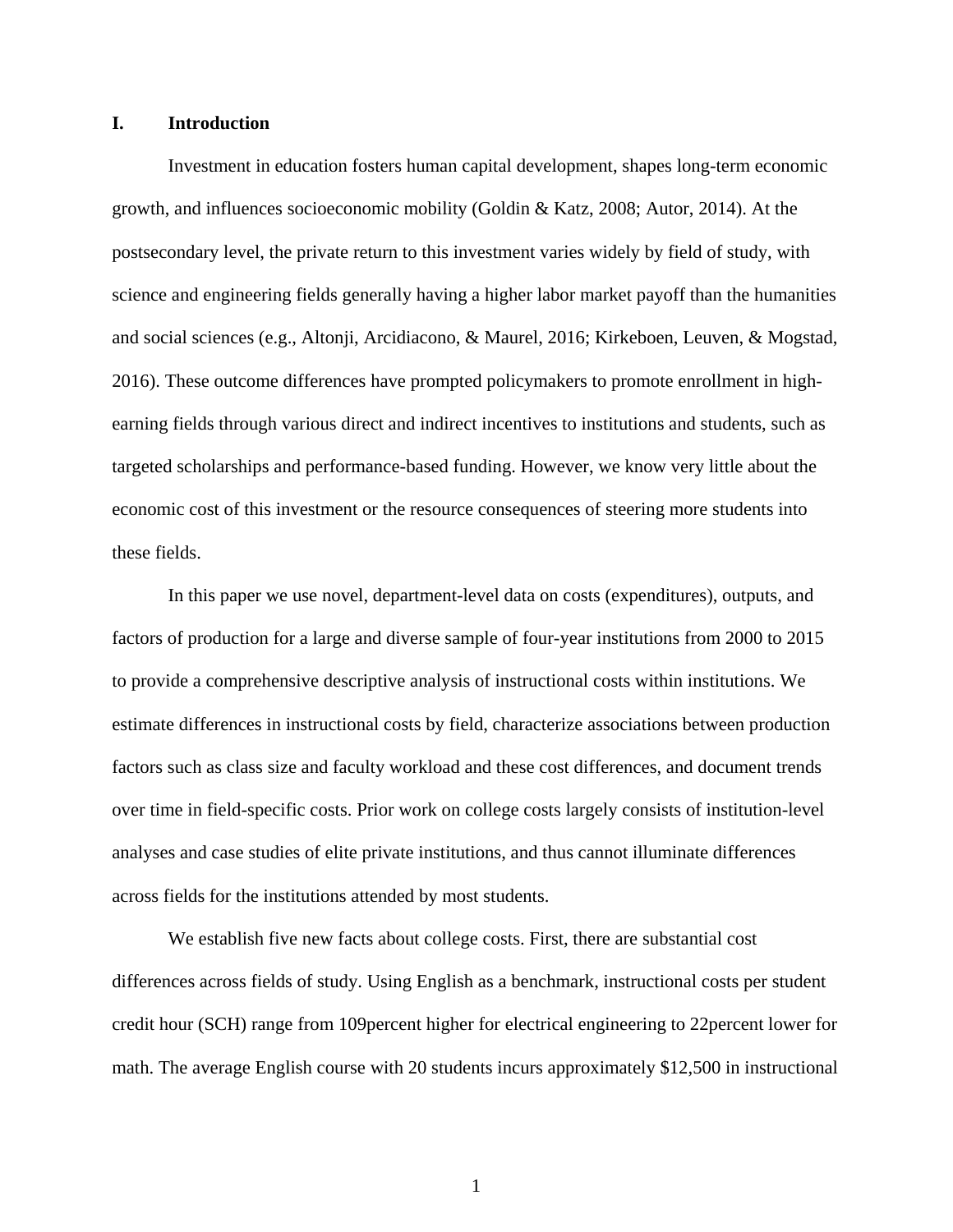expenses, so these percentage differences reflect substantial levels of resources. Costs are generally higher in fields where graduates earn more and in pre-professional programs. These patterns of average cost differences also generally map to marginal cost differences. Second, most of the cross-discipline patterns can be explained statistically by large differences in class size and, to a lesser extent, differences in average faculty pay (itself a function of salaries and mix of faculty type/rank). Teaching loads and other (non-personnel) expenditures explain little of the instructional cost differences across fields. Further, some fields with highly paid faculty (like economics) offset high wages with large classes, resulting in costs that are comparable to English despite higher faculty pay. Differences in production technology that enable some departments to offset higher salaries with larger classes are thus a key determinant of cost differences in postsecondary education. Third, cost differences have evolved over time. Some STEM fields – mechanical engineering, chemistry, physics, biology, and nursing – experienced steep declines in spending over the past fifteen years while others saw increases. Fourth, these trends are explained by large increases in class size (mechanical engineering, nursing) and increases in faculty teaching loads (chemistry, biology) alongside a shift in faculty composition toward contingent faculty. Finally, the extent of online instruction is associated with a modest reduction in cost per student in undergraduate, but not graduate, education.

A better understanding of cost differences across fields informs several policy domains. First, institutions and states could explicitly take the large cost differences across fields into account when setting prices and allocating resources. Many public institutions charge students differentially by college or field (Stange, 2015), and some states recognize cost differences in their appropriations formulas, but these cost differences are present even for states and institutions that do not use such practices. Second, the *social* return to investment in high-earning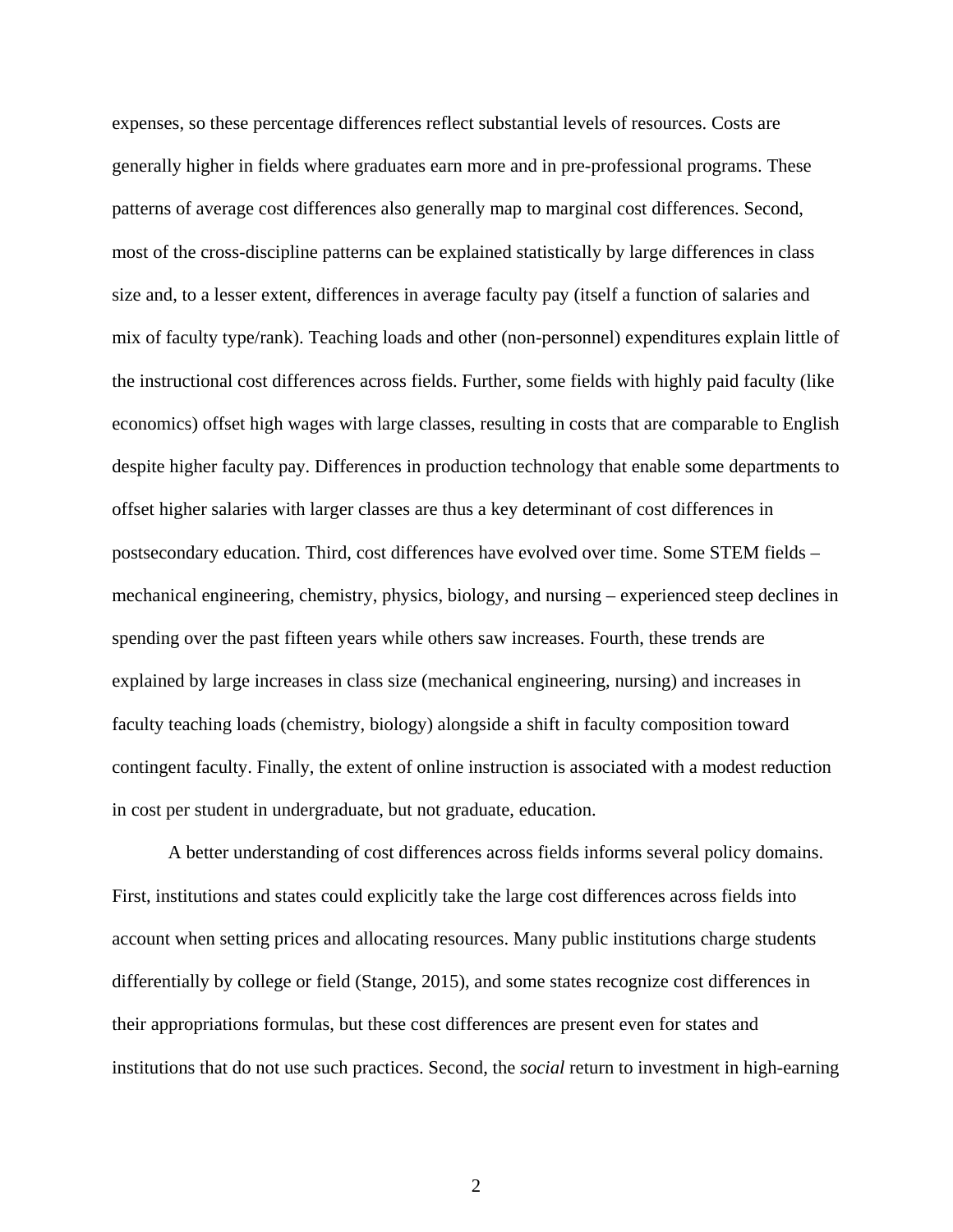fields may be lower than wage premiums suggest because high-return fields also tend to be more costly to teach. This point was made in earlier work by Altonji and Zimmerman (2016), but we broaden the scope of institutions for which we now have evidence of this fact. This underscores the need for policymakers to consider the cost implications of changes in the mix of fields students study.

Finally, our analysis of cost drivers begins to inform how postsecondary institutions could temper cost escalation. College prices have grown by 40 percent between 2005 and 2015 (College Board, 2015), increasing the share of postsecondary costs shouldered by students and their families to nearly half (Desrochers & Hurlburt, 2016) and shifting postsecondary enrollment away from four-year public universities and toward two-year colleges and less selective institutions (Hemelt & Marcotte, 2016). Given these trends, a number of initiatives aim to "stretch the higher education dollar" (Kelly & Carey, 2013). In Texas, some colleges answered Governor Rick Perry's challenge to offer a \$10,000 college degree by creating programs that combine high school, community college, and four-year college instruction (Seligman, 2012). The expansion of online learning technology may also lower costs, at least among the least selective colleges (Deming, Goldin, Katz, & Yuchtman, 2015; Bowen, 2012). In Wisconsin, Governor Scott Walker proposed increased faculty teaching loads as a way to control costs (DeFour, 2015). Our work suggests that differences in production technology enable some departments to take different approaches to cost management, from changing the mix of faculty ranks to increasing class sizes. This implies that a one-discipline-fits-all approach to addressing cost escalation is likely misguided and ineffective. An important caveat is that we focus on direct instructional expenditures and therefore abstract from other forms of expenditures by institutions that are shared across departments, such as student services or administration.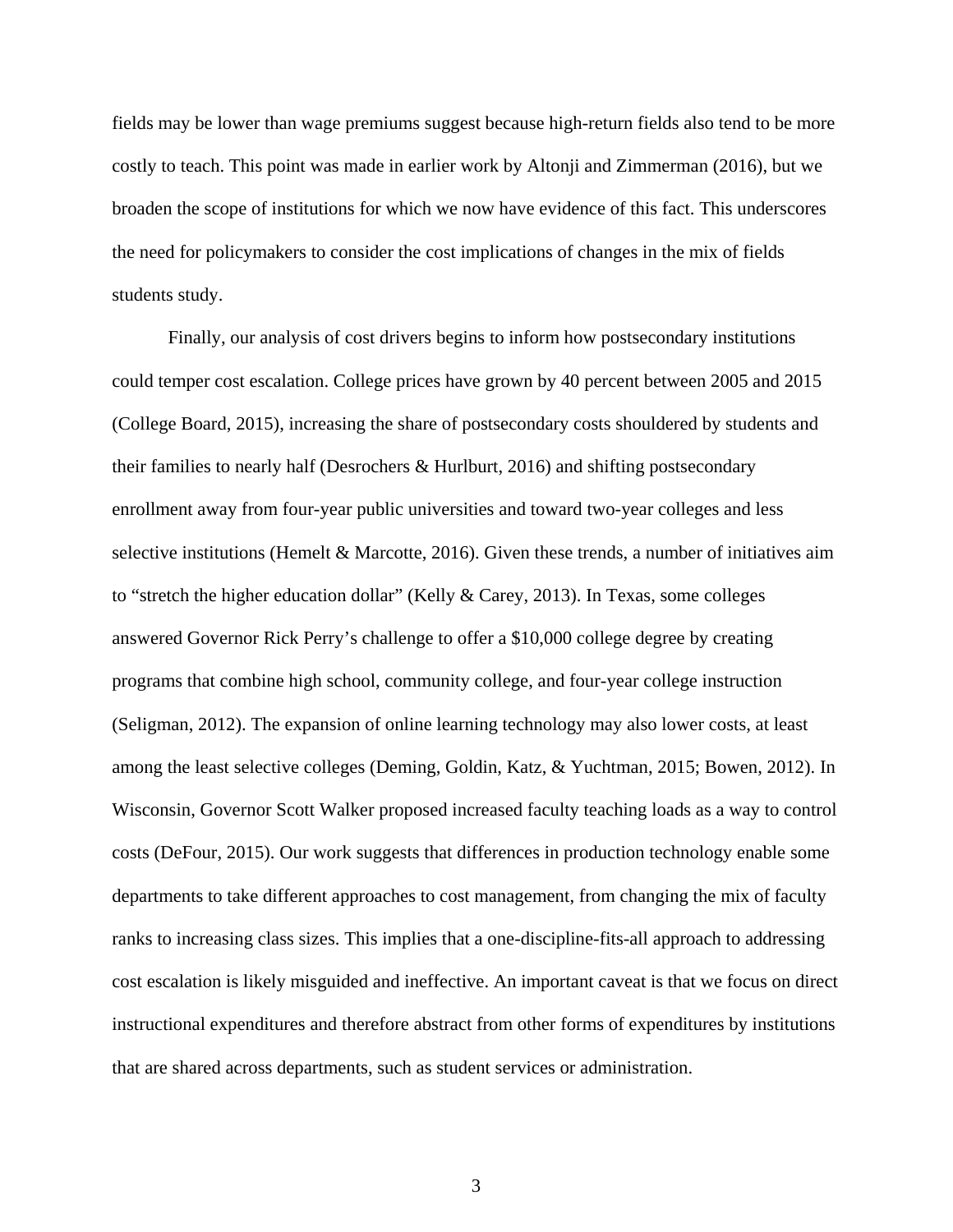The paper unfolds as follows. The next section situates our study within prior theoretical and empirical research on postsecondary costs, with a focus on work that goes below the institution-level. Section III describes our data and samples. Section IV presents cross-sectional cost differences by field of study, and Section V documents how these differences have evolved over time. In Sections VI and VII we dig more deeply into these patterns by exploring marginal cost and the role of instructor type and class size more specifically. Online instruction has been touted as one way that institutions can bend the cost curve. In Section VIII we describe the adoption of online instruction and its association with costs for a much larger and diverse sample than has been examined in prior work. We conclude with a discussion of the implications of our work in Section IX.

#### **II. Background**

### *A. Theories of Costs and Implications for Cross-Field Differences*

Scholars have long noted the tendency for postsecondary costs to rise faster than economy-wide costs over the long term (Bowen, 2012). A range of explanations has been posited for this phenomenon, including the curse of "labor-intensive" industries in which the relative capacity to substitute capital for labor is low (Baumol & Bowen,  $1966$  $1966$ )<sup>1</sup>, the proclivity of colleges to act like "revenue-maximizers" in effort to compete in the murkily defined race of prestige (Bowen, 1980), the temptation to spend on student amenities (Rubin, 2014; Jacob, McCall, & Stange, 2018), and the expansion of unnecessary or duplicative administrative

<span id="page-5-0"></span> $<sup>1</sup>$  This is often termed the "cost disease" theory, originally proposed in the context of performing</sup> arts (Baumol & Bowen, 1966). Since higher education is labor-intensive and wages are set on a national market, instructional costs in higher education tend to rise faster than in other industries that can more easily substitute capital for labor. Productivity gains are not able to offset wage increases, holding down (or reducing) costs as they do in other industries, particularly manufacturing. The health care industry faces a similar challenge.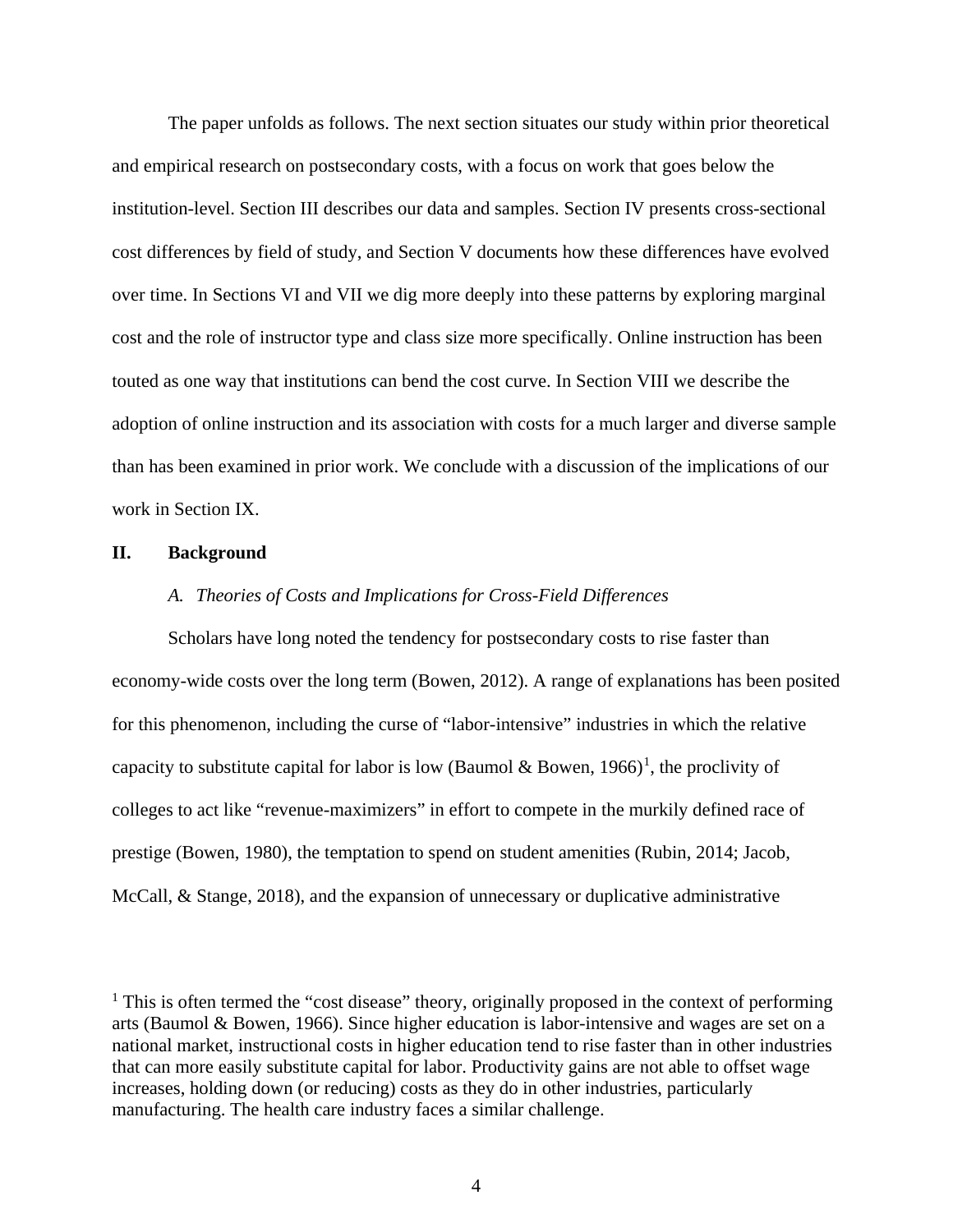positions (Campos, 2015). These theories tend to focus on macro-level phenomena and institutional behavior. However, they also provide insights relevant to the postsecondary unit chiefly responsible for instruction: the department. To understand differences across fields within institutions, we now sketch an informal economic model of decision-making for individual academic departments (programs), and then detail the implications of these broader theories of costs to the factors that shape education production at a department level.

 Programs produce a set of outputs, such as quality-equivalent units of undergraduate instruction or research publications, using a large set of inputs, such as faculty of different types, classrooms, office space, technology, and laboratories.<sup>[2](#page-6-0)</sup> Programs choose inputs and how to combine them in order to maximize an objective function, which characterizes how much a department prioritizes different outputs. Programs' maximization is done subject to a production function and department-level budget constraint, taking input prices as given. Programs will seek to equalize the marginal benefit of each input relative to its net cost. Variation in the cost of instruction per student across programs can thus be due to differences in production functions, budget constraints, input prices, or objective functions across programs. We discuss each of these in turn.

The production function that maps inputs to outputs likely varies across fields. Some subjects require intense interaction between students and faculty to produce a given level of instructional quality; others may require close supervision of students by faculty; and yet others may require costly laboratory sessions. Relatedly, some fields may be able to take

<span id="page-6-0"></span> $2$  We consider the quantity of instructional credits produced (e.g., how many classes students take) and the quality of those instructional credits (e.g., how much students learn) as separate outputs. The relative value placed on quantity versus quality likely varies across institutions (and possibly programs) and is determined by the objective function.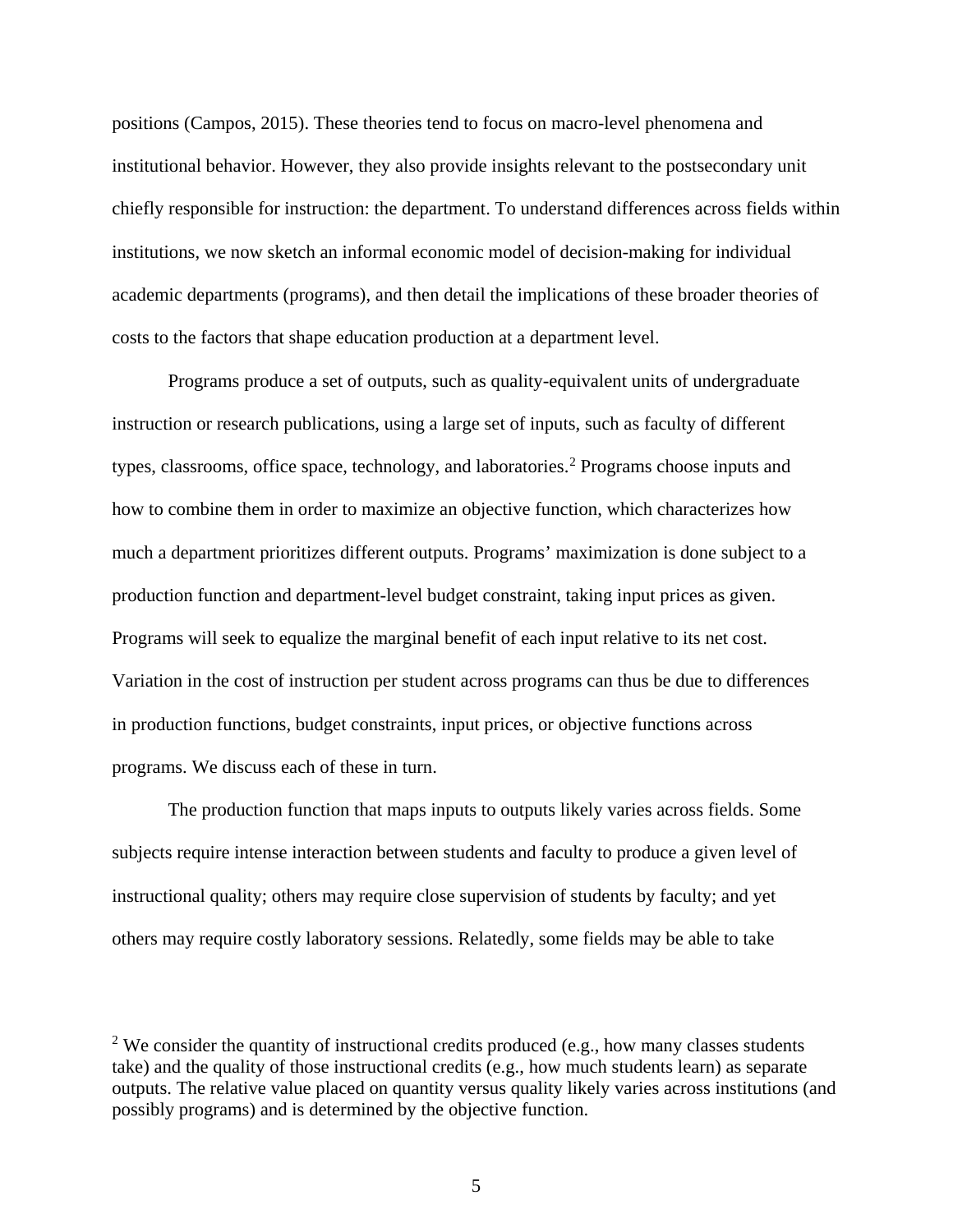advantage of economies of scale and scope. Some departments are charged with delivering general education courses for the entire institution, affecting the portion of the marginal and average cost curves faced by the department.<sup>[3](#page-7-0)</sup> Departments offering both undergraduate and graduate programs may experience scope economies, as they can tap graduate students as a pool of lower-cost instructors (e.g., Dundar & Lewis, 1995). Such differences necessarily affect optimal class size, faculty mix, faculty teaching load, and non-personnel expenditures – all of which determine costs per unit of instruction.

Budget constraints can also vary importantly by field and institution. On the revenue side, fields typically housed in separate schools such as Engineering or Business (compared to the College of Arts and Sciences) have different opportunities for revenue generation due to the use of differential pricing (Stange, 2015) or decentralized budgeting (often referred to as "responsibility centered management"). Both dictate how much of tuition revenue specific departments can keep. Some states, such as Ohio, Texas, and North Carolina, explicitly provide higher levels of appropriations for certain fields that are perceived to be more costly. Finally, given the large cross-major earnings differences among graduates, some fields will have greater opportunities to raise donations from alumni.<sup>[4](#page-7-1)</sup> These factors alter departments' incentives and potential for revenue generation which is used to fund investment. On the cost side of the budget constraint, programs may differ in the extent to which they internalize personnel and other expenses at the margin, again depending on institutional budgetary and cost-sharing practices.

<span id="page-7-0"></span> $3$  The data allow us to focus on average instructional costs, but we cannot observe marginal costs.

<span id="page-7-1"></span><sup>&</sup>lt;sup>4</sup> Monks (2003) finds empirical supports for such differences.

<sup>6</sup>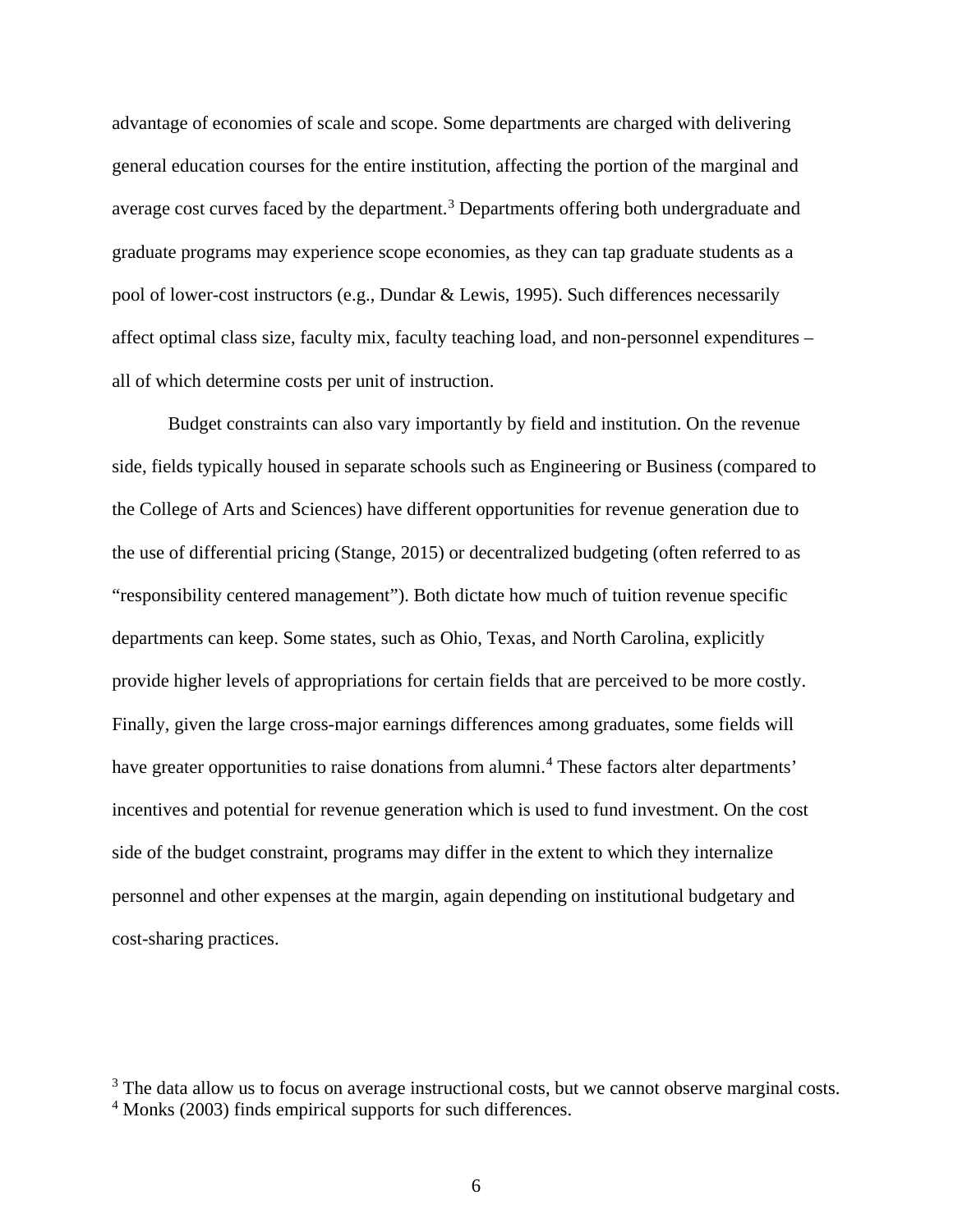Though the "cost disease" theory refers to patterns of cost growth over time, its logic easily extends to cross-field differences. Higher input prices – most importantly the salaries that faculty command on the non-academic market – will make instruction of certain fields more expensive. However, the extent of substitutability of different inputs in the production process will determine how influential specific input prices are to overall cost differences. For instance, an ability to shift to larger classes without a meaningful reduction in quality in response to high wages would constrain cost differences across fields.

Finally, programs may differ in their objectives. In particular, programs may differ in the extent to which they value quality versus quantity of instruction and between undergraduate instruction, graduate training, research output, and public service. We do not take a stand on programs' particular objectives, but it is reasonable to assume that most programs strive to maximize something like the number of quality-adjusted degrees.[5](#page-8-0) However, we do not expect meaningful differences in objectives across fields in the same institution given that reputation, admissions, and faculty research expectations mostly operate at the level of the institution. For instance, tenure decisions are ultimately approved by university-wide committees or administrators specifically to enforce institution-wide quality

<span id="page-8-0"></span><sup>5</sup> There is some literature on the goals of universities. Rothchild and White (1995) assume colleges are profit maximizing while Epple and colleagues (2006, 2017) assume that colleges are quality maximizing. If universities and programs have similar objectives since they are part of the same organization, assuming programs maximize quality of instruction is consistent with previous research. However, given our data and the purposes of this article, we need not impose this assumption, but instead, we discuss how well it fits the findings that emerge. It is also worth noting that because of our data, we focus on instruction, but programs may also care about other outputs, like research and public service.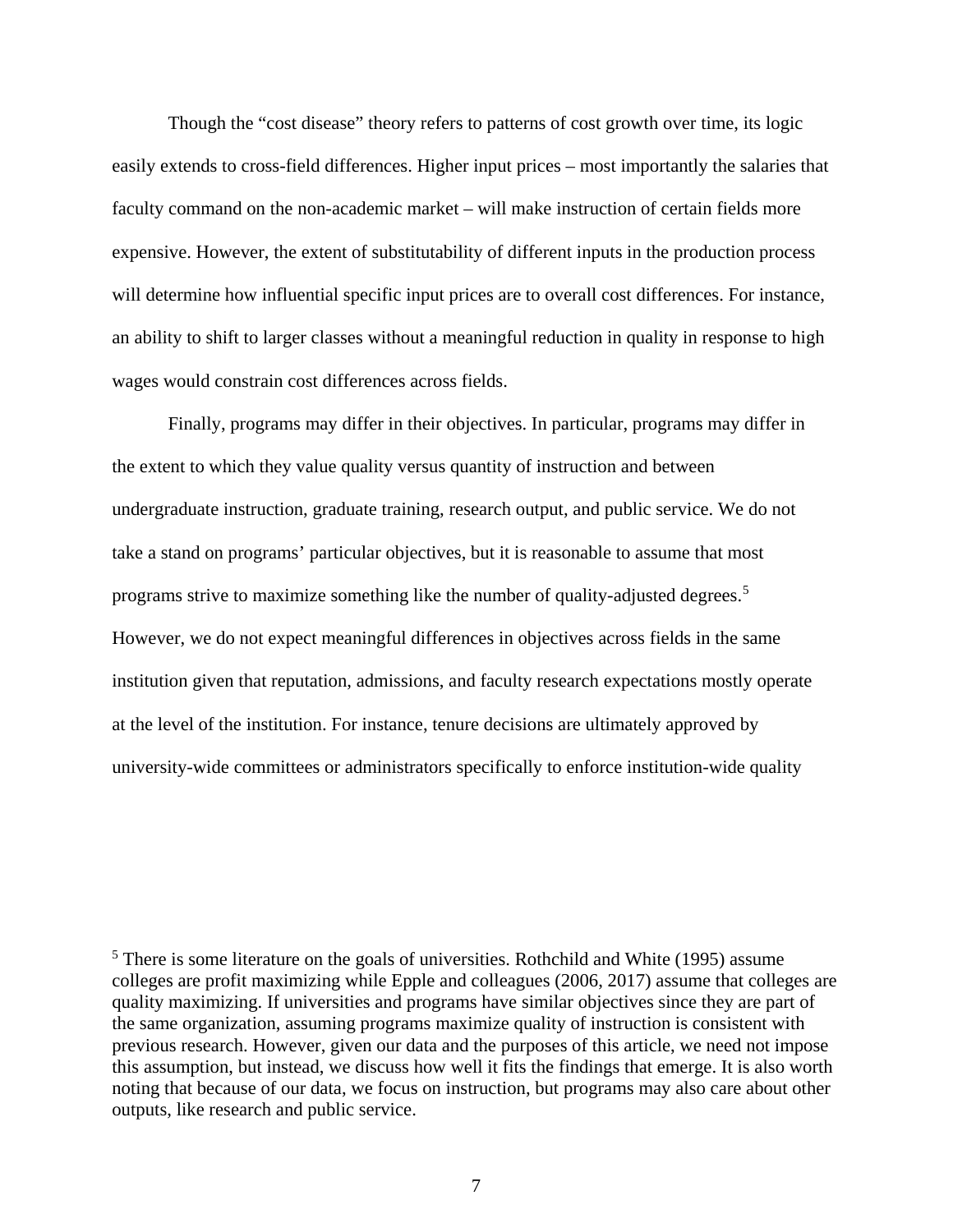standards. Throughout the paper, we attempt to tie relevant findings back to this simplified model of the academic department.<sup>[6](#page-9-0)</sup>

## *B. Prior Evidence on Costs in Higher Education*

Most prior work on costs in higher education uses institution-level measures from the Delta Cost Project (DCP) and IPEDS, documenting trends over time and differences by type of institution (e.g., Desrochers & Hurlburt, 2016).<sup>[7](#page-9-1)</sup> For instance, Hoxby (2009) demonstrates that institutional spending became more stratified across institutions as the college market became more nationalized, with the most selective institutions increasing spending considerably more than the least selective institutions over the past forty years. $8$ 

This paper builds on very limited prior work on differences in costs across fields and

within institutions, and is most closely related to three previous papers. Altonji and Zimmerman

<span id="page-9-2"></span> $8$  Archibald and Feldman (2011) also use aggregate data to explore the numerous explanations for cost increases, concluding that the "cost disease" theory goes a long way toward explaining aggregate cost trends. Other explanations – such as administrative bloat and student amenities – do not seem to hold up to scrutiny. They find that the apparent increase in number of administrative jobs at colleges is due to changes in how workers are classified in survey data and increased spending on amenities does not appear to be out of line with similar trends in residential spending. In the end, Archibald and Feldman (2011) tie the increasing costs of higher education much more strongly to "economy-wide" factors that affect higher education as well as other similar industries rather than to "dysfunctional economic behavior at colleges and universities" (p. 113).

<span id="page-9-0"></span><sup>&</sup>lt;sup>6</sup> The department-level focus also ignores spillovers across departments and general equilibrium effects operating through overall student demand. For instance, students need a fixed number of classes to graduate so a reduction in course demand in one department will typically be offset by increased demand in another. Programs housed in separate schools may be less sensitive to this because they can more easily increase enrollments through their own admissions processes and demand is likely more inelastic since transferring (within a university) is costly.

<span id="page-9-1"></span><sup>&</sup>lt;sup>7</sup> Desrochers and Hurlburt (2016) use DCP data to document changes in spending between 2003 and 2013. They find large increases in total expenditures at research-intensive universities, with smaller increases at public and private institutions less focused on research. Education and related expenses, which include expenditures on instruction, student services, and (prorated) administration and operation costs, range from almost \$38,000 per full-time equivalent (FTE) student at private research-intensive universities, to around \$13,000 per FTE at public master's institutions.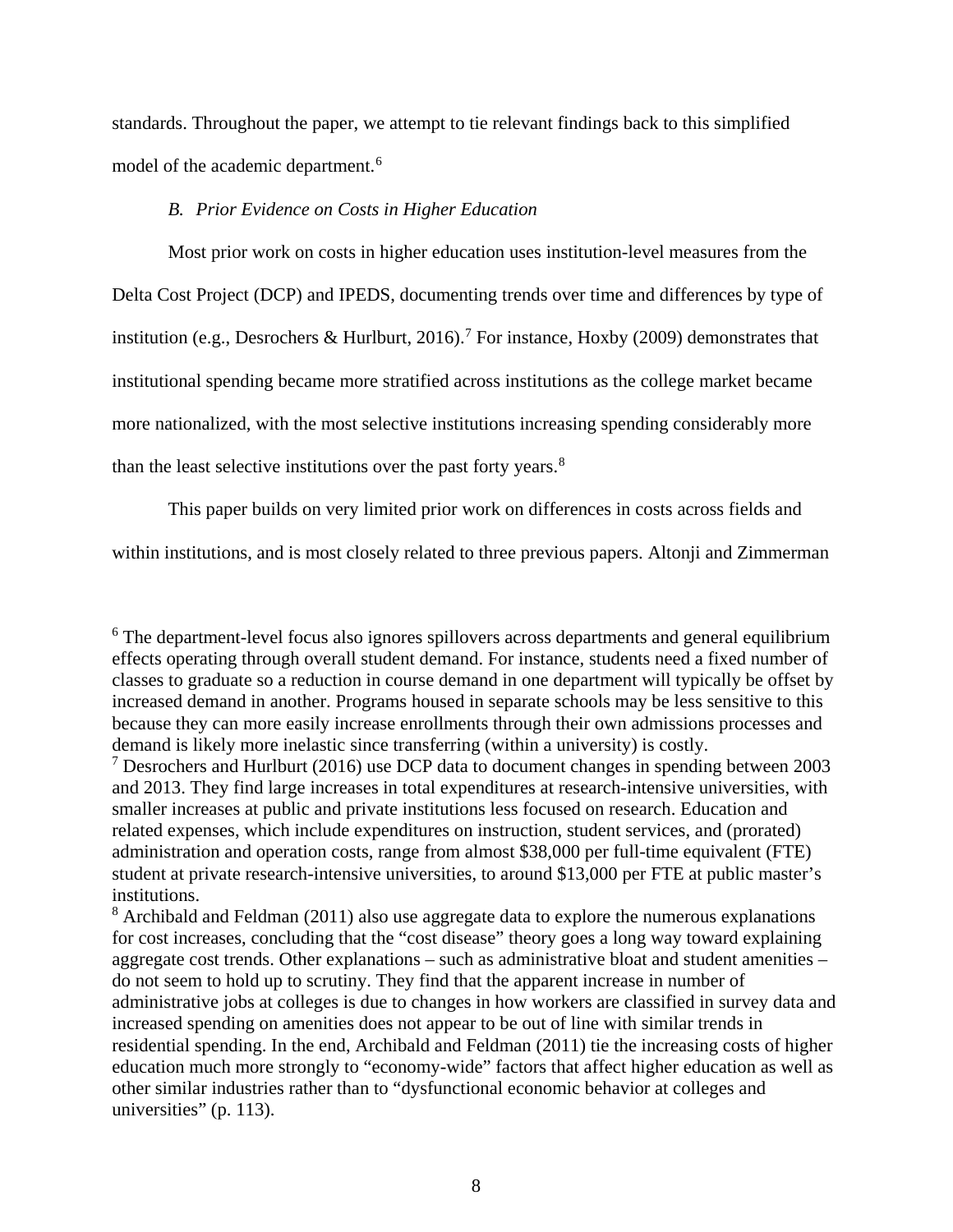(2017) estimate the costs of producing graduates at the program level for the Florida State University System. They report, among other findings, substantive differences in costs by discipline, bookended by engineering and health sciences at the top (with spending of around \$450 per credit) and social science, math, business, and psychology at the bottom (with costs ranging from \$200 to \$250 per credit).<sup>[9](#page-10-0)</sup> These large cost differences cause the earnings differences across fields to be a misleading indicator of the social return on investment across fields.

Johnson and Turner (2009) document large differences in students per faculty across departments for several sets of institutions and the University of Virginia. They find that the number of faculty relative to undergraduate student demand is much higher in sciences and humanities than in core social science fields like economics and political science. While differences in salary, research output, and pedagogy likely explain some of these patterns, they conclude that political frictions constrain universities from dynamically reallocating resources across units in response to student demand. More recently, Courant and Turner (2017) examine how resources are allocated at the University of Michigan and the University of Virginia. They find that departments facing higher faculty salaries allow larger classes and more non-faculty teaching. Furthermore, higher-paid faculty within departments teach fewer undergraduates and specialize in graduate instruction.

<span id="page-10-0"></span><sup>&</sup>lt;sup>9</sup> There are a few earlier studies that focused on a small sample of departments and institutions. Tierney (1980) found that the sciences (biology, chemistry) have costs per student that are 20 percent to 50 percent higher than programs in the social sciences or humanities in 24 liberal arts colleges. Examining 17 departments across 18 public research universities, Dundar and Lewis (1995) find economies of scale for engineering but not for physical sciences. They also found economies of scope in the social sciences, where offering graduate degrees enables departments to employ graduate students as teaching assistants, resulting in cost savings.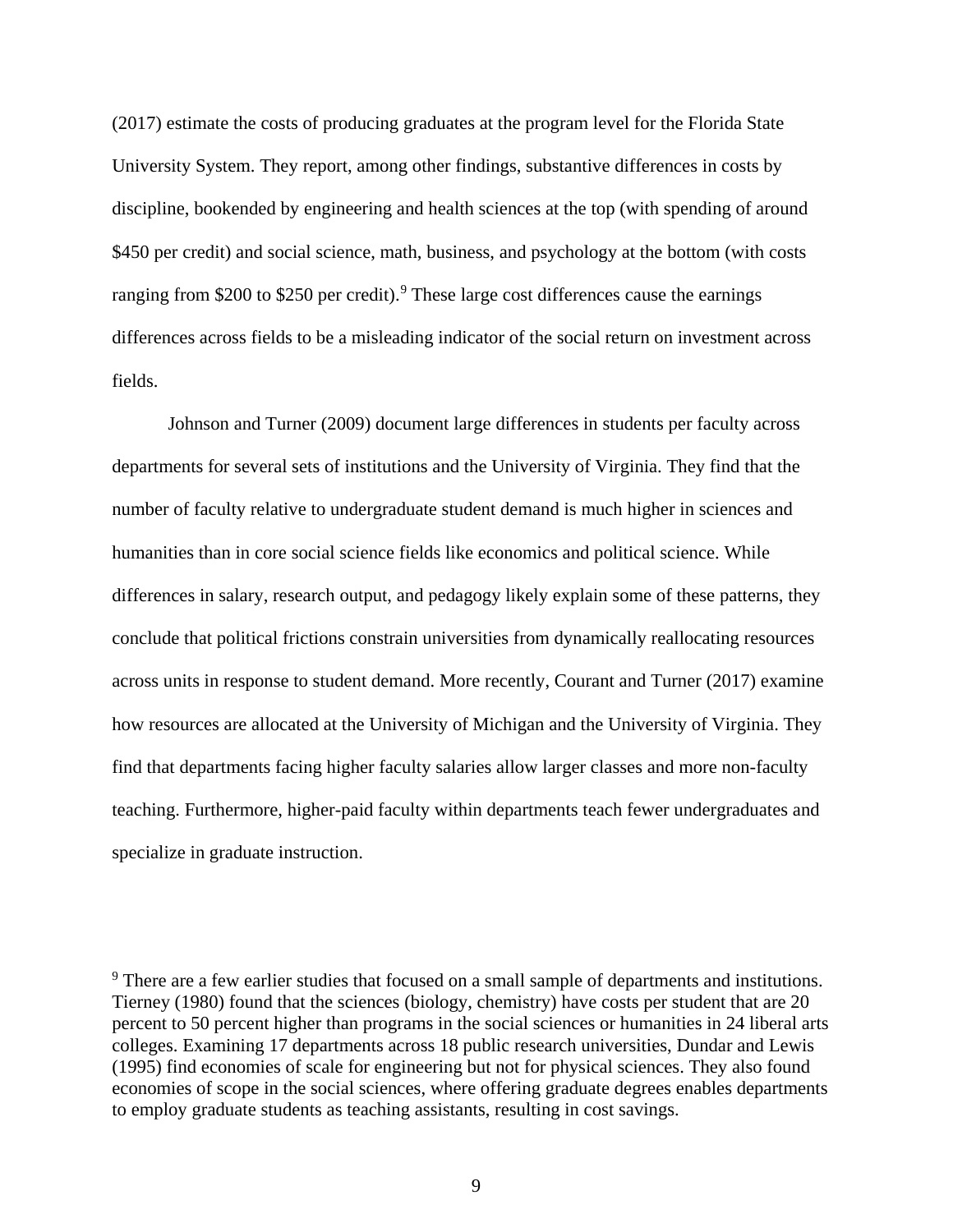Our study also builds on very detailed case studies of a small number of elite institutions. Clotfelter (1996) investigates Chicago, Duke, Harvard, and Carleton, concluding that the rise in costs during the 1980s was only partially attributable to increased prices of inputs such as faculty salaries and books. Increased spending was mostly explained by broad efforts to improve institutional quality, expand research output, and improve access via financial aid for needy students. Greater instructional costs were mostly driven by affirmative decisions by institutions to pay "for more and better units of the educational services that these institutions always had produced." (Clotfelter, 1996, p. 13). A specific aspect of this is costly investments in new technology – such as computers and physics labs – which have benefited students and faculty and increased research output (Bowen, 2012). Examining Cornell University, Ehrenberg (2002) reaches a broadly similar conclusion: increasing costs reflect a desire to "be the best" on the part of elite research universities, which is consistent with revenue theory and quality maximization, broadly defined. This behavior is unconstrained by typical market forces, as non-profit and public entities do not profit-maximize since they cannot keep any residual surplus of revenue over cost as profit. Ehrenberg (2002) also notes several external and structural forces that fuel this behavior, such as colleges explicitly being rewarded for higher spending in college rankings and shared governance making substantial cost-cutting nearly impossible.

We build on this prior work to make four contributions. First, our focus on withininstitution, program-level costs is novel (with the few exceptions noted above) and reflects the reality that "departments constitute the fundamental organizational unit of colleges and universities" (Tierney, 1980, p. 454.)<sup>10</sup> Second, we look at a much larger set of institutions

<span id="page-11-0"></span> $10$  Academic programs have a great deal of discretion in defining curricula, setting academic standards, and hiring and promoting faculty (Lattuca & Stark, 2009) – all of which shape instructional costs. Adoption of differential tuition (Stange, 2015) and responsibility-centered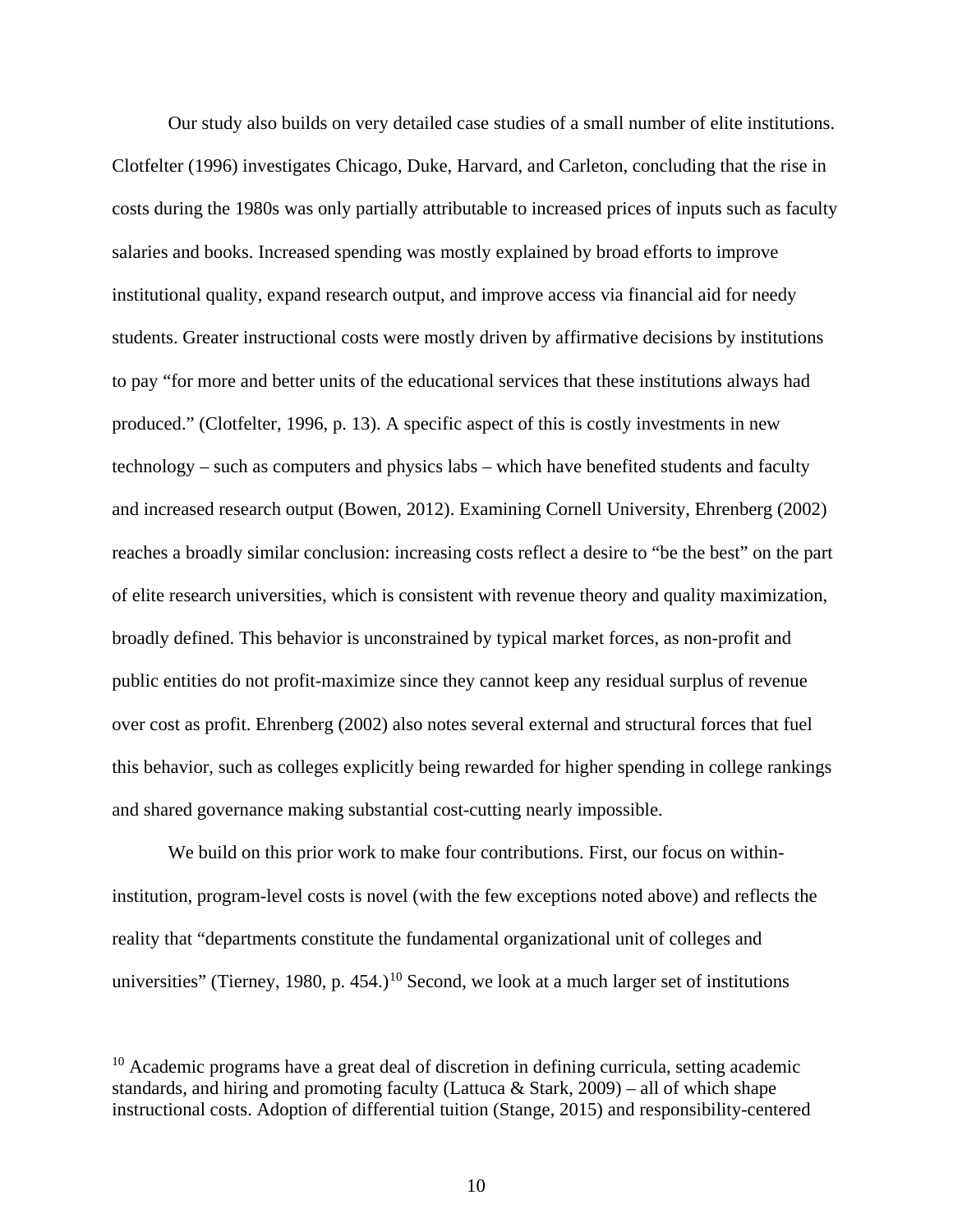across more sectors. It is not clear if the patterns seen in prior work generalize nationally or to other sectors. Third, using this broader sample, we examine the role of several factors of production such as class size, faculty workload, and online instruction in shaping departmentlevel costs. Finally, we look over a longer and more recent time period. Importantly, Johnson and Turner's (2009) analysis ends before the Great Recession when many states cut higher education funding considerably.

#### **III. Data Sources and Samples**

#### *A. The Delaware Cost Study Data*

We use data from the National Study of Instructional Cost and Productivity from the University of Delaware (the Delaware Cost Study). Since 1998, the study has collected programlevel data from over 700 four-year public and private non-profit higher education institutions and some 22,000 programs (institution-CIP4).<sup>11</sup> Each year, institutions report degrees awarded, fall semester instructional activity, and annual expenditure data for each of their academic programs, which are identified at the four-digit CIP code level.<sup>[12](#page-12-1)</sup> For degrees awarded, institutions report a three-year average by level: bachelors, master's, professional, and doctorate. Fall instructional activity is measured by faculty full-time equivalents (FTEs), student credit hours, and organized class sections. Institutions report overall and instructional FTEs by faculty type: tenured and tenure eligible, other regular, supplemental, credit-bearing teaching assistants, and non-creditbearing teaching assistants. They also disaggregate student credit hours and class sections by faculty/instructor type and the course level: lower-division undergraduate, upper-division

management (Priest, Becker, Hossler, & St. John, 2002) lend further support to the importance of disaggregating measures of cost to the academic program level.

<span id="page-12-0"></span> $11$  Appendix Table A1 lists frequently participating institutions.

<span id="page-12-1"></span><sup>&</sup>lt;sup>12</sup> Appendix Figure A1 provides a copy of the form used by institutions to report these data.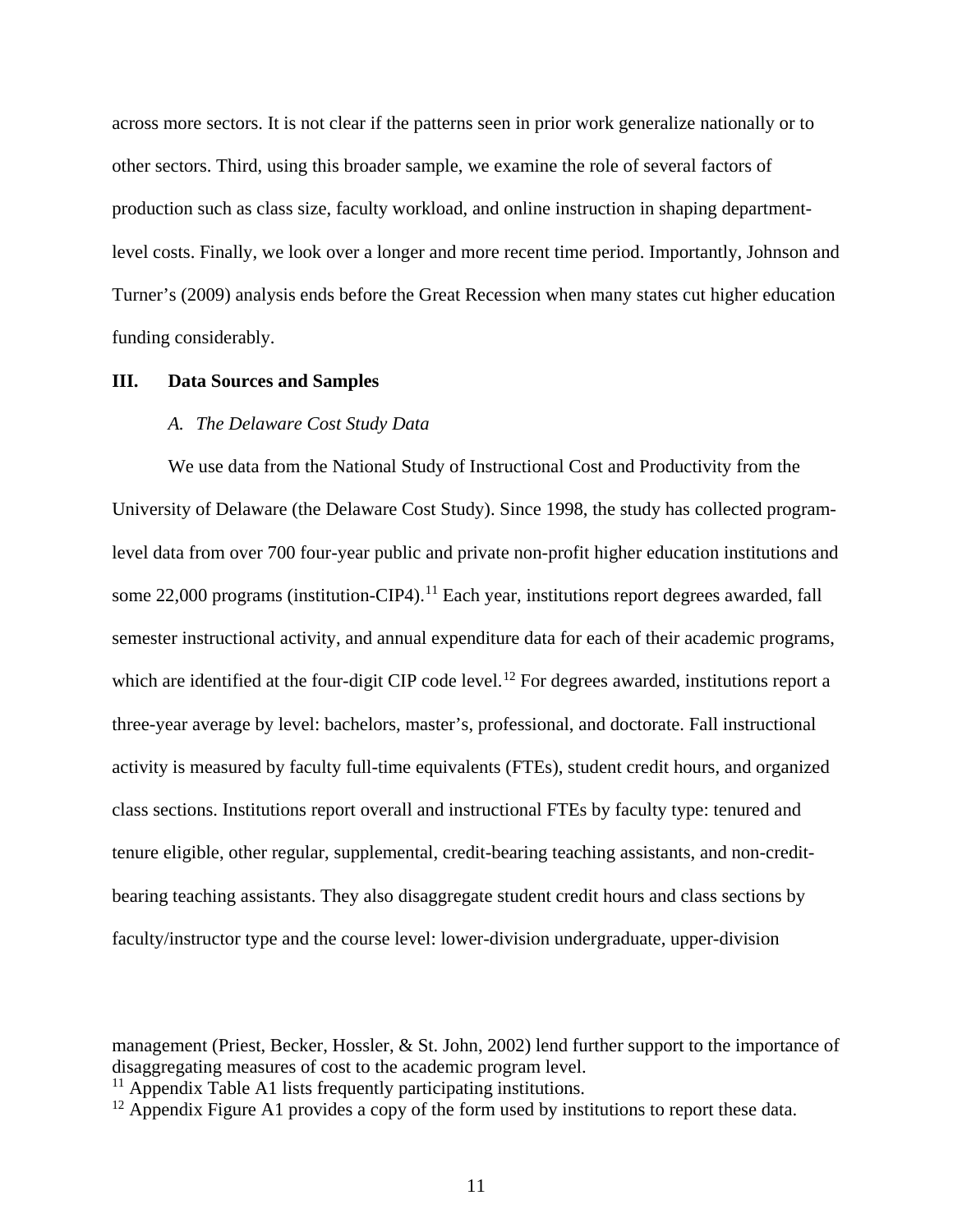undergraduate, and graduate. Finally, institutions report total direct expenditures for instruction, research, and public service and total undergraduate and graduate student credit hours for the entire academic year.

In this paper, we work with direct instructional expenditures per student credit hour as our main measure of costs, which include salaries, benefits, and non-personnel expenses. In 2015, the Delaware Cost Study added a component to the survey to capture information about online instruction. In that first year of data collection, 5,891 unique programs from 264 fields of study across 175 institutions completed the questions about online courses – over 94 percent of participants. The data contain information on online student credit hours by department at the undergraduate and graduate levels.

Institutions choose whether to report data to the Delaware Cost Study. Therefore, we assessed how well our sample matched the broader universe of public and private non-profit four-year institutions operating in the United States. [13](#page-13-0) We found that over a third of all institutions had participated in the Delaware Cost Study at least once (34.2percent) and that these institutions accounted for 60.1 percent of all the degrees awarded between 1998 and 2015. However, institutions do not participate every year and some fail to report data for all of their departments. Accounting for these gaps, we estimate that our sample represents 23.3 percent of all degrees awarded between 1998 and 2015. Coverage is higher for public institutions than private (32.2 percent versus 7.8 percent of degrees, respectively). Public research universities ranked as "competitive" or "very competitive" by Barron's have the highest rates of survey

<span id="page-13-0"></span><sup>&</sup>lt;sup>13</sup> We defined the relevant universe as public or private non-profit bachelors, master's, and research-intensive doctoral institutions operating in the 50 states and the District of Columbia between 1998 and 2015, from the IPEDS Completions survey. The final universe includes 1,786 institutions that granted 34.9 million degrees.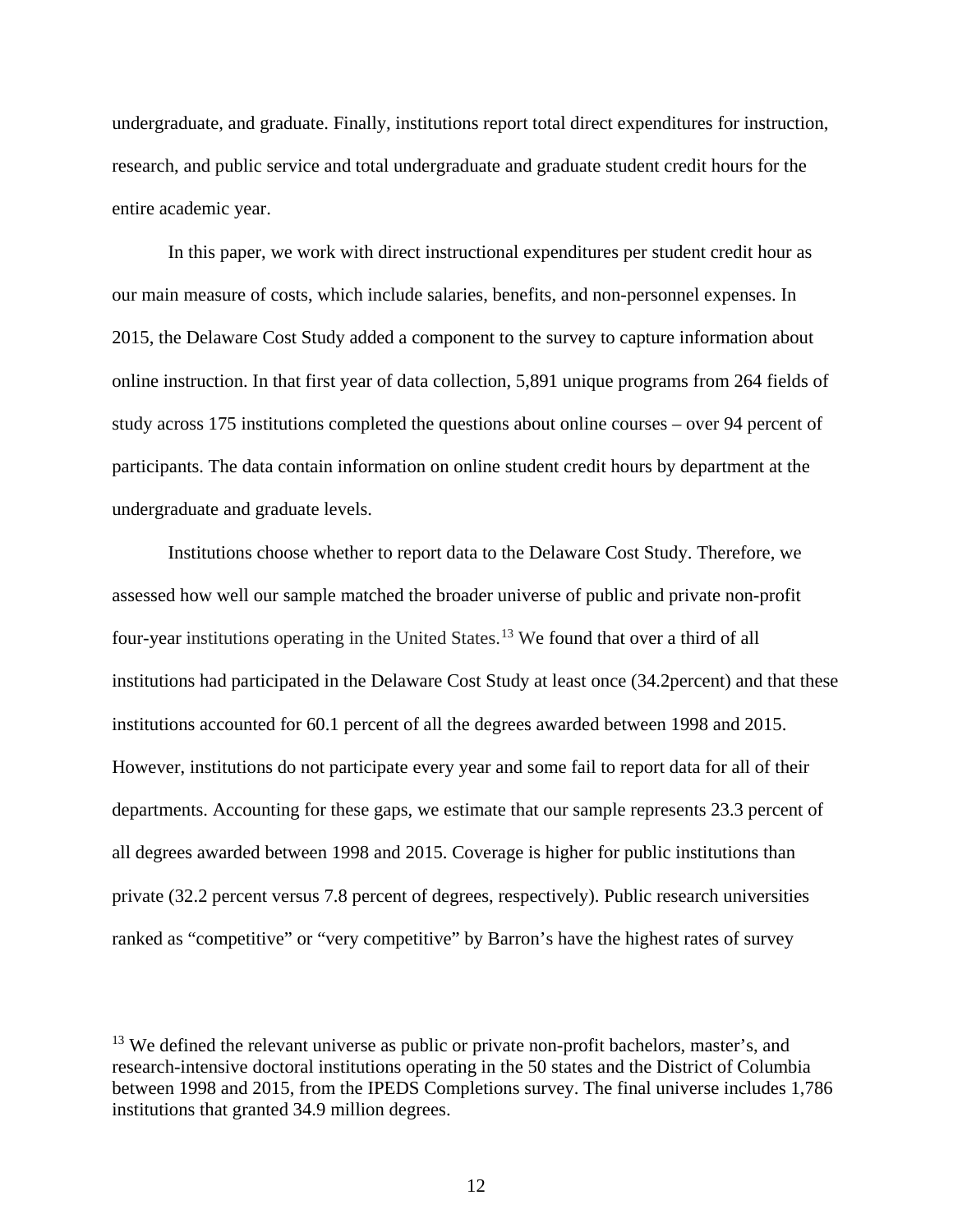participation. Finally, we find no association between expenditures and participation, after controlling for sector, type, selectivity, size, and revenue, but we do find a positive association for both tuition (among privates) and enrollment (among publics) with survey participation. We use this participaption analysis to construct a set of analytical weights which adjusts our sample to resemble the universe of four-year institutions. Appendix B provides a detailed explanation of the coverage analysis and weighting procedure.

### *B. Analytic Sample*

We limit the analytic sample to data collected between 2000 and 2015 from research-intensive, master's, and baccalaureate institutions in the United States.<sup>[14](#page-14-0)</sup> We exclude observations that were missing critical data or had outlying values for the main variables.[15](#page-14-1) Our analysis focuses on 20 core fields of study; they represent the largest fields in terms of student credit hours delivered or fields that are particularly salient for institutional leaders and policymakers.[16](#page-14-2) Our final sample contains 32,496 institution-year-CIP-4 observations representing 552 institutions, 20 disciplines, and 7,150 unique programs. We use the full sample for our longitudinal analyses and pool years 2013 to 2015 for cross-sectional analyses. The cross-sectional sample includes 7,245 institution-year-CIP-4 observations representing 314 institutions, 20 disciplines, and 3,950 unique programs. The online sample is restricted to the 2015 survey year and consists of 2,051 programs in 20 disciplines and 173 institutions.

<span id="page-14-0"></span><sup>14</sup> We use Carnegie Classification to identify institution type. We exclude 13 special-focus institutions due to small sample sizes. We also exclude 11 institutions outside the United States and the District of Columbia. Finally, we drop a small number of observations that did not pass a series of basic data validity checks (e.g., negative FTE values were provided). <sup>15</sup> We define outliers as values greater than the 99<sup>th</sup> percentile or lower than the 1<sup>st</sup> percentile of all values grouped by Carnegie Classification and 2-digit Classification of Instructional

<span id="page-14-1"></span>Programs (CIP) codes.

<span id="page-14-2"></span><sup>&</sup>lt;sup>16</sup> These fields along with CIP codes are listed in Appendix Table A2.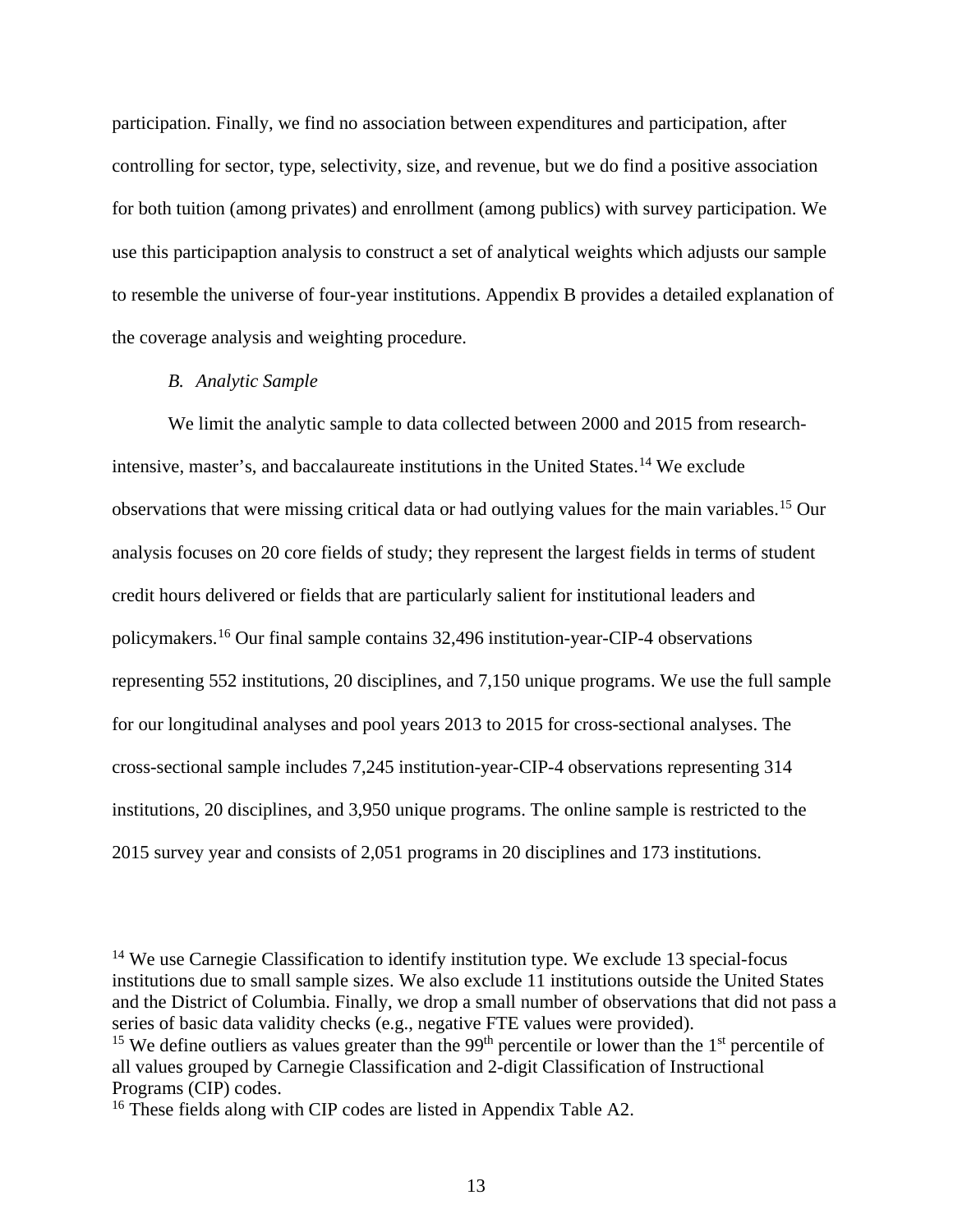Using these data, we construct variables that measure costs, outputs, and inputs. Our primary outcome of interest is direct instructional spending per student credit hour, which we construct by dividing annual instructional costs by annual student credit hours. We also calculate this ratio for the personnel expenditures portion of costs.<sup>[17](#page-15-0)</sup> In terms of candidate cost drivers, we calculate faculty per student (overall and by faculty rank level), faculty teaching load (overall and by faculty rank level), and average class size (overall and by student level). Where necessary, we follow IPEDS guidelines for calculating FTEs for faculty and students.<sup>[18](#page-15-1)</sup> We construct a measure of faculty teaching load by dividing the total number of class sections by faculty FTE. To generate a measure of class size, we divide fall student credit hours (excluding individual instruction) by three, assuming the average class is three credits, and then divide this student count by the total number of course sections (excluding additional course sections, such as labs and discussion sections). $19$ 

#### *C. Descriptive Statistics*

Table 1 presents summary statistics for the main variables in the full sample, separately by Carnegie classification.<sup>[20](#page-15-3)</sup> All analyses, summary statistics, figures, and regressions are weighted by the product of the inverse probability of participating and student credit hours at the program level. This provides estimates that reflect the average student course enrollment in the country. Research-intensive institutions spend more per credit hour, on average, than do master's

<span id="page-15-1"></span><span id="page-15-0"></span> $17$  Before constructing these variables, we convert all cost data to 2015 dollars using the CPI-U.  $18$  The student FTE equals  $1/3<sup>rd</sup>$  of total adjusted part-time student count plus the count of fulltime students; faculty FTE equals  $1/3^{rd}$  of total adjusted part-time instructional staff plus the count of full-time instructional staff.

<span id="page-15-2"></span><sup>&</sup>lt;sup>19</sup> We calculated additional class size variables to use for robustness checks that assume the average course is four credits. Results are similar when we use this higher credit value.

<span id="page-15-3"></span> $20$  Appendix Table A3 presents the same statistics for the pooled, cross-sectional sample of 2013 to 2015. Patterns are similar.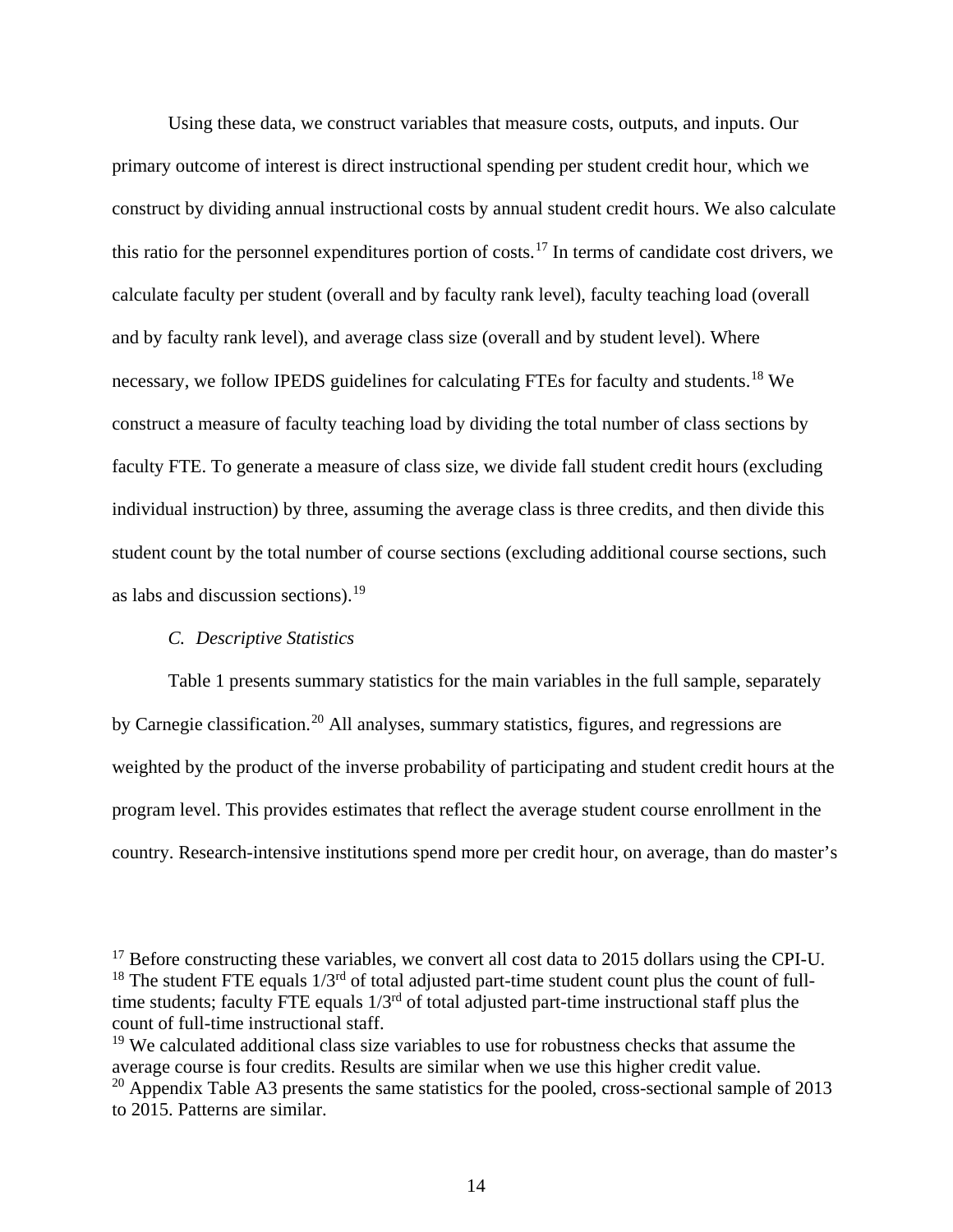and baccalaureate institutions. The gap between institutions with the highest research activity and baccalaureate colleges is about \$54 per credit hour. This is a sizeable gap relative to the average for all institutions in the sample of about \$222 per credit hour. Teaching loads are also lower at research institutions. Compared to faculty at baccalaureate institutions, faculty at high and moderate research institutions teach about 1.2 and 0.7 fewer classes per semester. Smaller teaching loads may influence undergraduate class sizes, which are larger at high and moderate research institutions, respectively, compared to baccalaureate institutions.<sup>[21](#page-16-0)</sup>

These differences likely reflect differences in objective functions. If instruction, rather than research, contributes more to a baccalaureate institution's objective, then holding the production function constant, theory predicts that departments will spend relatively more of their budgets on instructional quality through smaller classes. Similarly, we expect lower teaching loads where research output constitutes more to universities objectives.

Figure 1 depicts average instructional costs per student credit hour from 2000 to 2015, in 2015 dollars. Contrary to the narrative of soaring tuition prices, real instructional expenditures per student credit hour have remained quite flat over the past 15 years. As we show below, this steady, institution-level average obscures substantial variation in costs over time by field of study. Figure 2 shows cross-sectional variation in expenditures across different fields. Electrical engineering averages more than \$475 per student credit hour, about \$300 more than for math.

What drives these differences across fields? As a prelude to subsequent analyses, Figure 3 depicts variation in four key determinants of costs at a department level: class size, instructor salary, workload, and non-personnel expenses. There are clearly big differences in these factors of production across fields, particularly in class size (student credit hours per section) and

<span id="page-16-0"></span> $21$  Graduate classes are about the same size across institution type.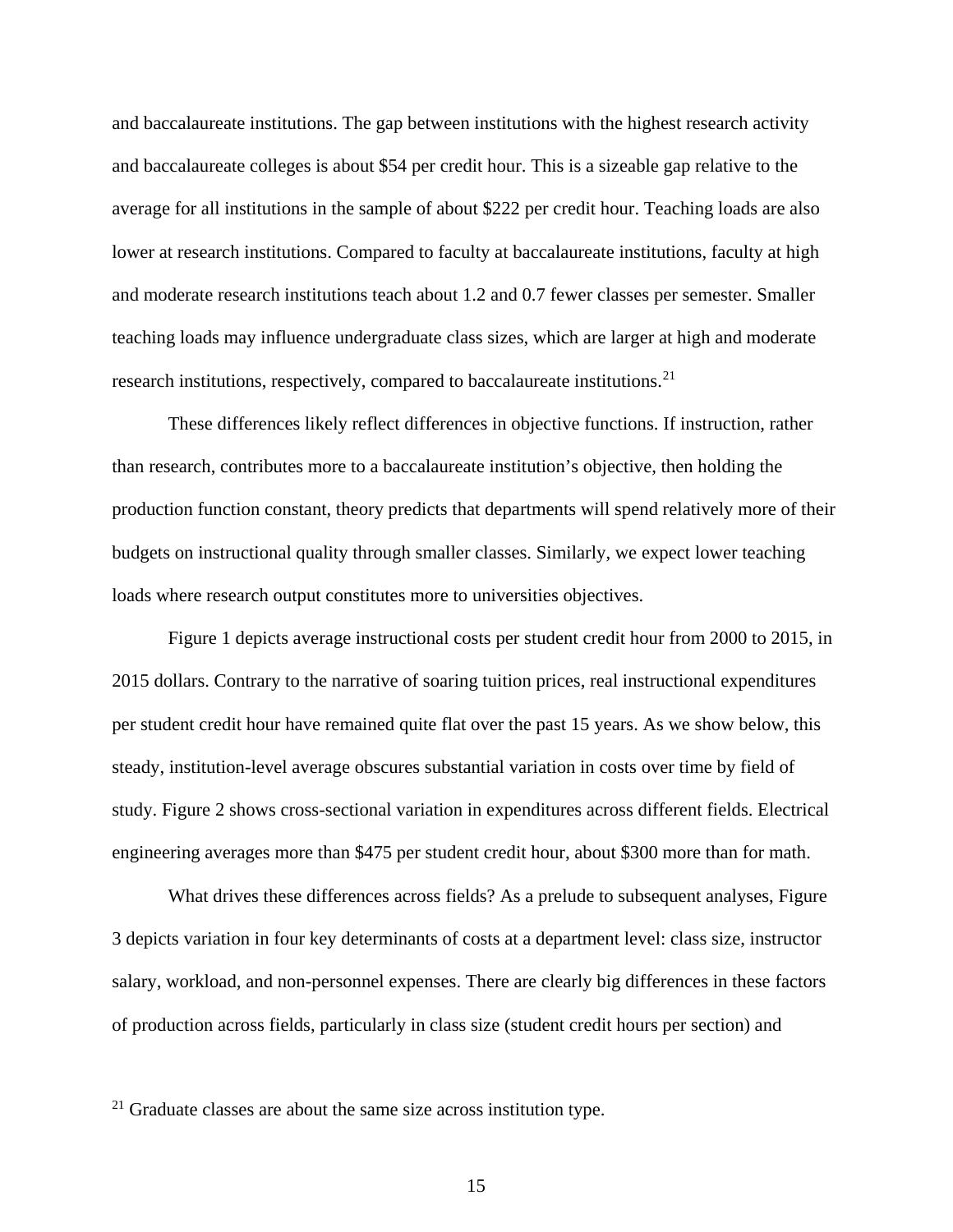average salary. Below we quantify the individual contribution of each factor to explaining the cross-field cost differences observed in Figure 2.

#### **IV. Cross-sectional Differences**

#### *A. Cross-Field Differences in Instructional Costs*

Using a pooled sample from 2013 to 2015 as a single cross-section, we document differences in average direct instructional costs with the following econometric setup:

$$
ln(y_{ci}) = \alpha + \delta_c + \varphi_i + \varepsilon_{ci}
$$
 (1)

Here,  $y_{ci}$  is direct instructional expenditures per student credit hour in 2015 dollars for discipline *c* (i.e., CIP-4 code) at institution *i*;  $\delta_c$  are CIP-4 fixed effects;  $\varphi_i$  are institution fixed effects; and  $\varepsilon_{ci}$  is a stochastic error term. We use the most common discipline in our data, English, as the reference category. Thus, the coefficients on the vector of discipline fixed effects  $(\delta_c)$  represent the average log difference in instructional costs per credit hour relative to English, controlling for fixed, time-invariant characteristics of institutions.<sup>[22](#page-17-0)</sup> Alternatively, we can think of these parameters as the across-field differences within institutions, averaged across institutions.

Figure 4 reports cross-sectional differences in costs across disciplines, after netting out institutional differences using equation (1). There is substantial variation across fields in average costs. For example, costs associated with each additional SCH are 109 percent (0.74 log points) higher for electrical engineering and 22 percent lower for math, relative to English. Most social science disciplines, math, and philosophy are relatively less costly whereas STEM fields and those with traditionally large pre-professional programs (e.g., nursing) are relatively more costly. This broad conclusion holds across institutions of different control, research intensity, and

<span id="page-17-0"></span> $22$  The inclusion of institution fixed effects does not materially alter our estimates of cross-field cost differences, as most institutions in the data offer a variety of disciplines and this is not systematically related to costs.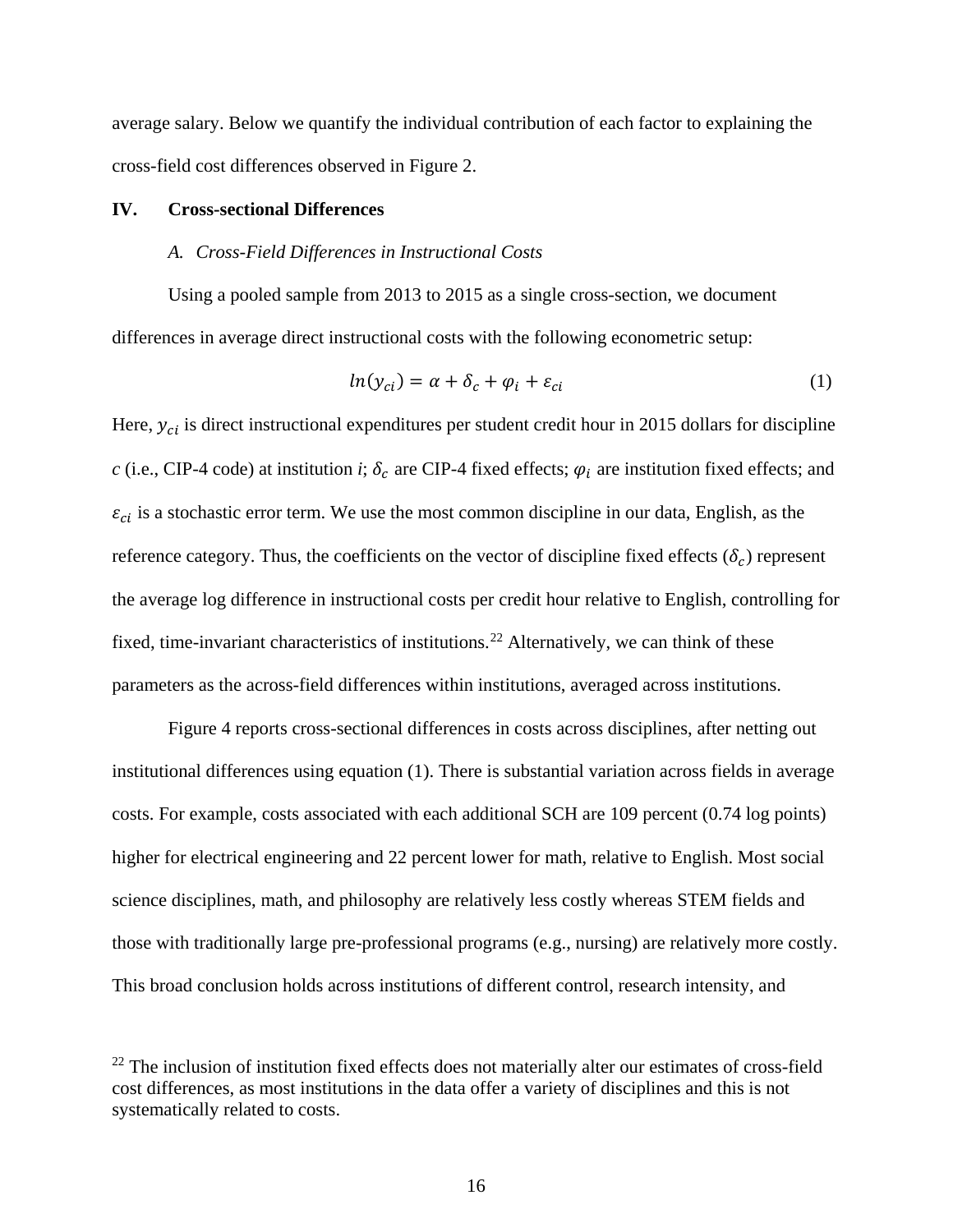selectivity.<sup>[23](#page-18-0)</sup> That is, a field like computer science is moderately more expensive than English no matter whether it resides in a private comprehensive institution or a public research-intensive institution. We therefore pool institutions going forward.

Which fields are more expensive? Table 2 catalogues a few characteristics of fields ordered by their relative cost. Though several of the more costly fields also tend to have high earnings (e.g., engineering and computer science), there are exceptions to this general pattern. For instance, education and fine/studio arts are among the most costly programs and also the lowest paid. Higher-earning fields being more costly to produce is generally consistent with the university equalizing the ratio of economic benefits and costs across fields, though these measures do not capture the full extent of costs and benefits, nor do they capture them at the margin.

More costly fields also are more likely to have access to additional revenue sources than English departments. In both revenue theory and quality maximization, we expect fields with access to larger budgets to have greater expenditures. Almost all of the most costly fields are typically housed in separate schools or colleges from English, permitting them to generate additional revenue through differential tuition or separate fund-raising efforts from alumni or industry. Finally, many of the more costly fields receive additional state appropriations in Texas and North Carolina, two states with large systems of public institutions for which we obtained detailed information on budgeting formulas.[24](#page-18-1)

<span id="page-18-0"></span> $^{23}$  Appendix Figures A2 and A3 show cost differences for public relative to private institutions and for institutions of varying levels of selectivity. The broad conclusions about field-specific costs are similar to what we see in the pooled sample.

<span id="page-18-1"></span> $24$  Note that the causal direction is unclear. States are aware of cost differences between fields and thus target additional resources to more costly fields.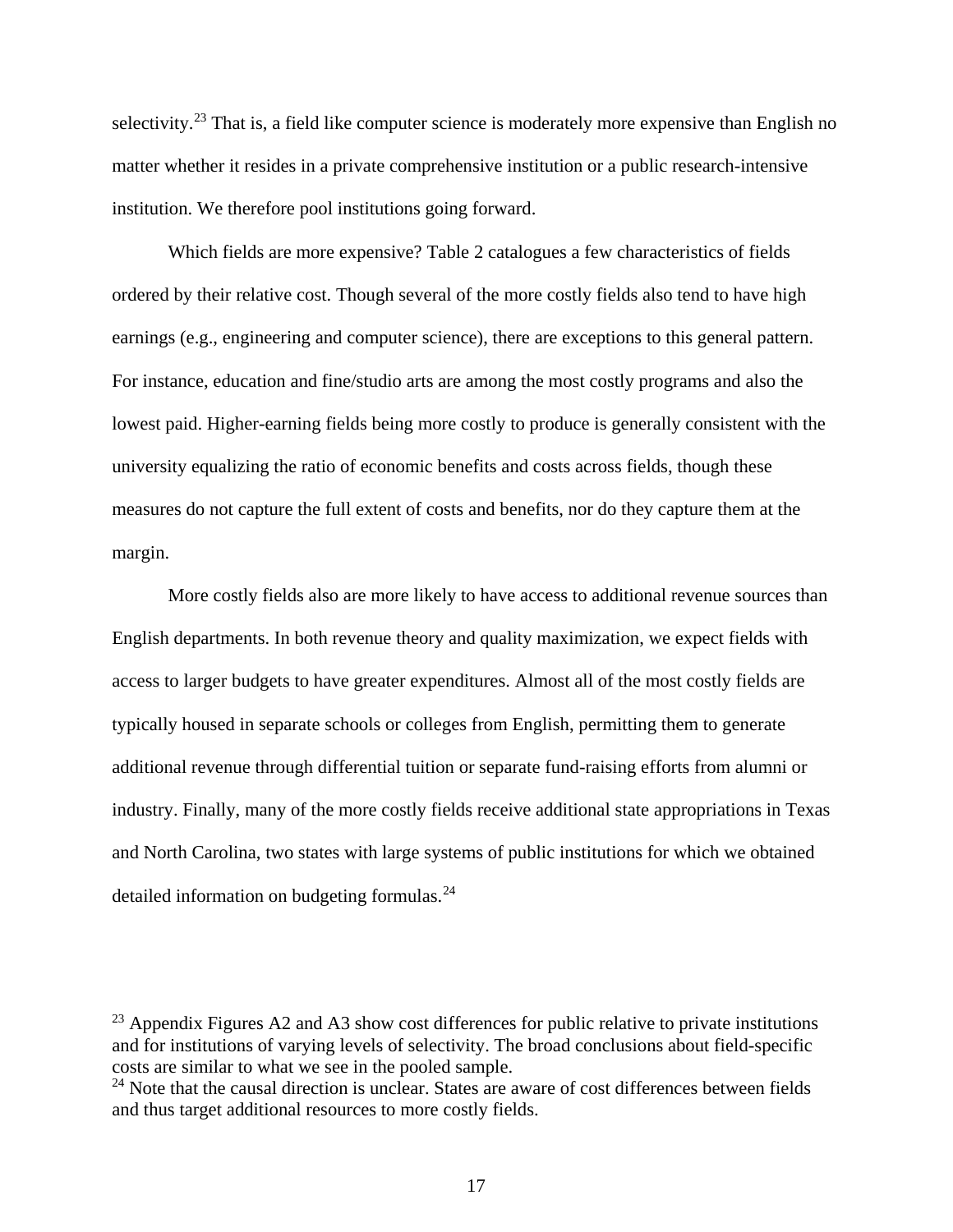### *B. Why Do Costs Differ Across Fields?*

To quantify how these cross-field differences can be explained, in a statistical sense, by individual factors of production, we develop an accounting identity in the spirit of Clotfelter (1996) and estimate its logged form. We replace the field fixed effects from equation (1) with terms that capture four cost components:  $2<sup>5</sup>$ 

$$
ln(y_{ci}) = \varphi_i + ln\left(\frac{dir\text{ instr}\exp}{personnel}\right)_{ci} + ln\left(\frac{personnel}{facFTE}\right)_{ci} + ln\left(\frac{facFTE}{sections}\right)_{ci} + ln\left(\frac{sections}{sCH}\right)_{ci} + \varepsilon_{ci} (2)
$$

The first factor captures the importance of personnel expenses relative to all direct instructional expenditures. The second term represents average faculty salary, which is determined by the mix of faculty ranks (e.g., tenure-track faculty, fixed-term instructors, adjunct faculty) and average salary conditional on rank. The third term is an inverse measure of faculty workload (i.e., the inverse of class sections taught per FTE faculty member). Finally, the last term captures (the inverse of) class size. Differences in these four cost factors explain variation across programs in costs to deliver a credit hour, or an approximation of the production function. A given program may be more expensive than another because it employs more expensive faculty; because its faculty have a lower average teaching load; because its classes are smaller; or because the department incurs a greater level of other non-personnel instructional expenses (e.g., laboratory expenses in the sciences).

Since equation (2) is the log of an accounting identity, the coefficients on the cost drivers ought to be one and the constant zero. However, the time horizon over which the dependent

$$
\left(\frac{dir\ instr\ exp}{SCH}\right) = \left(\frac{dir\ instr\ exp}{personnel\ exp}\right)\left(\frac{personnel\ exp}{\# faculty\ FTE}\right)\left(\frac{\#faculty\ FTE}{\# sections}\right)\left(\frac{\#sections}{SCH}\right)
$$

<span id="page-19-0"></span> $25$  Average direct instructional costs per student credit hour for any given program can be decomposed into four distinct components of cost: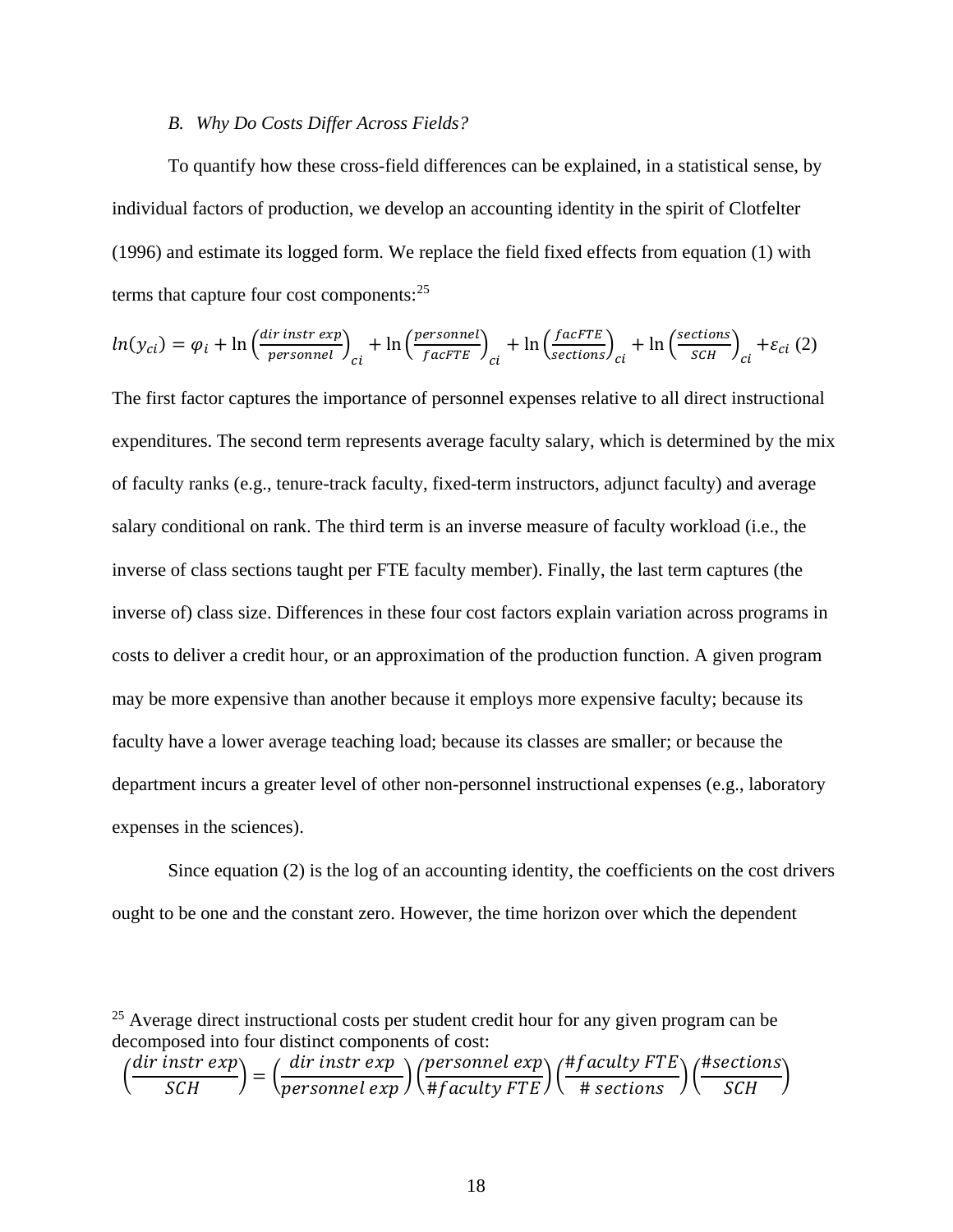variable is measured differs from the horizon over which the components of the cost drivers are captured, so coefficients will not exactly equal one.<sup>[26](#page-20-0)</sup> Once the four cost drivers are included in the regression, the coefficients on those measures are indeed quite close to one.<sup>[27](#page-20-1)</sup> In all analyses, we cluster standard errors by institution and weight observations by the product of total student credit hours and the inverse probability of participating in the survey. This ensures that the sample is approximately representative of instruction across all institutions.

We determine the relative importance of each cost driver in explaining cost differences by field via a series of simulations. Continuing with English as the benchmark field, we predict costs for each of the 19 other disciplines by varying one cost driver at a time and holding the rest constant, at the values for English. Table 3 presents the results of this decomposition. The first column reproduces the unadjusted cost differences from Figure 4. Each subsequent column estimates the contribution of a particular cost driver to the overall cost difference between a given field and English. First consider economics, which is approximately 5 percent less expensive than English. Economics faculty are more highly paid than English, and thus if all cost drivers other than average pay were equalized between the two fields, economics would be 0.38 log points more expensive (column 2). On the other hand, economics classes tend to be much larger than English classes, so class size differences make economics 0.50 log points less expensive than English (column 4). Faculty workload is a little lighter in economics than English, so if that were the only difference, economics would be 7 percent more expensive than English. Putting these findings together, we see that economics departments are able to field

<span id="page-20-0"></span><sup>&</sup>lt;sup>26</sup> Specifically, direct instructional expenditures is measured over the full academic year, but the four cost factors only capture the fall semester of an academic year. Appendix C works out the implications of these data realities for our estimating equation.

<span id="page-20-1"></span> $^{27}$  Regression results are reported in Appendix Table A4.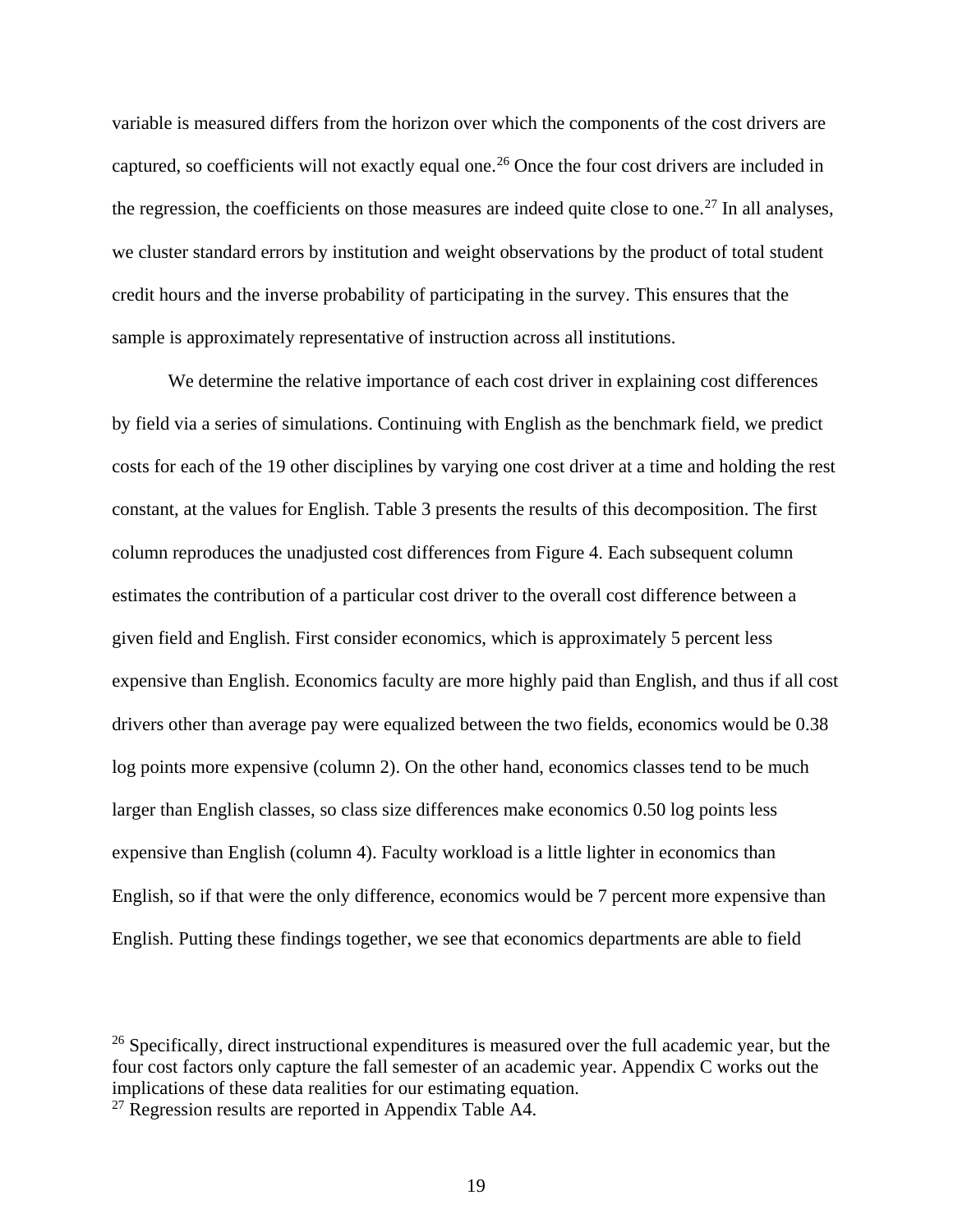classes that are large enough to more than offset the higher salary and (slightly) lower workload of economics faculty, resulting in slightly lower average costs than English.

Mechanical engineering, which is 82 percent more expensive than English (or 0.60 log points), provides a counter example. Like economics, mechanical engineering professors also command higher wages and have lower teaching loads than English faculty. As a result, the average difference in faculty pay across these two fields contributes substantially to the overall cost difference. Unlike economics, however, classes are only modestly larger in mechanical engineering than in English. Class size differences are not large enough to offset the higher salary and lower teaching load, thus mechanical engineering remains much more expensive than English.

 Though each field is slightly different, a few general patterns emerge. Economics, political science, accounting, and business have high salaries which are offset by large classes, though not completely for the latter two fields. Engineering and nursing are more expensive than English due to higher salaries and lower teaching loads without commensurately larger classes. Workload and non-personnel expenses are important for some of the sciences with laboratory components, namely biology and chemistry, but otherwise explain relatively little of the observed cost differences.

More generally, instructional cost differences across fields can mostly be explained by large differences in class size across disciplines and, to a lesser extent, differences in average faculty pay. Teaching loads and other (non-personnel) expenditures explain relatively little. Further, some fields with highly paid faculty (like economics) fully offset salaries via large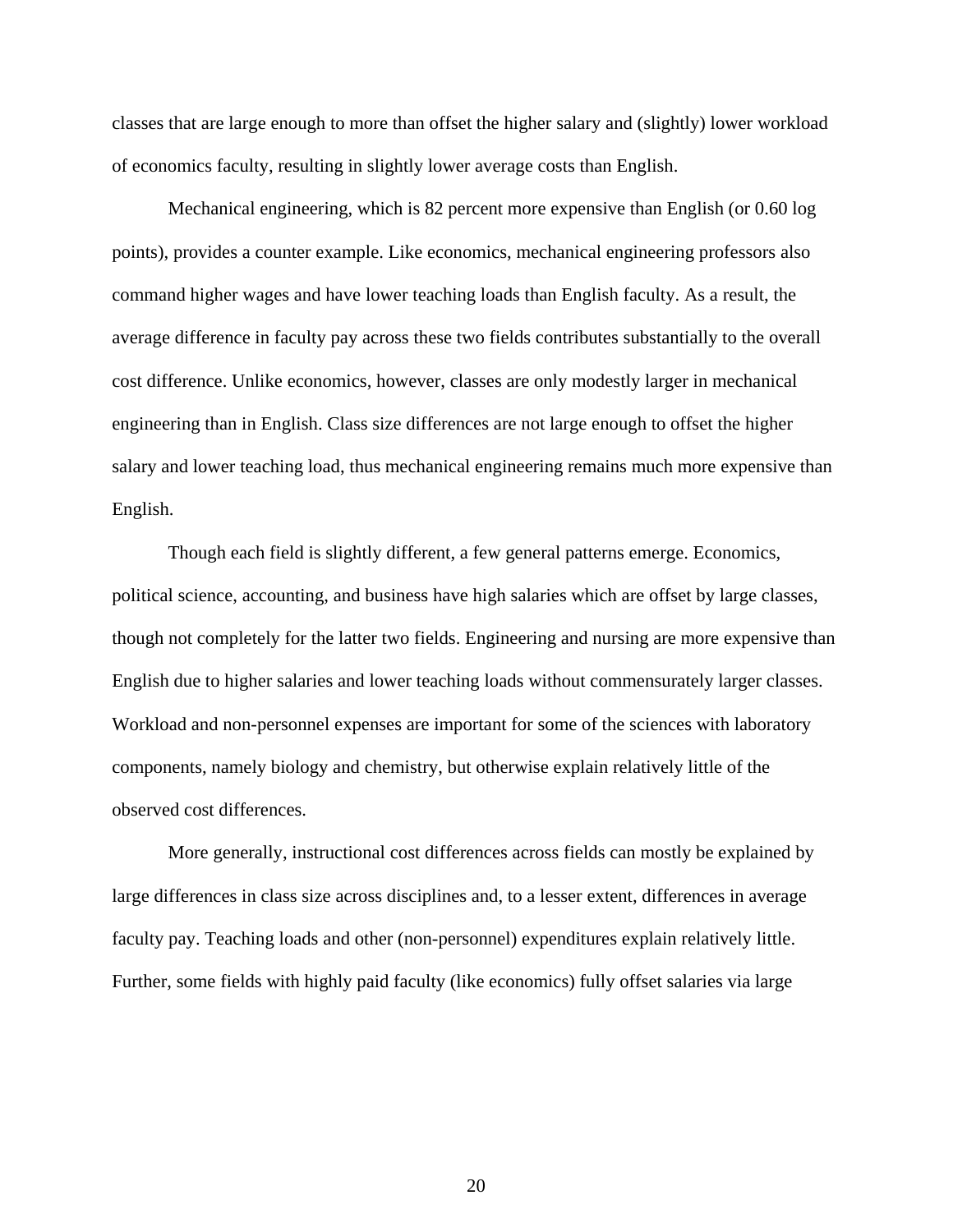classes, generating costs that are comparable to English despite the higher pay.[28](#page-22-0) One explanation is that these patterns reflect important differences across field in the production function of higher education – some fields are more amenable to the large, lecture-based format needed for large classes without a commensurate reduction in instructional quality. An alternative interpretation is that fields have different objectives dictating how they value instructional quality and other outputs. While possible, our within-institution analysis likely minimizes the role of preference differences as an explanation. Within institution, departments are overseen by common Provosts and Deans and also compete for students.

### **V. Differences in Costs Over Time by Field of Study**

Figure 5 plots field-specific trends in instructional costs since 2000 and net of institutionby-field fixed effects. Several trends are noteworthy. First, there are appreciable declines in costs in several STEM fields – mechanical engineering, chemistry, physics, and biology – as well as in nursing. A few fields experienced growth in costs during this time period, including English, accounting, communication, and fine arts. Finally, several fields – mostly social sciences – experienced declines in expenditures that recovered by the end of the sample period. These striking differences across fields are masked when one looks at the aggregate spending trend shown in Figure 1.

Though several fields experience unusual time patterns, we focus on cross-field differences in the linear time trend over the whole sample period, estimated with the following setup:

$$
ln(y_{cit}) = \varphi_{ci} + \beta_1 time + \gamma_d (time * \delta_c) + \varepsilon_{ci}
$$
\n(3)

<span id="page-22-0"></span> $^{28}$  It is worth recalling that these average pay differences already reflect instructor mix differences across fields, so they likely attenuate market-level pay differences across fields for instructors of a given rank.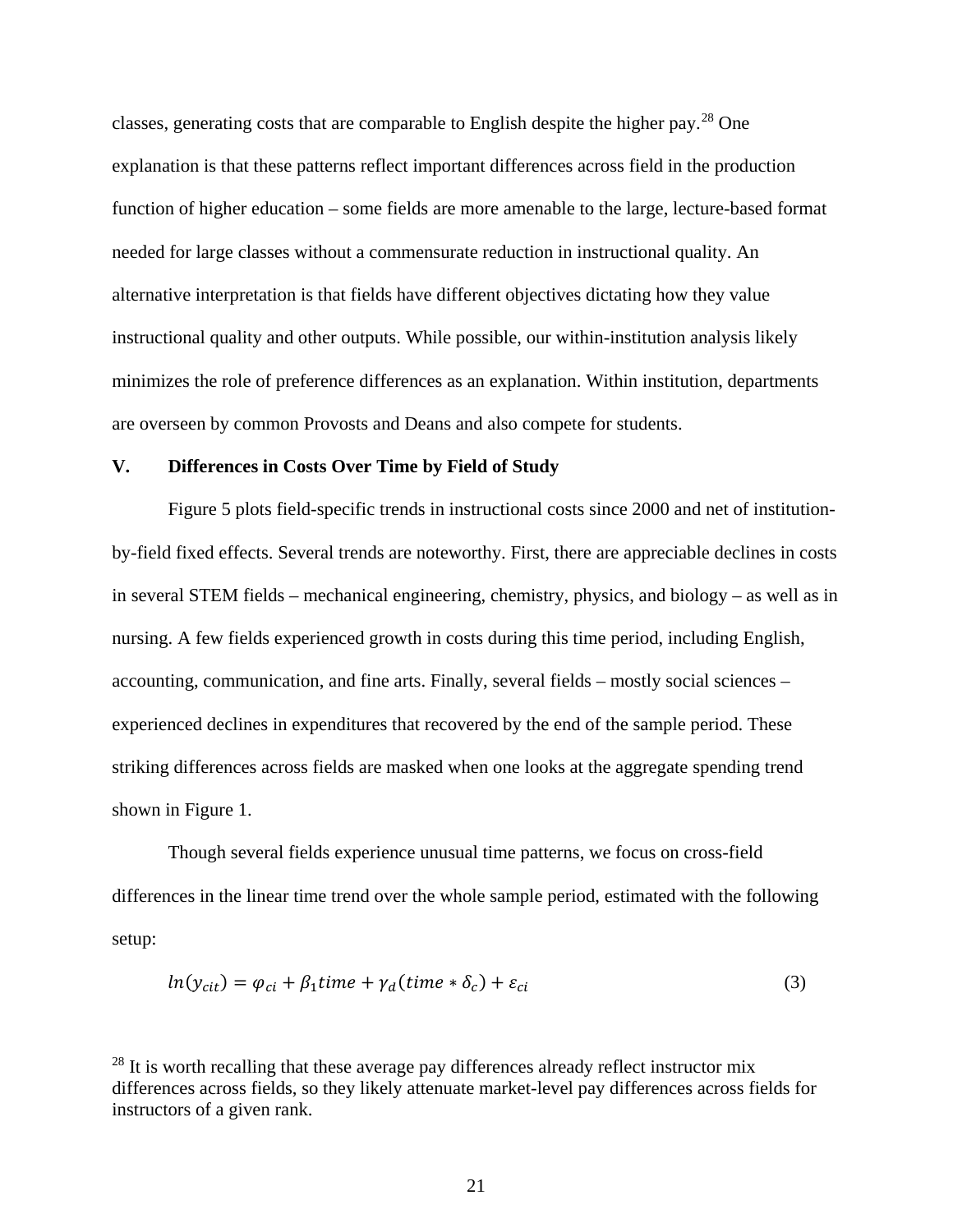Here,  $y_{cit}$  is the log of direct instructional expenditures per student credit hour in 2015 dollars for discipline *c* (i.e., CIP-4 code) at institution *i* in year *t.* This model includes fixed effects at the program level (field-by-institution, denoted  $\varphi_{ci}$ ), controlling for time-invariant characteristics of academic programs. The coefficients of interest are the field-specific linear time trends in  $\gamma_d$ . They represent annualized changes in costs over the 15 year time period, relative to English. Thus,  $\beta_1$  captures the annual time trend in costs for English departments. Instead of costs, the outcome  $y_{cit}$  can also represent a particular cost driver, such as the log of average class size for discipline *c* at institution *i* in year *t.*

Figure 6 presents estimates from equation (3) of the average yearly changes in instructional costs and each of our four cost drivers. Each bar is equal to  $\beta_1$  plus the fieldspecific  $\gamma$ ; the average annual change for English is simply  $\beta_1$ . Panel A of Figure 6 arrays disciplines by the average annual percentage increase in direct instructional expenditures per SCH between 2000 and 2015. Panels B, C, and D array disciplines by average growth in cost drivers over the same period. Costs grew for many fields, especially Fine Arts and Education, while a subset of largely STEM-related fields saw real declines in costs. Changes over time in costs for most fields are quite linear; however, our approach will be a relatively poorer approximation of the experiences of fields with non-linear cost changes over time, such as electrical engineering and computer science.<sup>[29](#page-23-0)</sup> Focusing on one field across these panels allows one to tell a story about the drivers of field-specific cost changes over time. For example, in chemistry, the decline in costs over time of about 1.5 percent per year is explained by an increase

<span id="page-23-0"></span> $29$  Appendix Figures A4 to A7 show the full trends over time in instructional costs and cost drivers by field.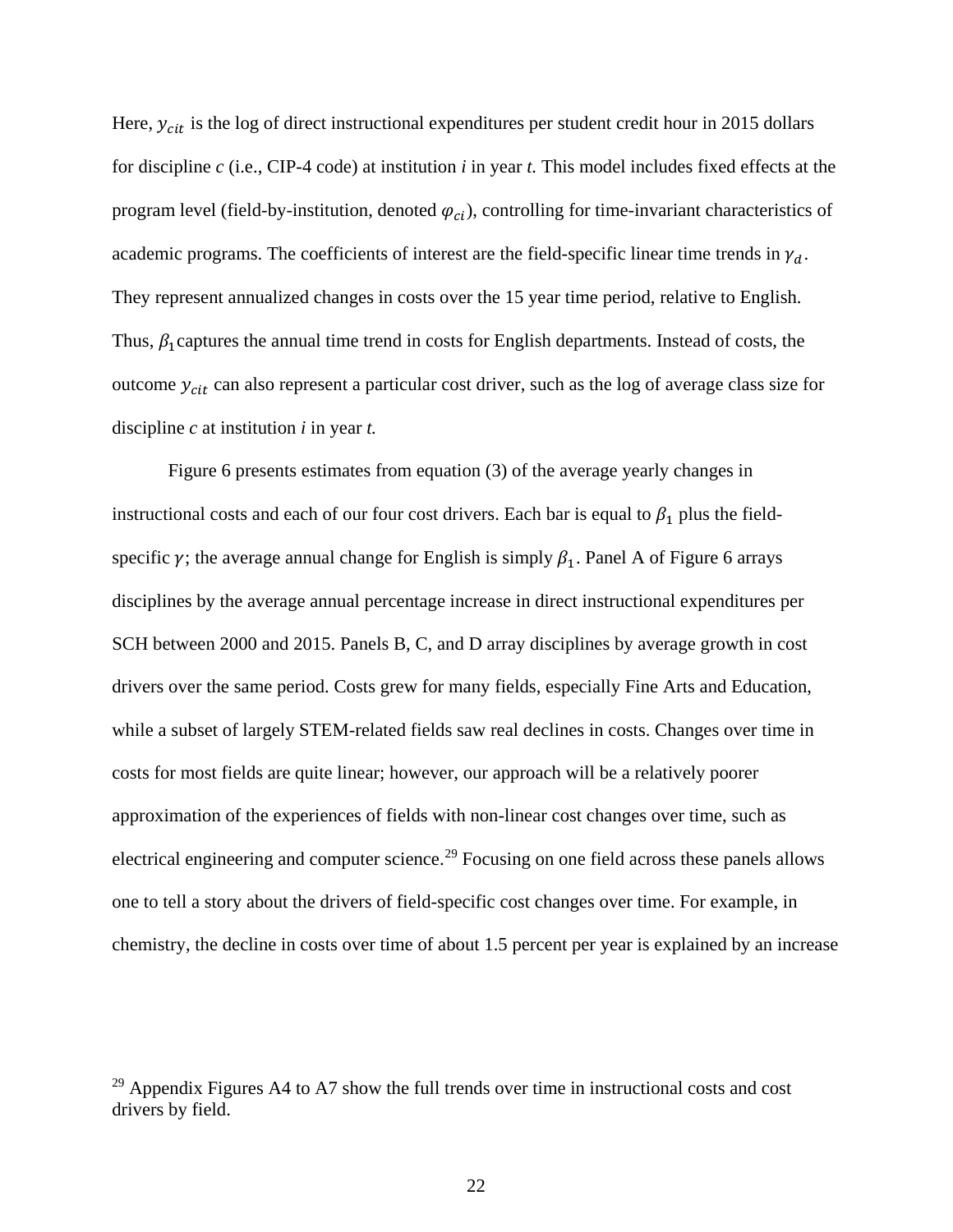in average class size and a large increase in average faculty workload, which together more than compensate for the modest rise in faculty salaries.

Table 4 decomposes the field-specific linear growth rates show in Figure 6 into the contribution made by changes in each of the four factors. Column (1) reports the average annual change in instructional costs for each of our 20 fields. The contribution to overall cost trend for each driver is reported in columns 2 to  $5<sup>30</sup>$  $5<sup>30</sup>$  $5<sup>30</sup>$ . The findings that emerge from this panel analysis largely concord with our cross-sectional analyses: across many fields, changes in faculty salaries and class sizes over time account for the bulk of changes in instructional costs between 2000 and 2015. For instance, mechanical engineering saw a 2.17 percent reduction in cost each year, which is more than fully explained by the 2.36 percent annual increase in class size. Costs for accounting rose by 0.83 percent annually, driven by faculty salary growth of 1.55 percent that outpaced offsetting increases in workload and class size. Some fields saw notable changes in faculty workload: Psychology, education, English, and media/communications studies all saw reductions in faculty workload over this period, which increased costs, while chemistry experienced a notable increase. For no field did changes in non-personnel expenditures increase costs, and for a few STEM fields there were appreciable declines in such expenditures – perhaps reflecting lower technology or lab-related costs.

 For a handful of fields, the linear, annualized growth rates are poor approximations of actual, non-linear trends in costs. One of the clearest examples of such a field is electrical engineering. Appendix Figures A4 to A7 show the full trends in direct instructional expenditures

<span id="page-24-0"></span> $30$  For example, electrical engineering costs increased by 0.52 percent annually on average. Changes to salaries alone would have resulted in a 0.93 percent annual increase; reductions in workload would have resulted in a 0.87 percent increase. These are offset by reductions in cost due to increasing class sizes (-1.14 percent) and a modest decline in other expenses (-0.13 percent). Summing columns 2 to 5 equals the annual percentage change reported in column 1.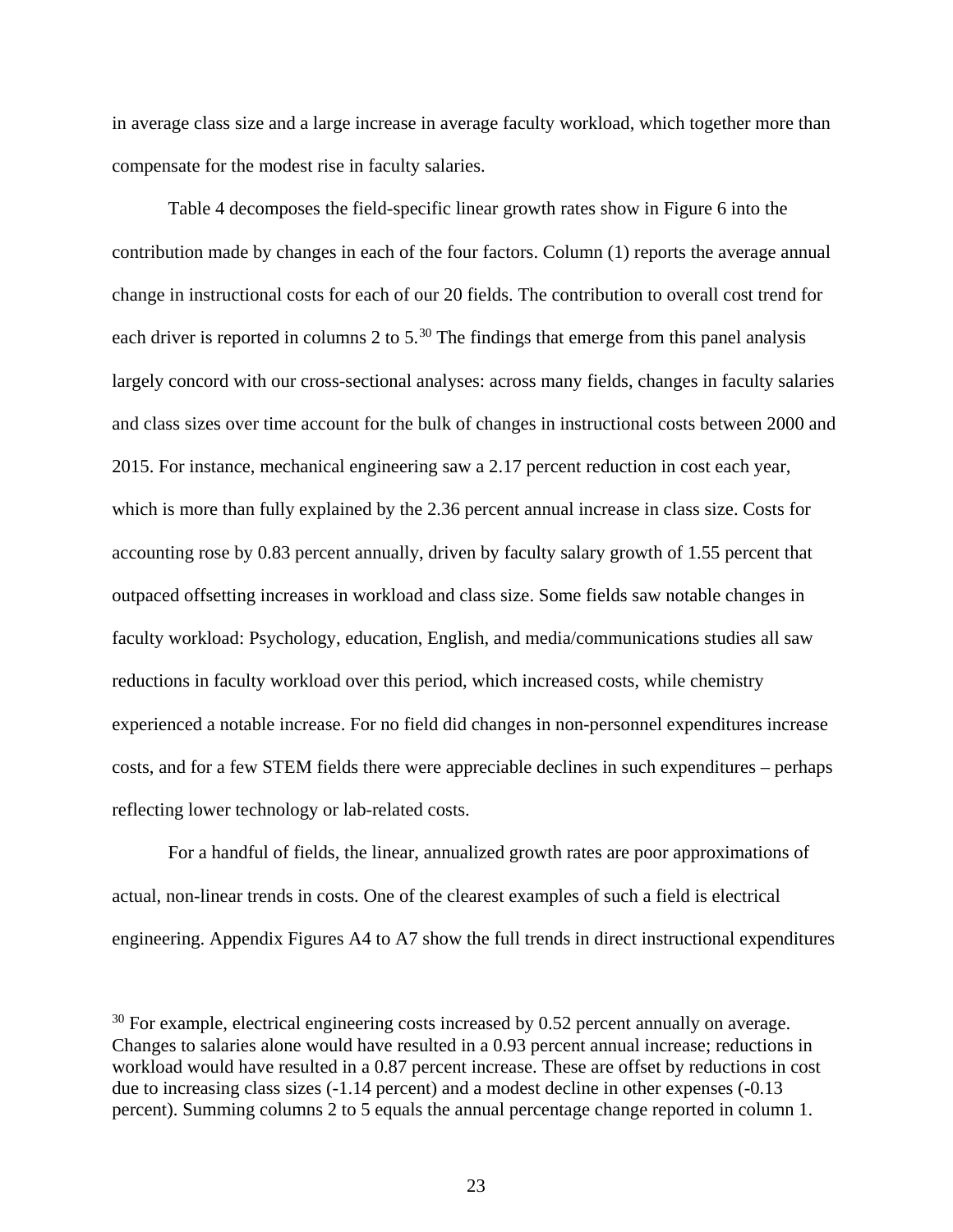and cost drivers over time by field. The inverted-U shaped cost curve visible in Figure 5 for electrical engineering tightly tracks the trends for average class size and teaching workload in Appendix Figures A4 and A6. The story for computer science is very similar: a decline in average class size alongside an increase in average faculty salaries over the first half of our time period pushed costs up, while an increase in average class size and decline in salaries over the second half accounts for the bulk of the decline in average instructional costs during those years. Thus, we encourage readers with particular interests in fields that have highly non-linear cost trajectories to consult the raw trends in costs and cost drivers available in these appendix figures.

### **VI. Average versus Marginal Cost**

Our focus so far has been on differences in average costs across fields and over time. Of additional relevance for institutions, however, is how total cost changes as they provide more (or less) instruction; marginal cost is highly relevant for decision-making. Providing an additional credit hour of instructional activity may be more costly for some fields than others due to differences in production functions. We test this by contrasting average and estimated marginal cost for each of the 20 fields. Average cost is more straightforward to assess, as it is directly observed (Figures 2 and 6 show unconditional and conditional estimates, respectively). Table 5 presents estimates of average and marginal cost by field. We assume marginal cost is constant and we estimate it as the coefficient on total credits when regressing total instructional cost on total credits, separately by field.<sup>[31](#page-25-0)</sup> Our preferred estimates include program-level fixed effects, correlating within-program changes in instructional output with changes in instructional cost. It should be noted that prior work estimating returns to scale relied on cross-sectional variation

<span id="page-25-0"></span> $31$  We explored several ways of relaxing this constant marginal cost (linear total cost) assumption. Estimates of field-specific piecewise linear total cost curves do not show obvious patterns of decreasing or increasing marginal cost for most fields.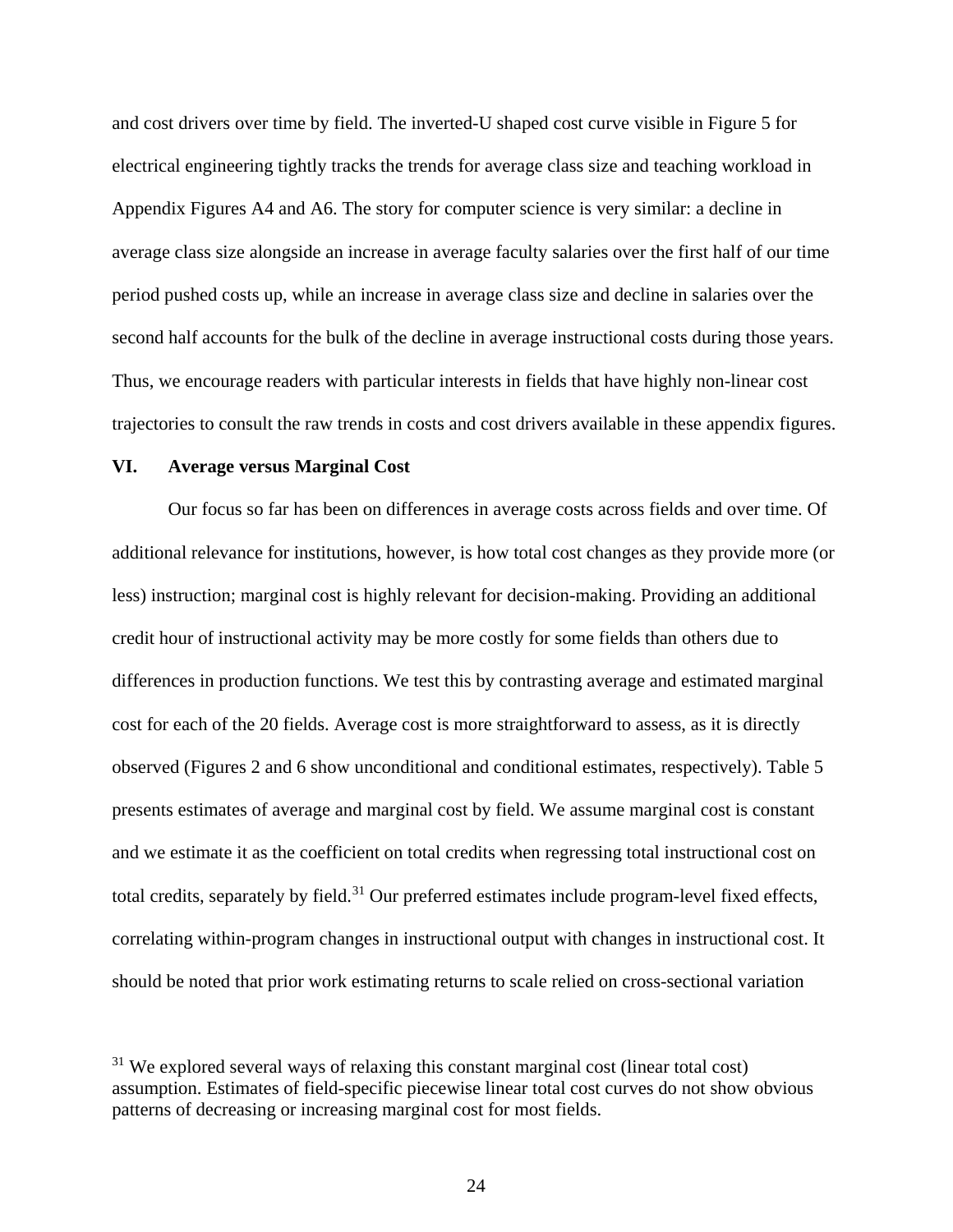(column (2)), which is quite biased by unobserved factors that are correlated with scale and cost (comparing  $(2)$  to  $(3)$ ).

Similar to average cost, we find large differences in marginal cost across fields. Patterns of average and marginal cost are similar, with some exceptions. Electrical engineering has both the highest estimated marginal cost (\$228) and average cost (\$410) and many of the lowest average cost programs (mathematics, sociology, psychology, and philosophy) have very low marginal cost. Chemistry, however, has the lowest estimated marginal cost of -\$72, meaning that Chemistry program expansion is actually associated with a decrease in total instructional cost in our data. This could be due extreme economies of scope as in Dunbar and Lewis (1995), changes in program quality, or changes in the level of other outputs (research or public service output of faculty) since our cost function estimates incorporate the endogenous responses by programs. Reductions in program quality (larger classes, less qualified instructors) could then have negative impacts on student performance.

We test for the possibility of scope economies by estimating the marginal cost functions separately by the presence of graduate education, shown in the last two columns.<sup>[32](#page-26-0)</sup> We find an estimated marginal cost of -\$115 for chemistry programs with graduate education, and \$115 for those without. This is consistent with a disproportionately greater use of graduate students as low-cost instructors when programs expand scale. We see a similar story in computer and information sciences, biology, physics, and psychology. In professional degree fields, like electrical engineering, nursing, education and business, the marginal cost is much larger when graduate education is present than in undergraduate-only programs. This is again consistent with

<span id="page-26-0"></span> $32$  Unfortunately our data do not separate costs between graduate and undergraduate instruction.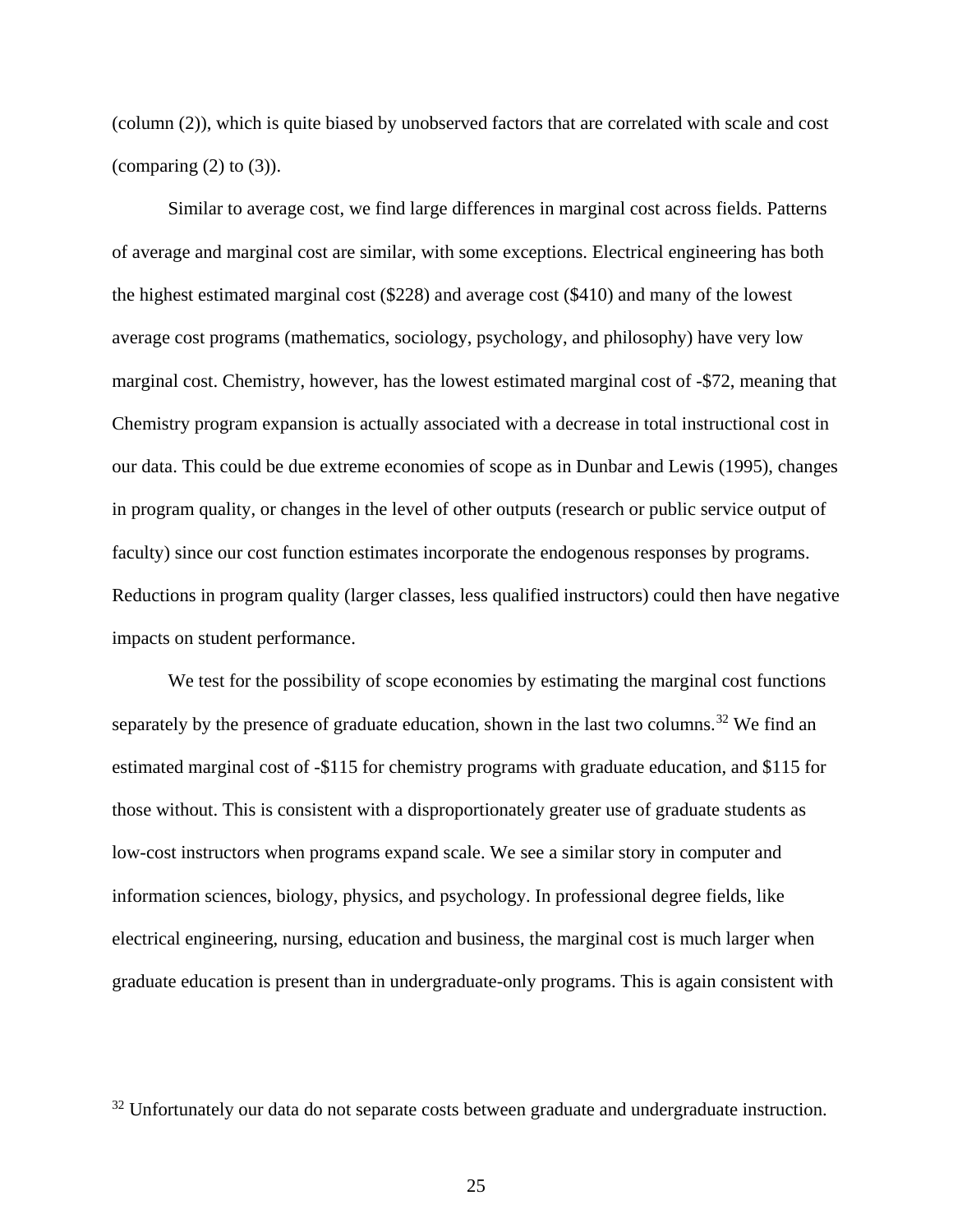the economies of scope explanation since large master degree programs in those fields do not typically generate more teaching assistants.

Our four cost drivers play a similar role for marginal cost as they do for average cost. Programs with high faculty workload, such as chemistry, biology, physics, and computer and information sciences, tend to have low marginal cost. In these fields, program expansion in response to increased student demand can be accommodated by current faculty teaching more for the same salary, with modest increase in instructional cost and an unclear effect on the quality of instruction.

#### **VII. Deeper Investigation of Faculty Salary and Class Size**

In this section, we further investigate the two factors that account for the bulk of crossfield differences in costs cross-sectionally and over time: faculty salary and class size.

At the department level, faculty salaries are a function of the mix of faculty (e.g., share tenure-track, share supplemental/adjunct) and average salary level conditional on type/rank. In our data, we cannot disaggregate compensation by faculty type; therefore we focus on faculty mix and its relationship to personnel expenditures.<sup>33</sup> Figure 7 displays cross-sectional differences in faculty mix by field. There is quite a bit of variation in the share of tenure-track faculty by field, with only 40 percent of nursing faculty on the tenure track but nearly three-quarters of mechanical and electrical engineering faculty in tenure-track roles. English, communications, and math also have relatively low shares of tenure-track faculty. Thus greater use of tenure-track faculty, which are more expensive, is one explanation for higher personnel costs in engineering, economics, and the sciences. The greater use of such faculty could reflect a number of things,

<span id="page-27-0"></span><sup>&</sup>lt;sup>33</sup> This means that we cannot formally integrate our disaggregated explorations of this driver (nor the next) into the accounting identity that guided our decomposition analyses.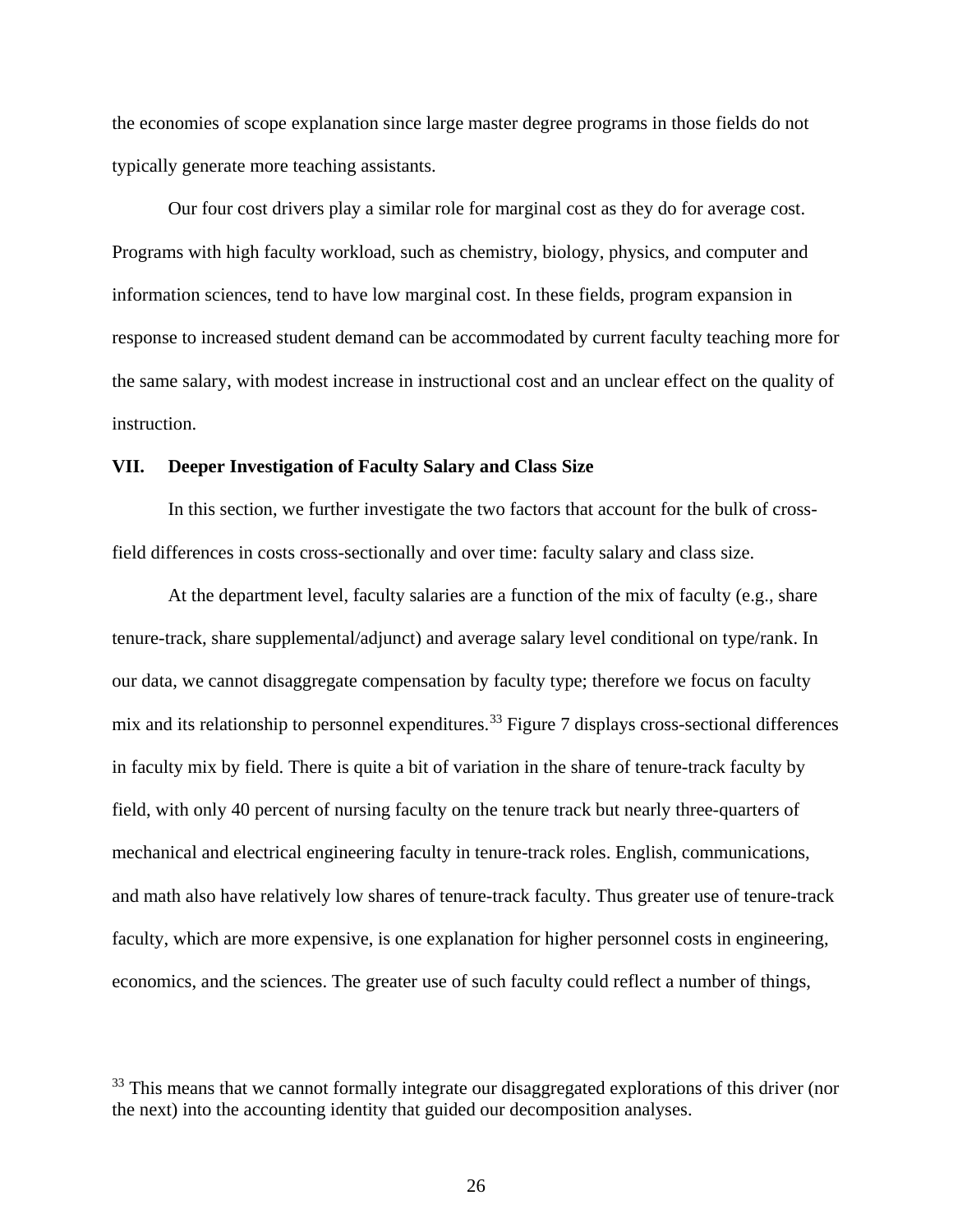including how different faculty types enter into the production function or differences in the availability of non-tenure-track instructors to draw on to teach.<sup>[34](#page-28-0)</sup>

In Figure 8, we document trends in faculty mix over time by field. The majority of fields experienced a clear decline in the share of tenure-track faculty between 2000 and 2015 alongside offsetting increases in shares of contingent faculty. This drop was especially pronounced for nursing, where by 2015 the typical nursing program had roughly equal shares of tenure-track and "other" faculty and a relatively large share of "supplemental" faculty. This change in faculty rank mix is reflected in the salary trend for nursing, where we see a modest decline. For example, if tenure-track faculty in nursing became more expensive over this time, programs may have chosen less expensive faculty types to combat cost growth and satisfy their budget constraints. The shift in nursing faculty may also reflect changes to nursing instruction itself, toward RN-to-BSN programs with greater reliance on contingent faculty.

In economics, the shares of tenure-track, other, and supplemental faculty remained relatively stable between 2000 and 2015 while average expenditures on faculty salaries trended upward. This suggests that in economics, changes in salary expenditures were largely related to increases in salary conditional on rank (likely rising salaries for tenure-track positions) rather than changes in the mix of faculty types. Costs also increased during this time period, implying that economics departments must have been able to secure larger budgets or adjust other cost drivers such as class size, faculty workload, or faculty mix to accommodate higher faculty salaries, conditional on rank. In panel C of Figure 6, we see a moderate increase in average class size over this period for economics. In contrast, psychology saw a notable decline in the share of

<span id="page-28-0"></span><sup>&</sup>lt;sup>34</sup> The share of tenure-track faculty will also relate to the program's desire for research productivity, which we do not examine.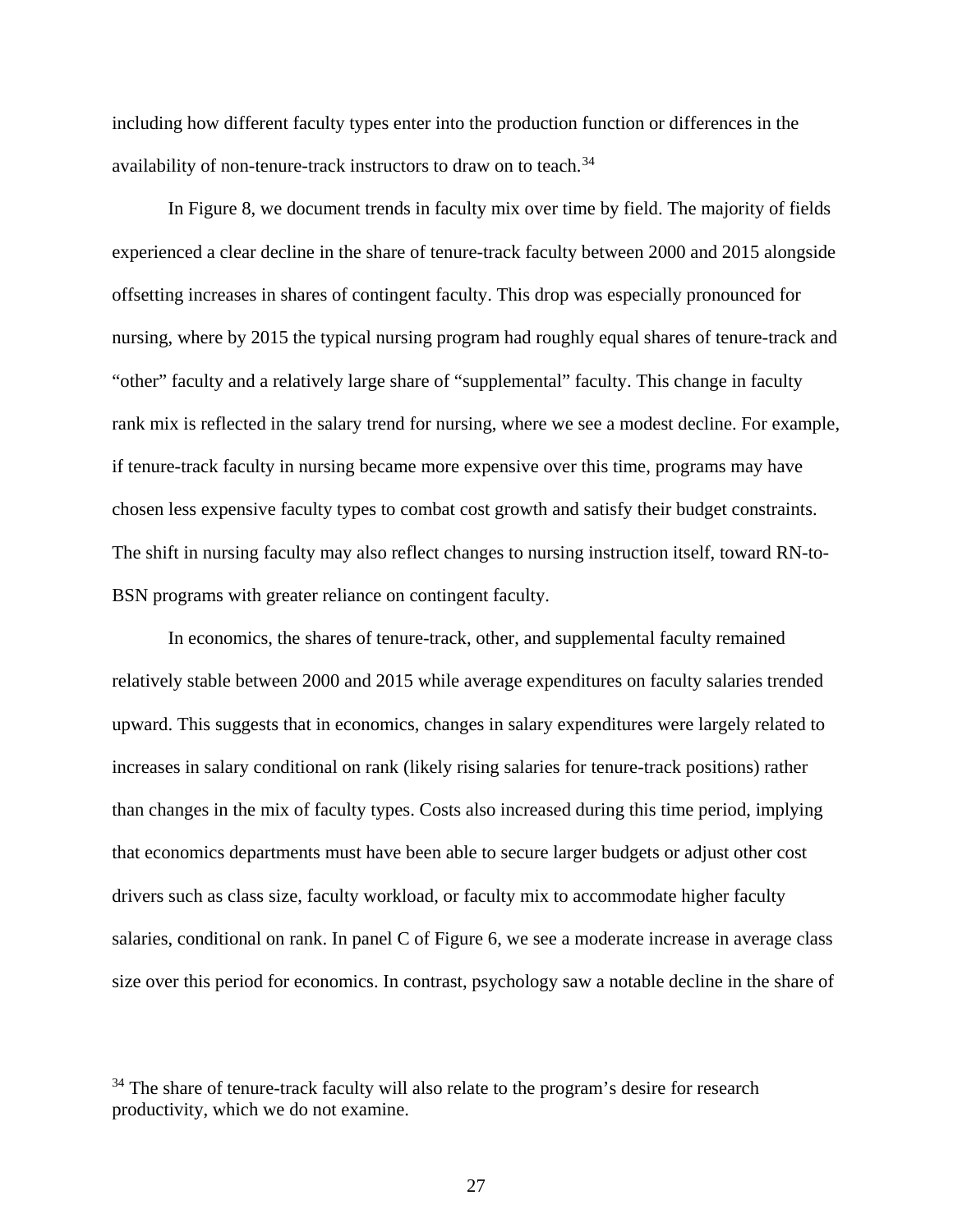tenure-track faculty from 2000 to 2015 and an increase in the share of non-tenure-track instructors; yet, average expenditures on psychology faculty salaries increased on par with other fields over this period. There could be several explanations for such a pattern – from stagnating salaries for tenure-track faculty in psychology to a smaller gap between tenure-track salaries and non-tenure-track salaries relative to other fields.

We now turn to the second key cost driver, class size. Differences in class size are a function of the mix of course types offered (i.e., lower-level undergraduate, upper-level undergraduate, and graduate) as well as the average class size conditional on type of course. Figure 9 shows substantial differences in the mix of course types offered, with relatively fewer lower-division courses in professional fields like nursing, education, and business, and many lower division courses in the sciences (physics and chemistry) and mathematics. Fields with relatively little undergraduate instruction, like engineering and nursing, tend to be more expensive.

Figure 10 presents trends in average class size by course type for each field (Panel A) as well as trends in the mix of course types by field (Panel B). Pairing findings from these figures with the overall trends in class size by field yields deeper field-specific insights. For example, the marked increase in average class size for nursing was partially driven by a decrease in the share of credits that were lower-division undergraduate and an increase in the share of graduatelevel credit hours. Average class sizes for all types of nursing courses, undergraduate and graduate, also trended upward over time. In contrast, consider the uptick in overall average class size for mechanical engineering documented earlier. Figure 10 shows that this increase was driven by an increase in class sizes among all levels of undergraduate courses, rather than by a large shift in the mix of courses taught.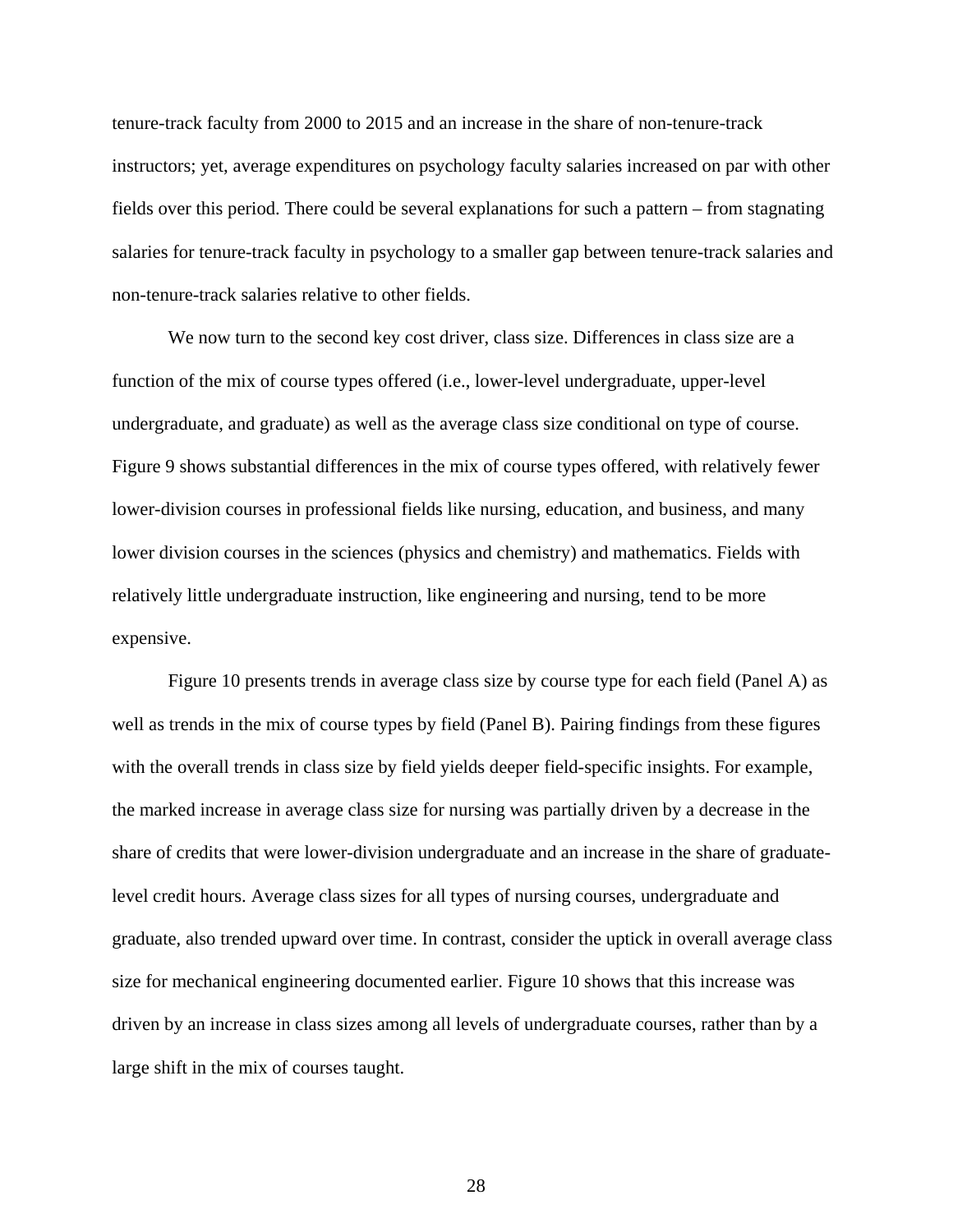#### **VIII. Is Online Instruction Cost-Saving?**

In recent years, the adoption of online instruction has commanded sustained interest from policymakers and institutional leaders as a possible means of counteracting the growth in postsecondary prices (e.g., Deming, Goldin, Katz, &Yuchtman, 2015). Using a new online survey component that was added to the Delaware Cost Study in  $2015$ ,  $35$  we compute the share of total credits delivered online by discipline, which are displayed in Figure 11 for undergraduate and graduate instruction. There is substantial variation in the prevalence of online instruction, ranging from essentially zero (undergraduate engineering) to as much as a third of all credits (graduate nursing). Table 6 shows descriptive statistics for programs divided into five groups: no online enrollment, and (conditional on any online instruction) the quartiles of online shares. In the 20 disciplines we study, 48 percent of programs have no online enrollment. Online offerings, as well as exclusively online programs, are more prevalent in graduate education. Private institutions, those with larger shares of undergraduate credits, and those with larger shares of tenure-track faculty all have less online enrollment.

To better understand the relationship between online offerings and costs, we present estimates from regression models in Table 7. The outcome across all columns is the log of direct instructional expenditures per credit hour in 2015. Estimates come from our preferred specification, which includes institution and field fixed effects as well as a distantly lagged

<span id="page-30-0"></span><sup>&</sup>lt;sup>35</sup> A wide range of programs and institutions responded to the new online survey component. Indeed, over 95 percent of the 2,158 programs across 173 institutions and 20 fields of study that completed the main survey in 2015 also completed the new online section. The remaining 107 programs come from 11 institutions, with 9 of those not completing the online portion for any of their programs in our sample. Non-respondents were more likely to be private institutions with moderate levels of research activity.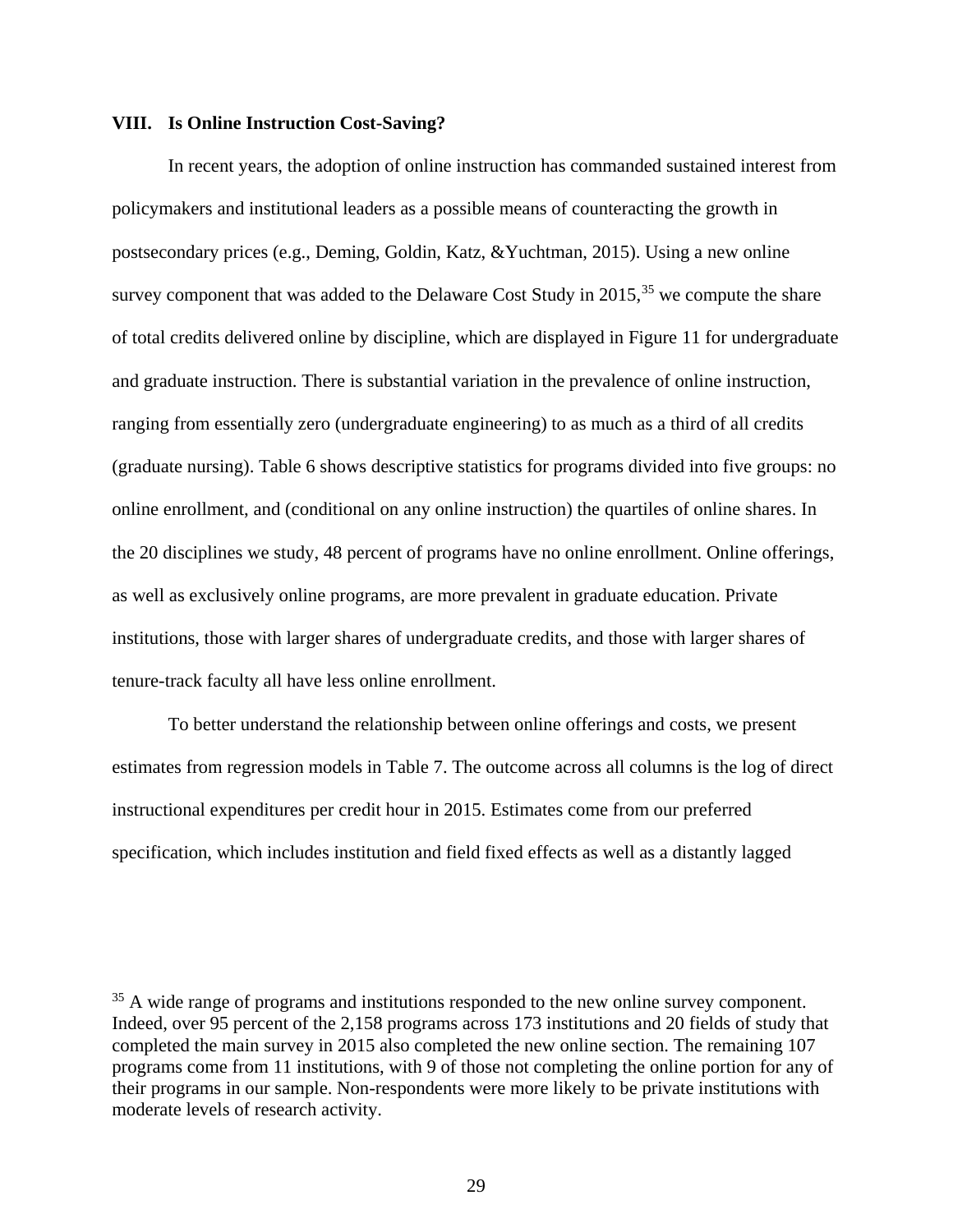measure of direct instructional expenditures.<sup>[36](#page-31-0)</sup> Since online instruction is relatively new and nearly non-existent more than 10 years ago, controlling for lagged costs allows us to interpret the regression coefficients as the within field and institution correlation between change in costs and the change in online instruction.<sup>[37](#page-31-1)</sup> Taken together, the fixed effects and lagged cost variable account for many first-order concerns related to selection bias. However, we caution the reader against a causal interpretation of these findings.

The results in columns 1 and 2 reveal that the presence of any online instruction is associated with a modest reduction in costs for undergraduate courses. However, column 3 suggests that the intensive margin of online education matters more than the extensive margin. That is, the mere presence of a few online courses may be unlikely to meaningful alter average costs, but a program that is substantially online may reduce costs, which is consistent with online instruction having its own large fixed costs. This is also reflected in column 6, where we find that only the largest undergraduate online programs have statistically significantly lower costs. Indeed, the findings in column 3 imply that a fully online program is 29 percent less costly than a fully in-person program. The estimates in columns 4 to 6 further suggest that this may be especially true for undergraduate education. We find much less evidence that the presence or intensity of online instruction in graduate education reduces instructional costs. Contrast this finding with the fact that online instruction tends to be more prevalent among graduate

<span id="page-31-0"></span><sup>&</sup>lt;sup>36</sup> We compute this lagged control variable of direct instructional expenditures per SCH by averaging over the available program data from 2000-2005 based on prior survey participation so that the baseline is at least 10 years ago. When data are missing, we include an indicator to maintain the full sample. Results are similar in specifications where we drop programs with missing data. In addition, estimates from unweighted models reveal a similar pattern of findings, though estimates are a bit more precise.

<span id="page-31-1"></span> $37$  The regression thus approximates a first-difference approach with field- and institutionspecific trends. However, the coefficient on the lagged costs is much less than 1 so it is not precisely a first difference.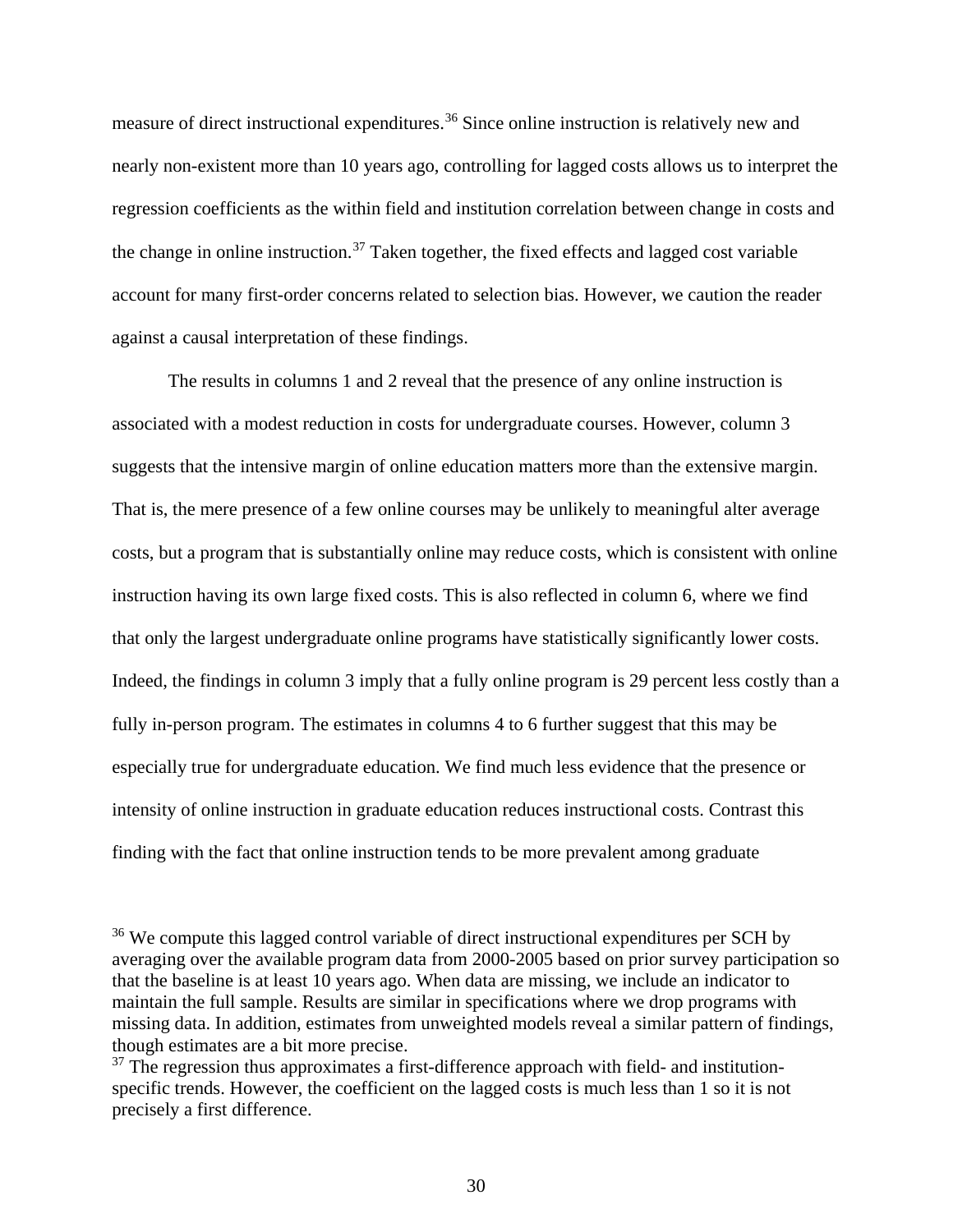coursework (Table 6). While most point estimates are statistically insignificant, most specifications suggest that greater online enrollment is associated with lower costs. Finally, we note that there is only one program in our sample that is fully online, and the median program is 5 percent online. Thus, the relevant range of "intensity" observed in our sample is modest, which ought to temper any proclivity to overgeneralize these findings.

The returns to the adoption of new technology such as online courses will depend on a field's production function, and how online education alters it; moving to online instruction may decrease quality-adjusted output for some fields more than others. Indeed, recent evidence suggests that online instruction may harm the performance of lower-achieving students (Bettinger & Loeb, 2017; Dynarski, 2018). Similarly, some fields may find online education a more useful tool than others in lowering costs without compromising quality. Better understanding this element of fields' production functions is a productive path for future research.

#### **IX. Conclusions**

In this paper we use detailed data on costs, outputs, and factors of production to provide a comprehensive descriptive analysis of field-level instructional costs in higher education. This analysis reveals appreciable variation in the cost of delivering a unit of teaching across fields: relative to English, costs range from 109 percent higher for electrical engineering to 22 percent lower for math. This variation in costs is a function of large differences in class size and, to a lesser extent, differences in average faculty pay. We observe different stories across fields in terms of the trade-offs implied by the cost drivers. Some fields, like economics, offset high wages with large classes, resulting in costs that are comparable to English despite higher faculty pay. Other fields, such as mechanical engineering and computer science, do not offset high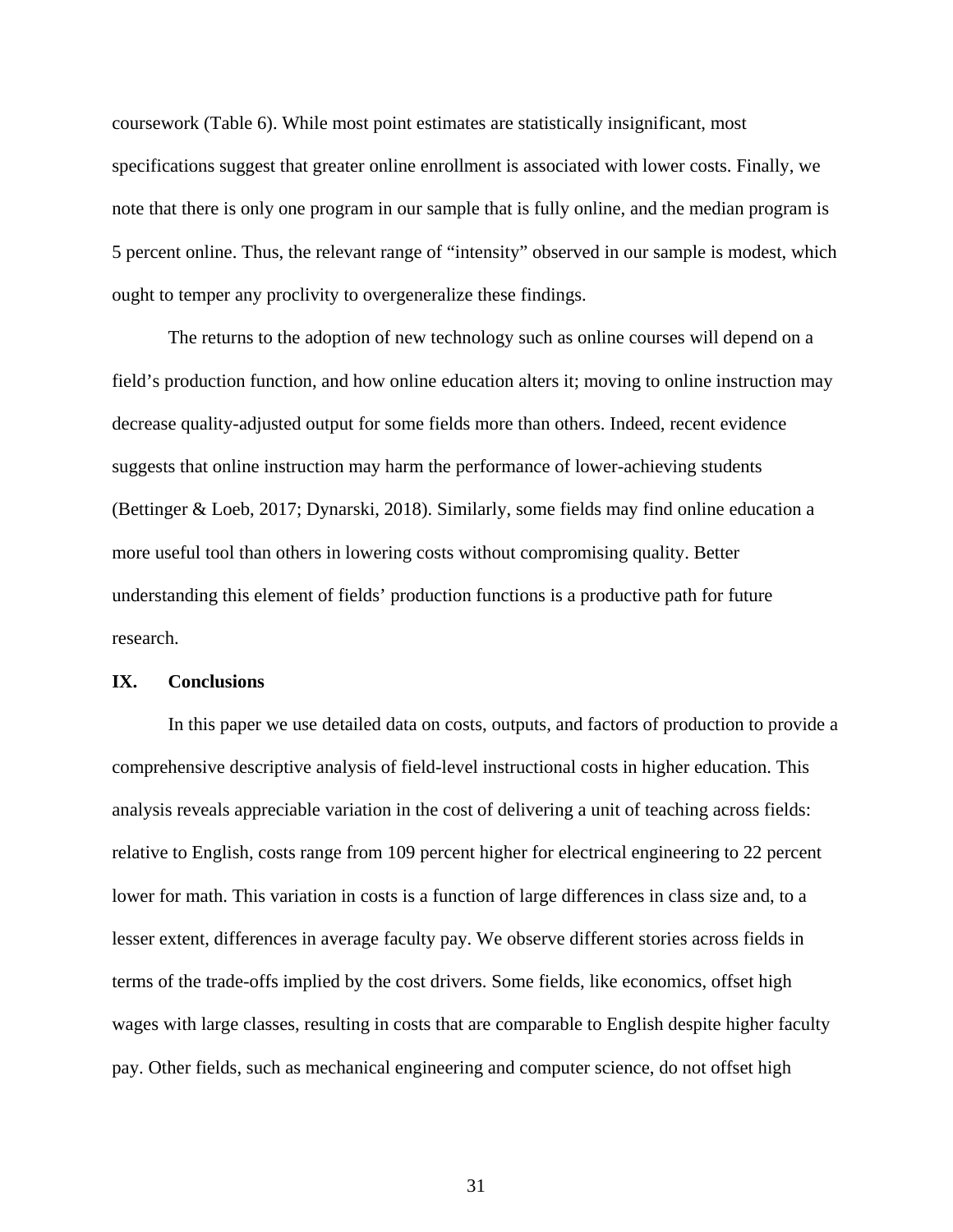faculty pay with large classes, resulting in costs that are much greater than English. Still others, like physics, partially offset higher faculty salaries with heavier faculty workloads, resulting in costs that are moderately higher than English.

 Over the past 15 years, we find that average instructional costs per credit hour have barely budged. However, this relatively flat trend in average costs obscures variation in such cost trends by field of study. Some STEM fields experienced steep declines in spending over this time period as classes became larger and faculty workloads increased. Other fields like nursing also saw declining costs that reflect a shift in the composition of faculty, with greater reliance on nontenure track staff. Yet other fields, like business and accounting, have experienced escalating costs driven by rapid growth in faculty salaries. For all its promise, online education, arguably the highest profile change to the delivery of higher education over this time period, is associated with only a modest reduction in instructional costs, and only for undergraduate instruction.

The cross-sectional findings highlight the fact that costs associated with instructional activity vary greatly across disciplines. Analyses of costs at the institution level mask this heterogeneity. Variation in costs by discipline has important implications for institutional leaders facing decisions such as differential tuition pricing or the appropriate level of centralization for managing academic units and budgets (e.g., the adoption of responsibility centered management). Cost differences by discipline also have implications for institutional or governmental efforts to encourage student enrollments in certain high-cost disciplines (e.g., the numerous initiatives aimed at increasing attainment in STEM), and for the distribution of state appropriations to public universities. The panel analysis suggests ways in which universities and departments may have sought to manage costs. Institutions have little control over the prevailing market wages for faculty, but changes in faculty workload, class size, and mix of course types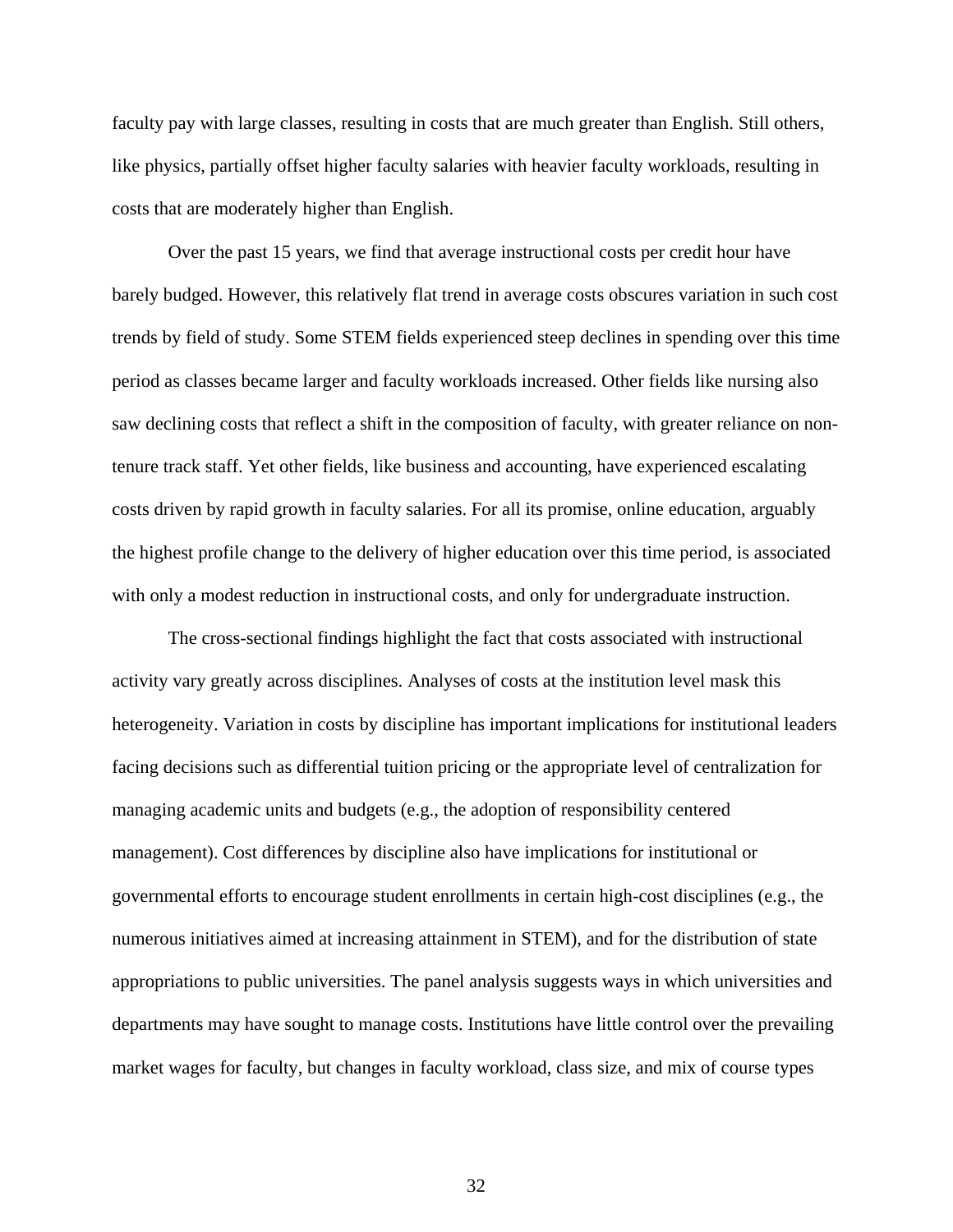(i.e., undergraduate versus graduate, and in-person versus online) across disciplines show some of the ways that costs might be kept in check. However, changes along these margins are also likely to shape other departmental outputs, such as research productivity and the capacity for public service. Thus, changes aimed at reducing instructional costs must balance potential effects on other valued outputs of academic departments.

Many of our findings highlight the fact that the production function in higher education is likely to differ meaningfully by field. Thus, these results highlight the need for additional research that sheds light on the effects of inputs on field-specific outcomes, including measures of quality such as student performance and success after college completion. For example, perhaps the adoption of online instruction reduces average instructional costs without impinging quality in mathematics, but a similar reliance on online education in chemistry reduces quality. It is imperative to consider the effect that resource allocation decisions have on learning, instructional quality, and student outcomes and how this differs by field – especially in light of recent evidence that ties increases in spending to higher rates of degree completion (Deming  $\&$ Walters, 2018). This next step would allow policymakers and institutional leaders to use the findings related to discipline-specific cost drivers from this paper in a manner most likely to reduce costs while upholding the quality of postsecondary educational delivery.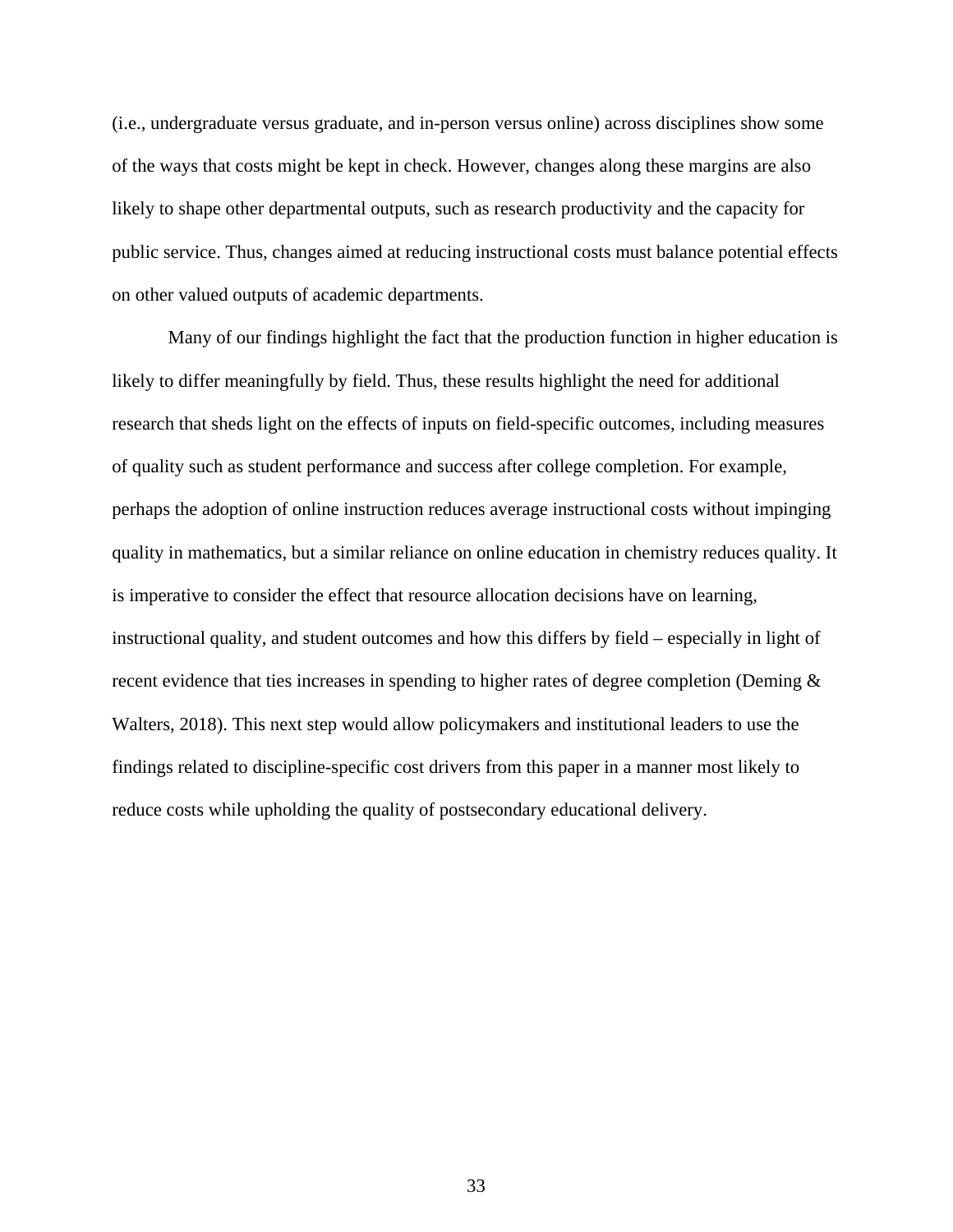#### **References**

- Altonji, J.G., Arcidiacono, P., & Maurel, A. (2016). The analysis of field choice in college and graduate school: Determinants and wage effects. In E. Hanushek, S. Machin, and L.Woessmann, eds., *Handbook of the Economics of Education, Vol. 5*, pp. 305 – 396. London, UK: Elsevier.
- Altonji, J.G., & Zimmerman, S.D. (2017). The costs of and net returns to college major. NBER Working Paper No. 23029.
- Autor, D.H. (2014). Skills, education, and the rise of earnings inequality among the "other 99 percent". *Science, 344(6186),* 843-851.
- Bettinger, E., & Loeb, S. (2017). Promises and pitfalls of online education. *Evidence Speaks Reports, 2*(15). Washington, DC: Brookings Institution.
- Bowen, H.R. (1980). *The costs of higher education*. Hoboken, NJ: Jossey-Bass.
- Bowen, W.G. (2012). The cost disease in higher education: Is technology the answer? *The Tanner Lectures Stanford University.*
- Bowen, W.G. (2013). *Higher education in the digital age*. Princeton, NJ: Princeton University Press.
- Campos, P. (2015, April 4). The real reason college tuition costs so much. *The New York Times*.
- Clotfelter, C.T. (1996). *Buying the best: Cost escalation in elite higher education.* Princeton, NJ: Princeton University Press.
- College Board. (2015). *Trends in college pricing*. Washington, DC: Author.
- Courant, P. N., & Turner, S. (2017). Faculty deployment in Research Universities. NBER Working Paper No. w23025.
- DeFour, M. (2015, January 29). Gov. Scott Walker to UW faculty: Consider teaching one more class per semester. *Wisconsin State Journal.*
- Deming, D.J., Goldin, C., Katz, L.F., & Yuchtman (2015). Can online learning bend the higher education cost curve? *American Economic Review: Papers & Proceedings, 105*(5), 496- 501.
- Deming, D. J., & Walters, C. R. (2017). The impact of price caps and spending cuts on US postsecondary attainment. NBER Working Paper No. w23736.
- Desrochers, D.M., & Hurlburt, S. (2016). *Trends in college spending: 2003-2013*. Washington, DC: Delta Cost Project.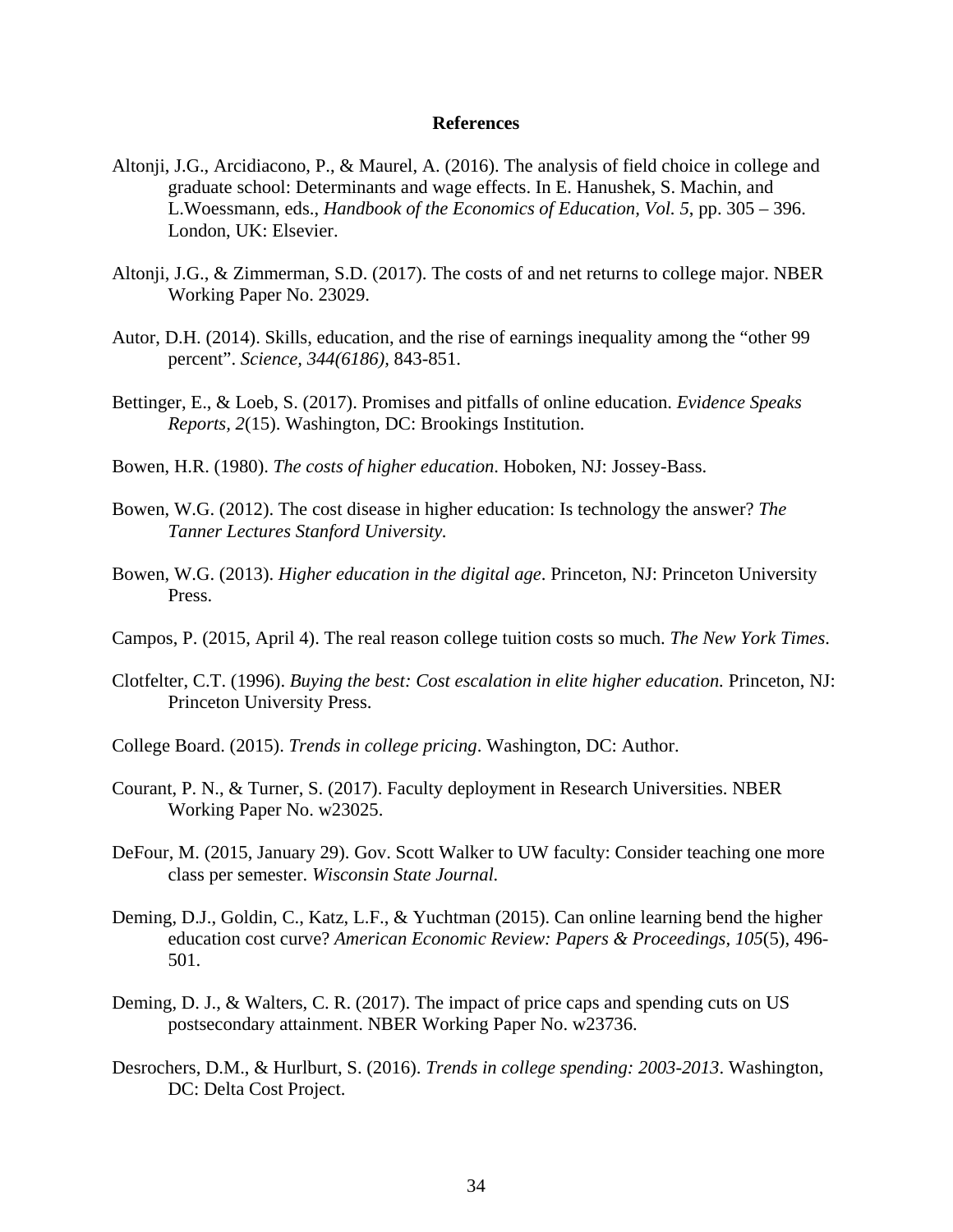- Dundar, H., & Lewis, D.R. (1995). Departmental productivity in American universities: Economies of scale and scope. *Economics of Education Review, 14(2),* 119-144.
- Dynarski, S. (2018, January 19). Online courses are harming students who need the most help. *The New York Times,* Economic View.
- Ehrenberg, R. G. (2002). Tuition rising. Boston, MA: Harvard University Press.
- Epple, D., Romano, R., & Sieg, H. (2006). Admission, tuition, and financial aid policies in the market for higher education. *Econometrica, 74(4),* 885-928.
- Epple, D., Romano, R., Sarpça, S., & Sieg, H. (2017). A general equilibrium analysis of state and private colleges and access to higher education in the US. *Journal of Public Economics, 155,* 164-178.
- Goldin, C., & Katz, L.F. (2008). *The race between education and technology.* Boston: Harvard University Press.
- Hemelt, S. W., & Marcotte, D. E. (2016). The changing landscape of tuition and enrollment in American public higher education. *RSF: The Russell Sage Foundation Journal of the Social Sciences, 2(1),* 42-68.
- Hoxby, C. M. (2009). The changing selectivity of American colleges. *Journal of Economic Perspectives, 23*(4), 95-118.
- Johnson, W.R., & Turner, S. (2009). Faculty without students: Resource allocation in higher education. *Journal of Economic Perspectives, 23(2),* 169-189.
- Kelly, A., & Carey, K. (2013). *Stretching the higher education dollar: How innovation can improve access, equity, and affordability.* Boston: Harvard Education Press.
- Kirkebøen, L., Leuven, E., & Mogstad, M. (2016). Field of study, earnings and self-selection. *Quarterly Journal of Economics 131*(3)*,* 1057-1111.
- Lattuca, L.R., & Stark, J.S. (2009). *Shaping the college curriculum: Academic plans in context.*  Hoboken, NJ: John Wiley and Sons.
- Monks, J. (2003). Patterns of giving to one's alma mater among young graduates from selective institutions. *Economics of Education Review, 22*(2)*,* 121-130.
- National Association of State Budget Officers. (2013). *Improving postsecondary education through the budget process: Challenges & opportunities.* Washington, DC: Author.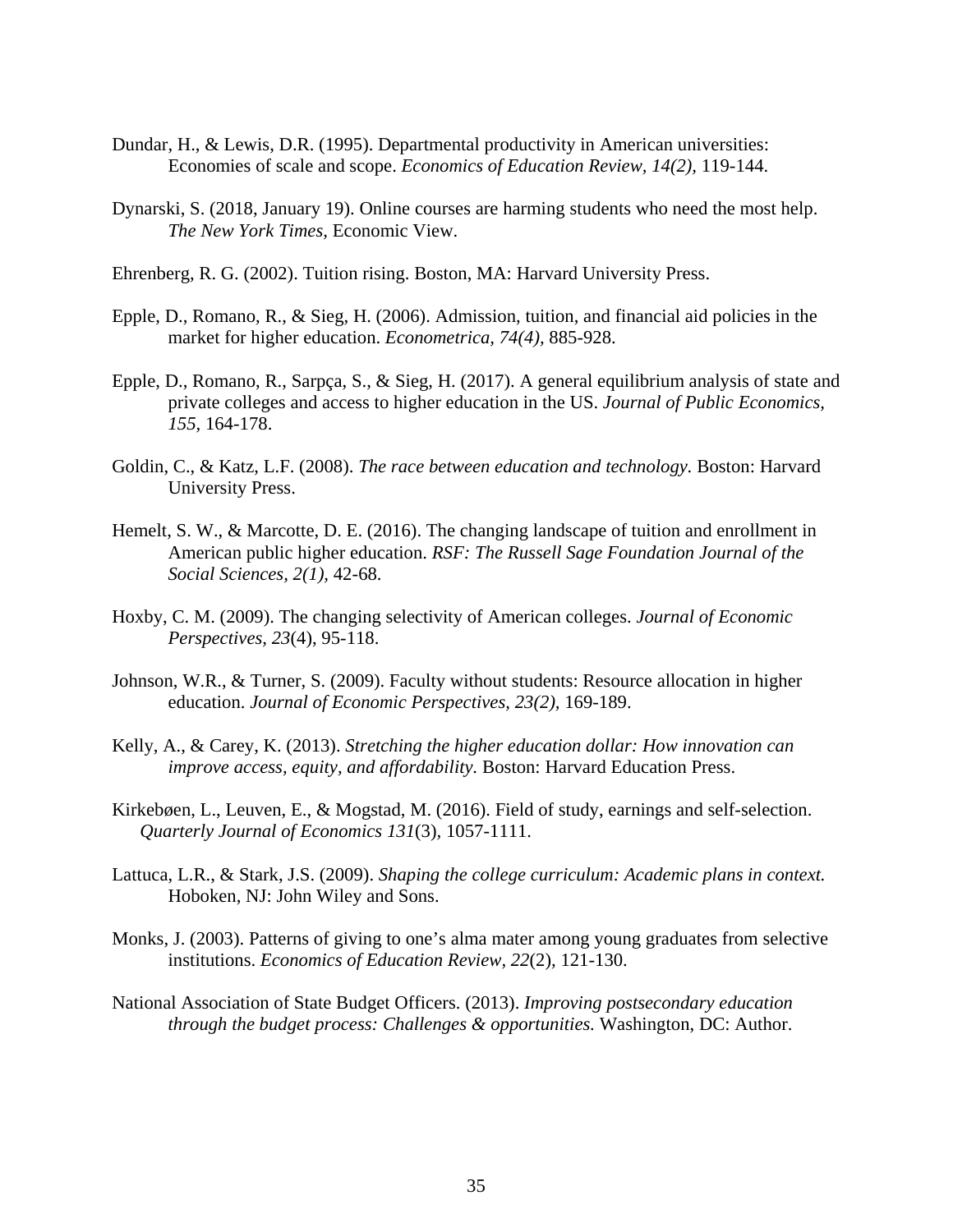- Rothschild, M., & White, L. (1995). The analytics of the pricing of higher education and other services in which the customers are inputs. *Journal of Political Economy, 103(3),* 573- 586.
- Seligman, L. (2012, November). Did Texas just discover the cure for sky-high tuition? *The Atlantic.*
- Stange, K. (2015). Differential pricing in undergraduate education: Effects on degree production by field. *Journal of Policy Analysis and Management, 34(1),* 107-135.
- Stange, K., Jacob, B., & McCall, B. (forthcoming). College as country club: Do colleges cater to students' preferences for consumption? *Journal of Labor Economics.*
- State Higher Education Executive Officers Association. *State higher education finance: FY2016.*  Boulder, CO: Author.
- Tierney, M.L. (1980). An estimate of departmental cost functions. *Higher Education, 9(4),* 453- 468.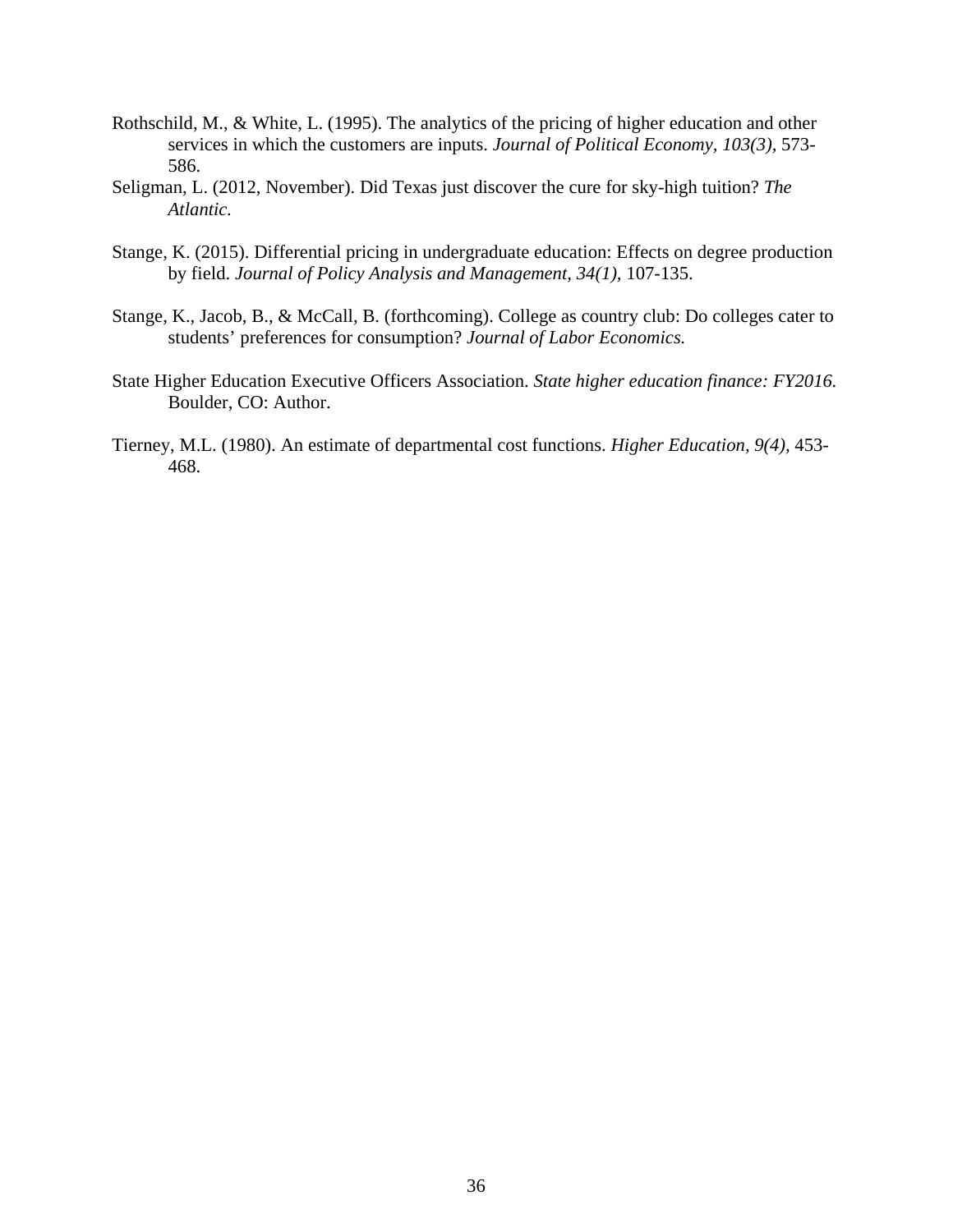

**Figure 1. Average Instructional Cost per Student Credit Hour**

Notes: Cost refers to direct instructional expenditures per student credit hour. Sample includes public and private institutions participating in the Delaware Cost Study between 2000-2015. Only departments in the 20 fields listed in Table A1 are included. A small number of observations with missing or outlier data are excluded. Program-level observations are weighted by number of student credit hours multiplied by the inverse of the probability of being included in the sample (estimated at the institution-year level). Costs are in 2015 dollars.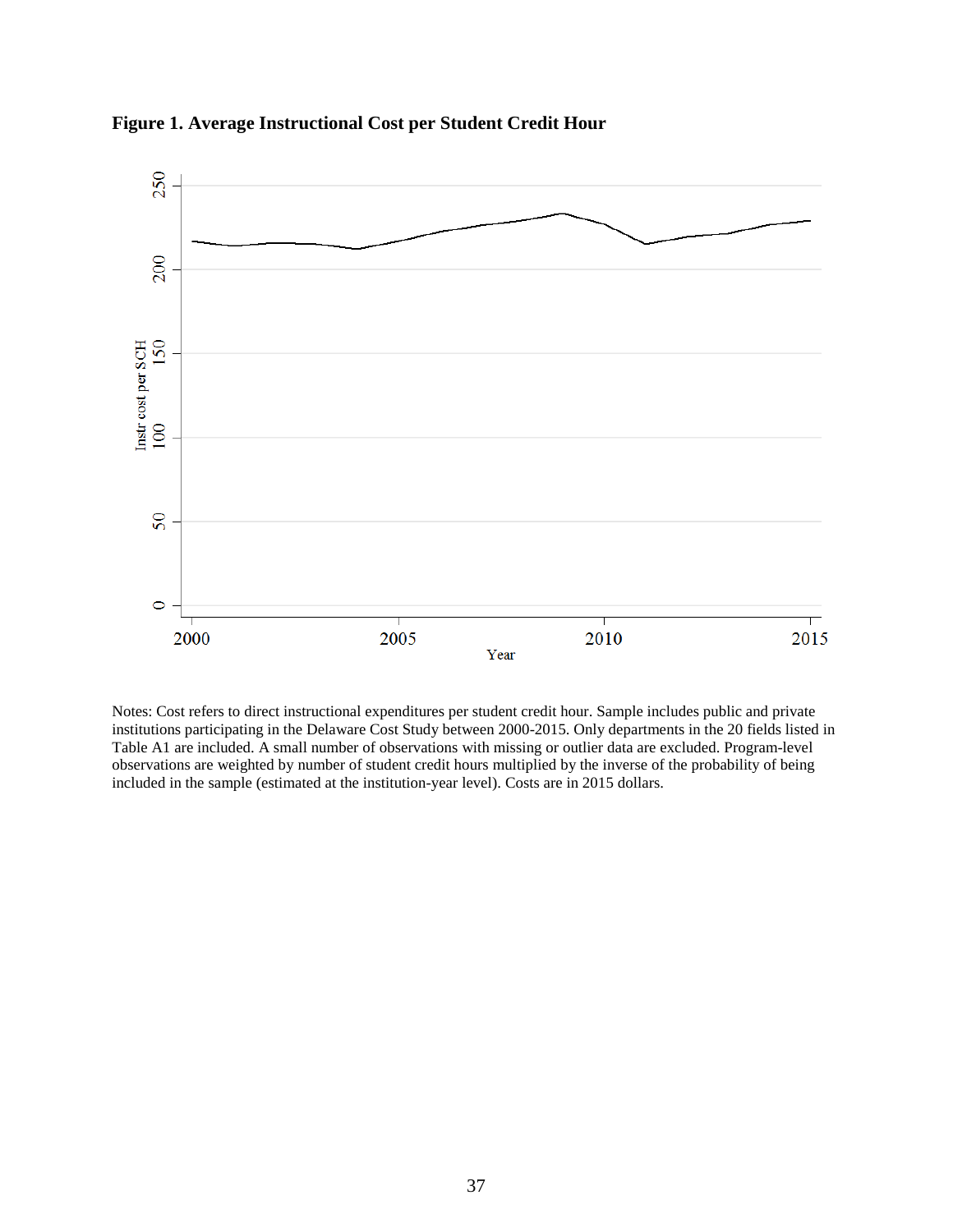### **Figure 2. Average Instructional Cost by Field**



Notes: Sample includes public and private institutions participating in the Delaware Cost Study between 2013-2015. Only departments in the 20 fields listed in Table A1 are included. A small number of observations with missing or outlier data are excluded. Program-level observations are weighted by number of student credit hours multiplied by the inverse of the probability of being included in the sample (estimated at the institution-year level). Costs are in 2015 dollars.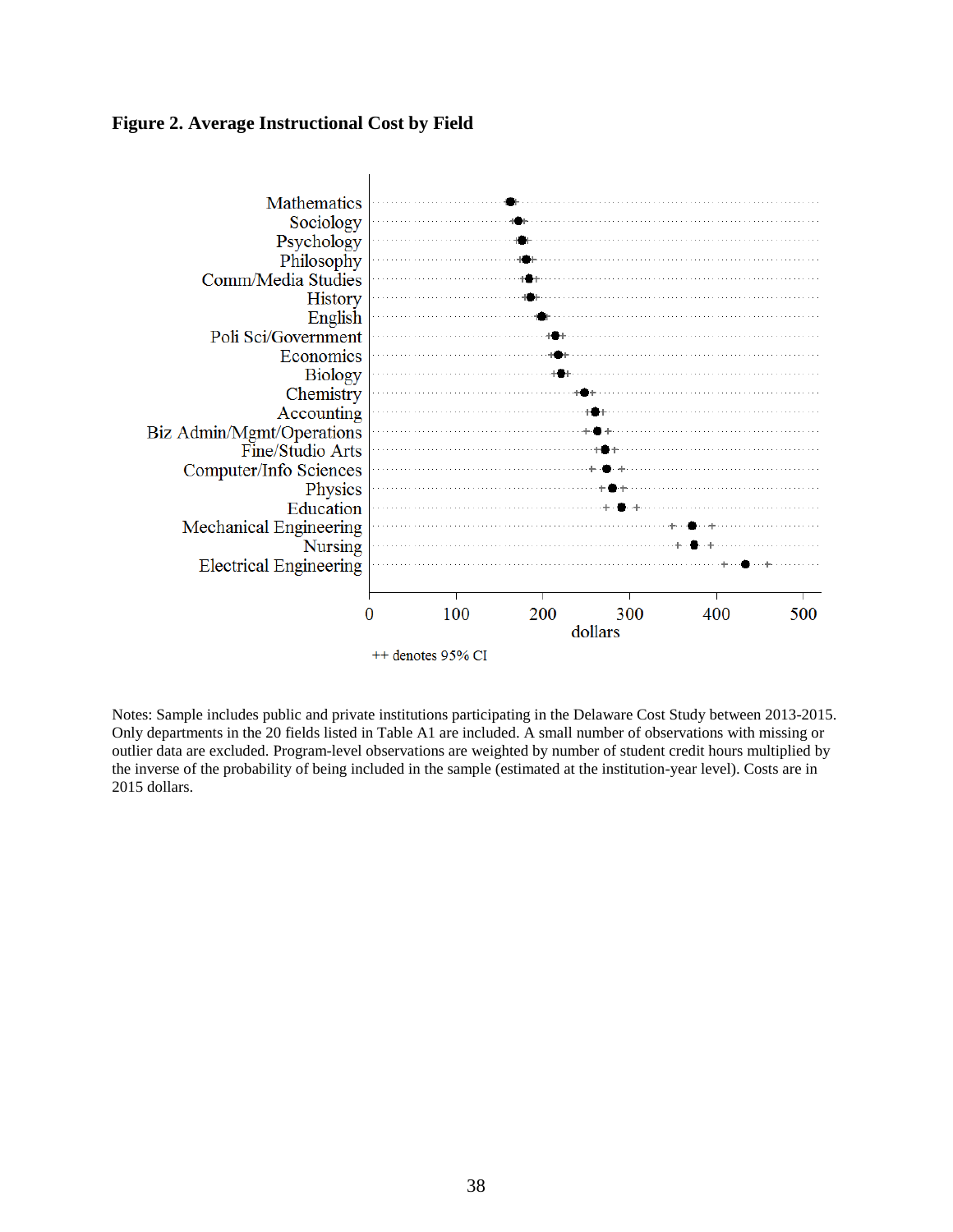### **Figure 3. Differences in Cost Drivers Across Fields**



## **A. Workload and Class Size**





Notes: Sample includes public and private institutions participating in the Delaware Cost Study between 2013-2015. Only departments in the 20 fields listed in Table A1 are included. A small number of observations with missing or outlier data are excluded. Program-level observations are weighted by number of student credit hours multiplied by the inverse of the probability of being included in the sample (estimated at the institution-year level). Costs are in 2015 dollars.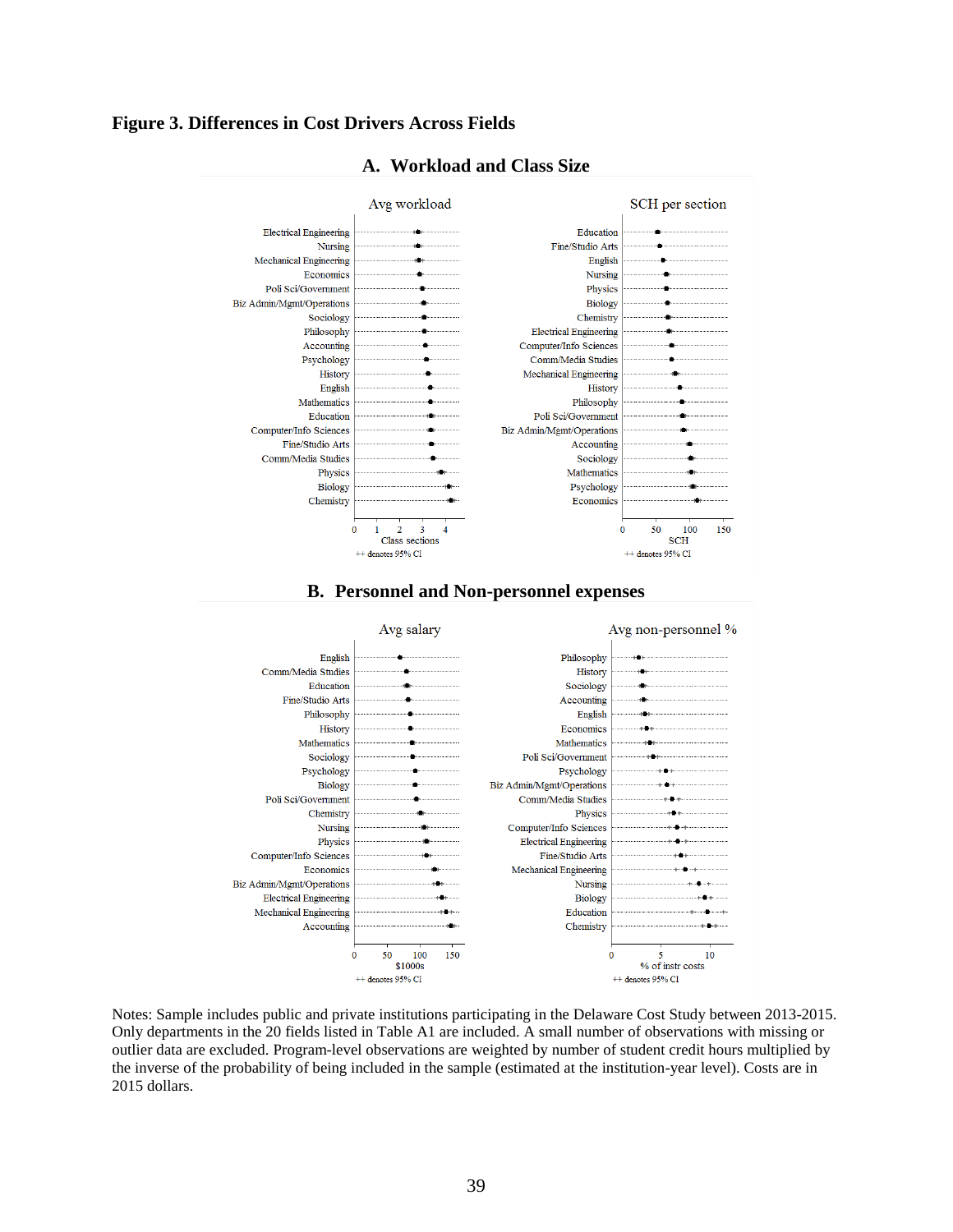

**Figure 4. Baseline Cross-Field Log Cost Differences, relative to English** 

Notes: Each column reports the difference in log of direct instructional cost per SCH between the reported field and English, after controlling for institution and year fixed effects. Positive numbers indicate the field is more expensive than English. Sample includes public and private institutions participating in the Delaware Cost Study between 2013-2015. Only departments in the 20 fields listed in Table A1 are included. A small number of observations with missing or outlier data are excluded. Program-level observations are weighted by number of student credit hours multiplied by the inverse of the probability of being included in the sample (estimated at the institution-year level). Costs are in 2015 dollars.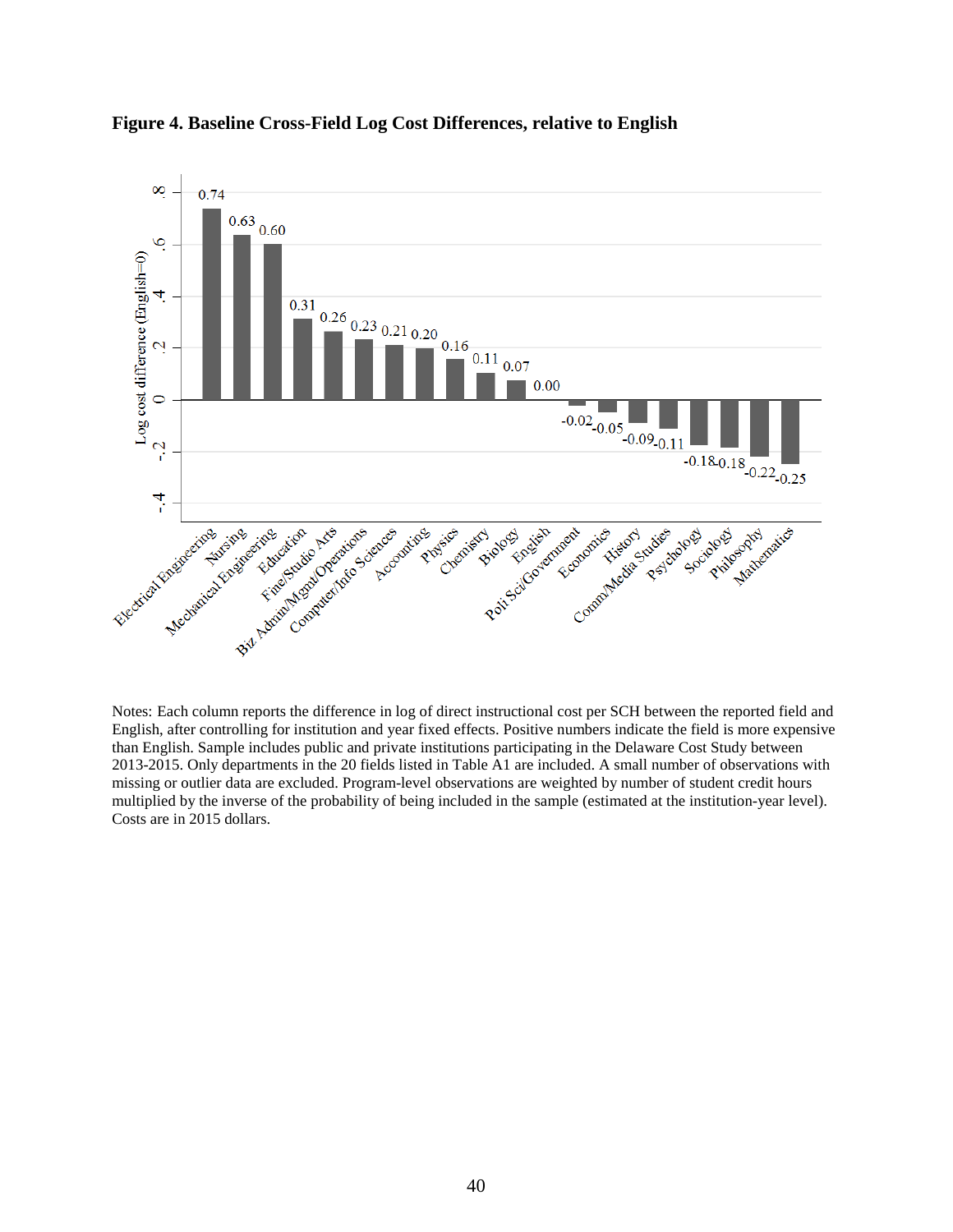

**Figure 5. Direct Instructional Expenditure per SCH Over Time, by CIP4 (2000 = 100), 2000-2015** 

Notes: Sample includes public and private institutions participating in the Delaware Cost Study between 2000-2015. Only departments in the 20 fields listed in Table A1 are included. A small number of observations with missing or outlier data are excluded. Program-level observations are weighted by number of student credit hours multiplied by the inverse of the probability of being included in the sample (estimated at the institution-year level). Trends are normalized to the year 2000 and net of institution-by-field fixed effects.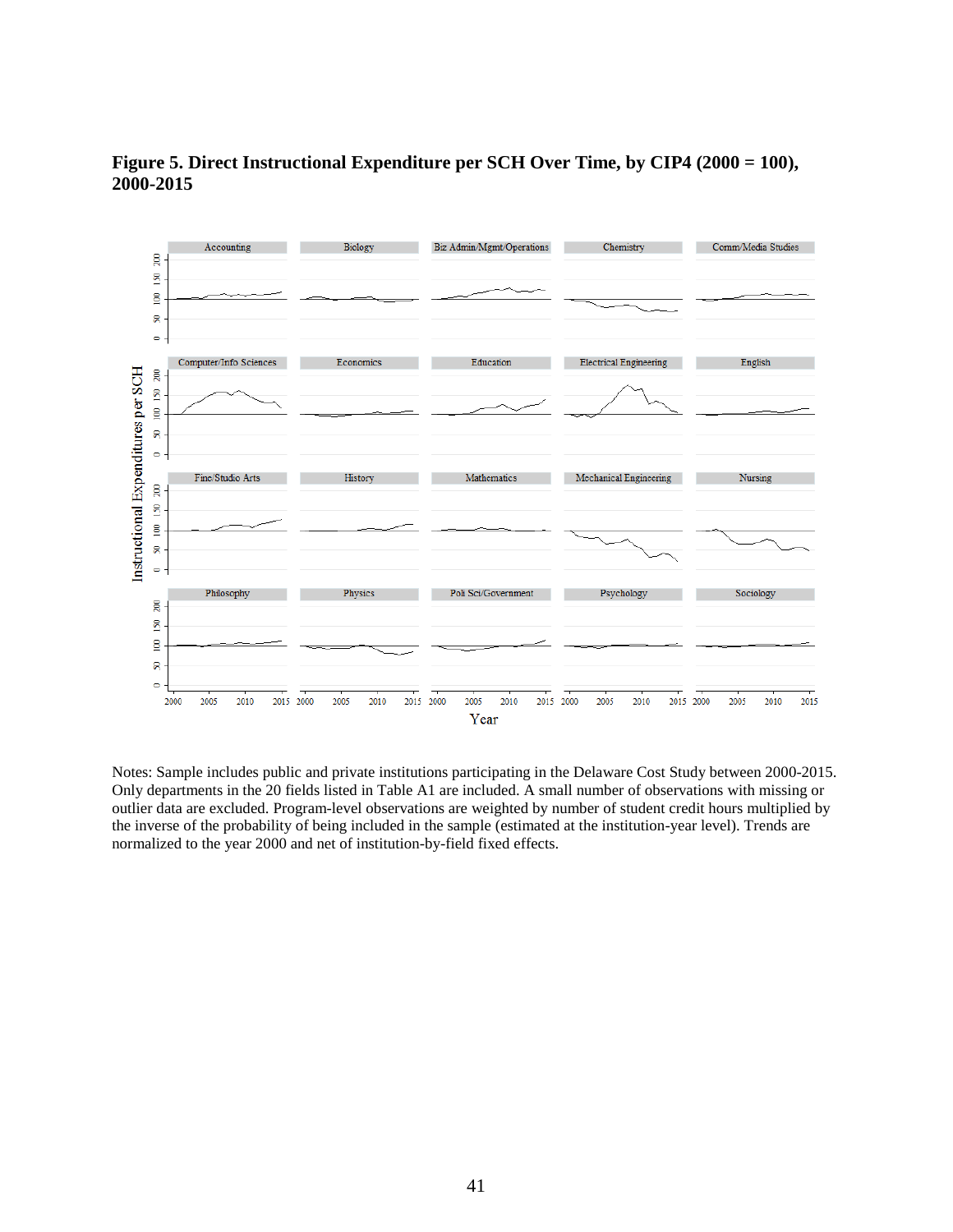



**A. Instructional Expenditures**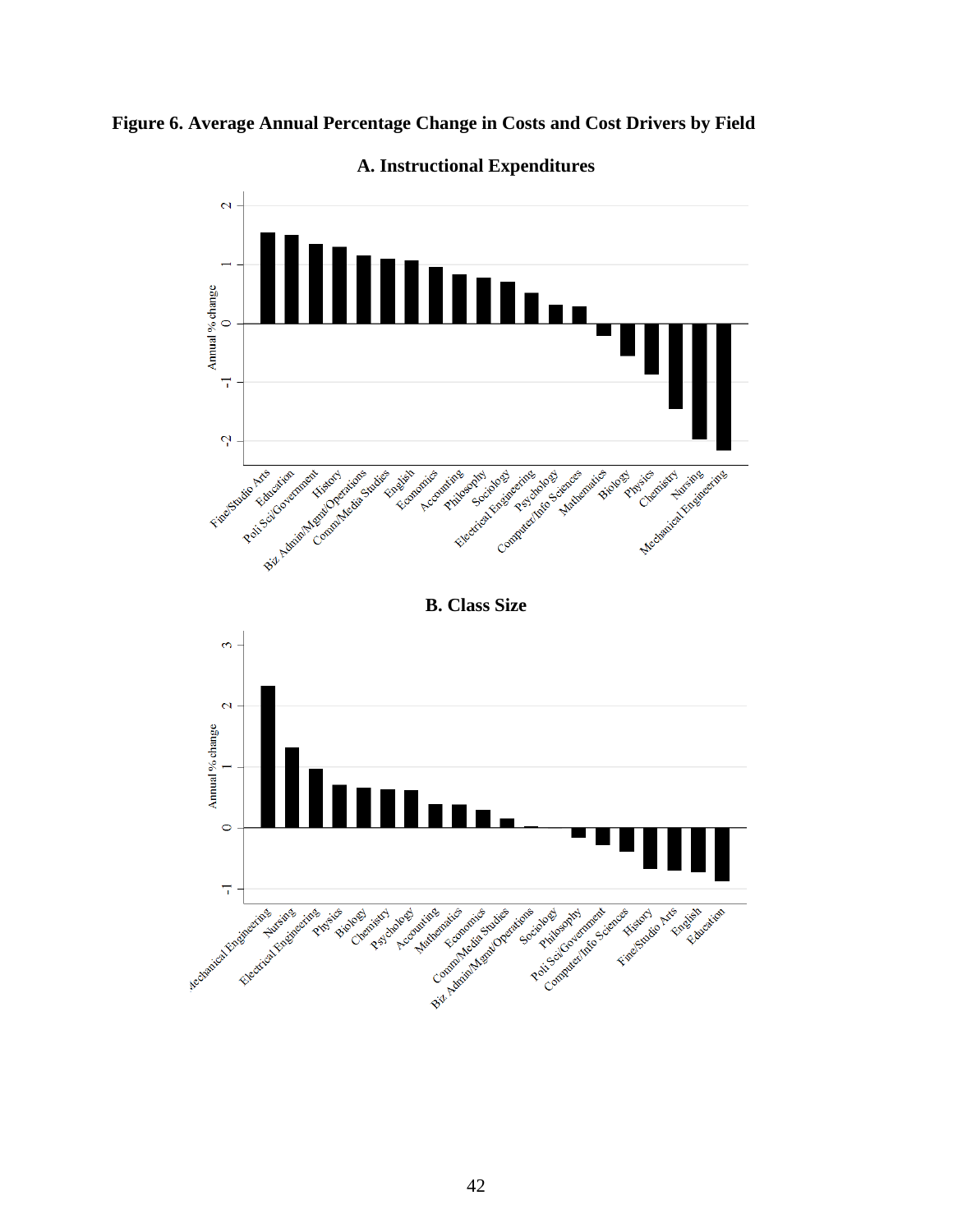**C. Faculty Salaries** 



Notes: Bars represent annualized rate of change between 2000 and 2015. Estimates include program fixed-effects. Dollar figures expressed in 2015 dollars. Sample includes public and private institutions participating in the Delaware Cost Study between 2000-2015. Only departments in the 20 fields listed in Table A1 are included. A small number of observations with missing or outlier data are excluded. Program-level observations are weighted by number of student credit hours multiplied by the inverse of the probability of being included in the sample (estimated at the institution-year level).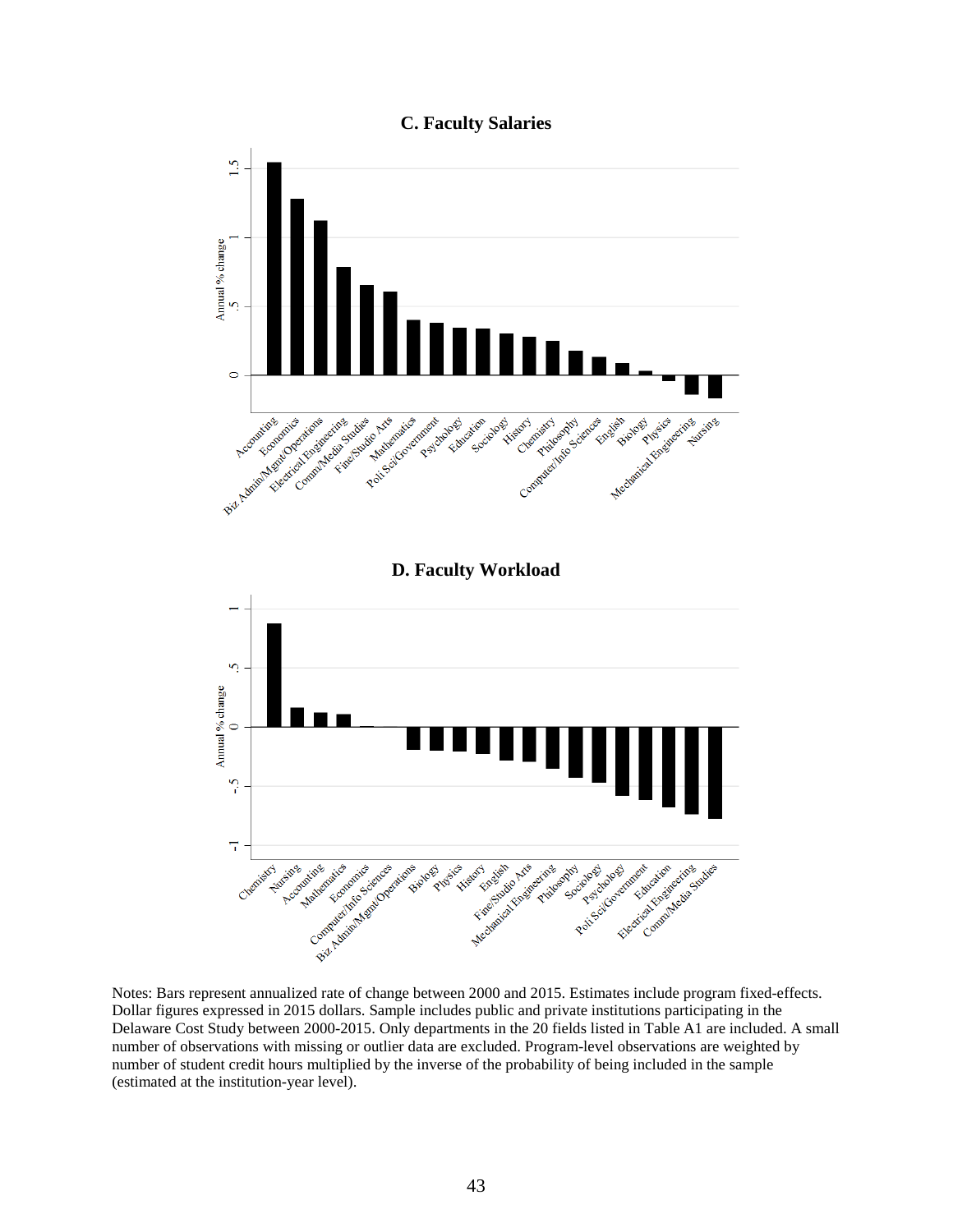## **Figure 7. Cross-Sectional Differences in Faculty Mix by Field, 2013-2015**



Notes: Bars report proportion of faculty FTE in each rank. Sample includes public and private institutions participating in the Delaware Cost Study between 2013-2015. A small number of observations with missing or outlier data are excluded. Program-level observations are weighted by number of student credit hours multiplied by the inverse of the probability of being included in the sample (estimated at the institution-year level).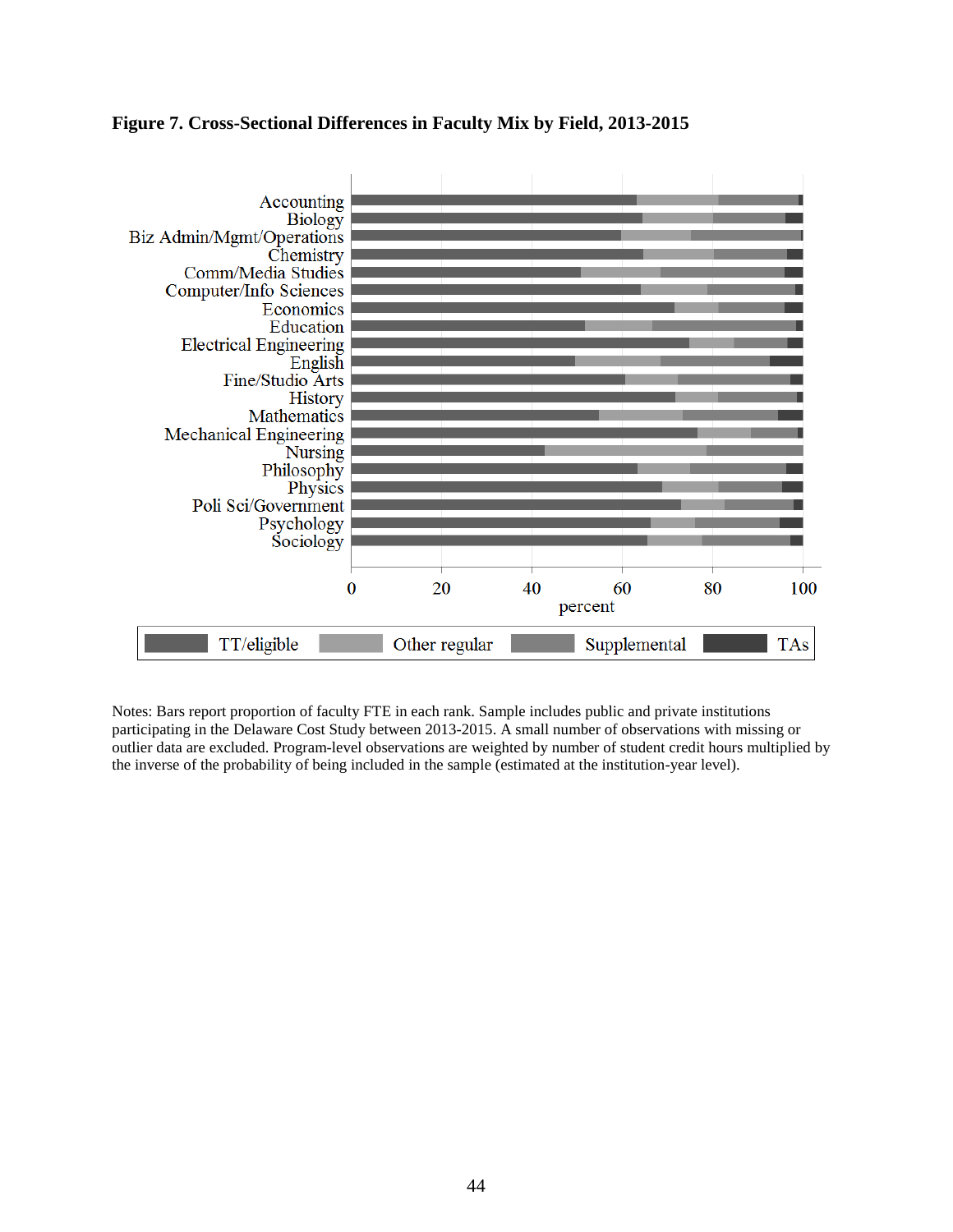

## **Figure 8. Trends in Faculty Mix by Field, 2000-2015**

Notes: Lines represent proportion of faculty FTE in each rank over time. Sample includes public and private institutions participating in the Delaware Cost Study between 2000-2015. Only departments in the 20 fields listed in Table A1 are included. A small number of observations with missing or outlier data are excluded. Program-level observations are weighted by number of student credit hours multiplied by the inverse of the probability of being included in the sample (estimated at the institution-year level).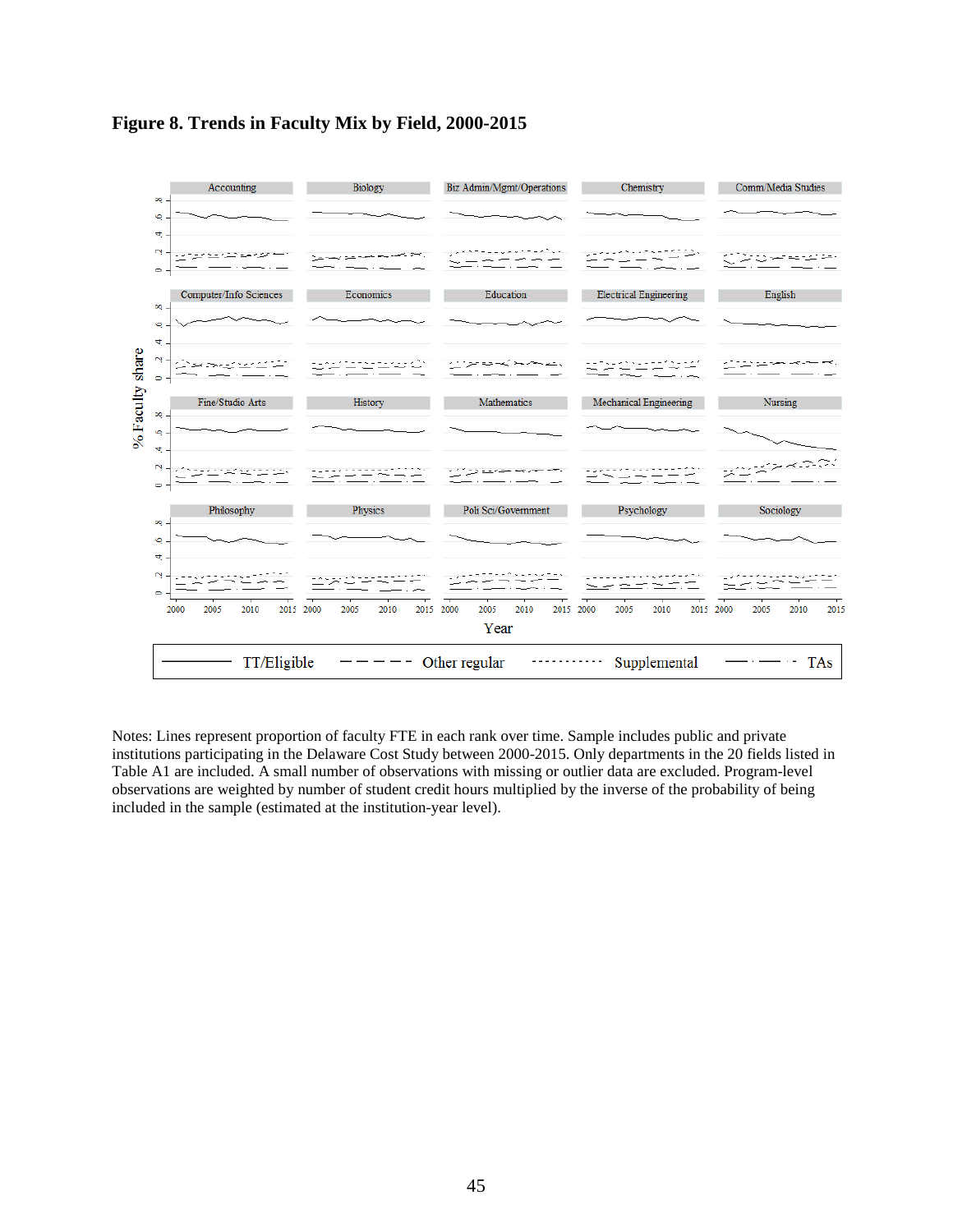## **Figure 9. Cross-Sectional Differences in Credit-Level Mix by Field, 2013-2015**



Notes: Bars report proportion of total student credit hours in each division. Sample includes public and private institutions participating in the Delaware Cost Study between 2013-2015. A small number of observations with missing or outlier data are excluded. Program-level observations are weighted by number of student credit hours multiplied by the inverse of the probability of being included in the sample (estimated at the institution-year level).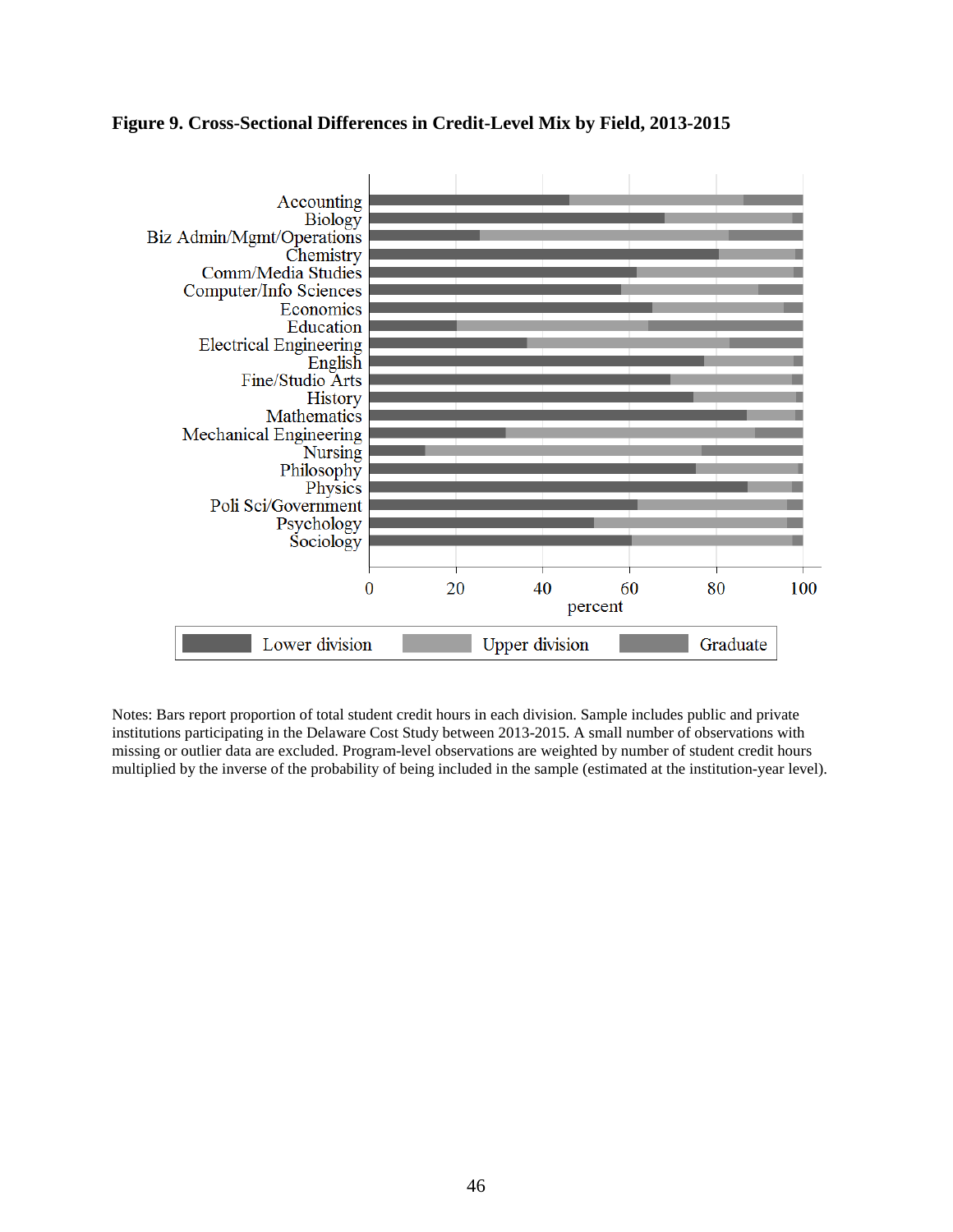## **Figure 10. Trends in Field-Specific Class Size by Course Type and Credit-Level Mix, 2000- 2015**



## **A. Trends in Class Size by Course Type**

## **B. Trends in Credit-Level Mix**



Notes: Class size is calculated as 3 credit hours per student, divided by the number of offered course sections. Mix of credit levels is calculated as the share of total student credit hours in each division. Sample includes public and private institutions participating in the Delaware Cost Study between 2000-2015. Only departments in the 20 fields listed in Table A1 are included. A small number of observations with missing or outlier data are excluded. Programlevel observations are weighted by number of student credit hours multiplied by the inverse of the probability of being included in the sample (estimated at the institution-year level).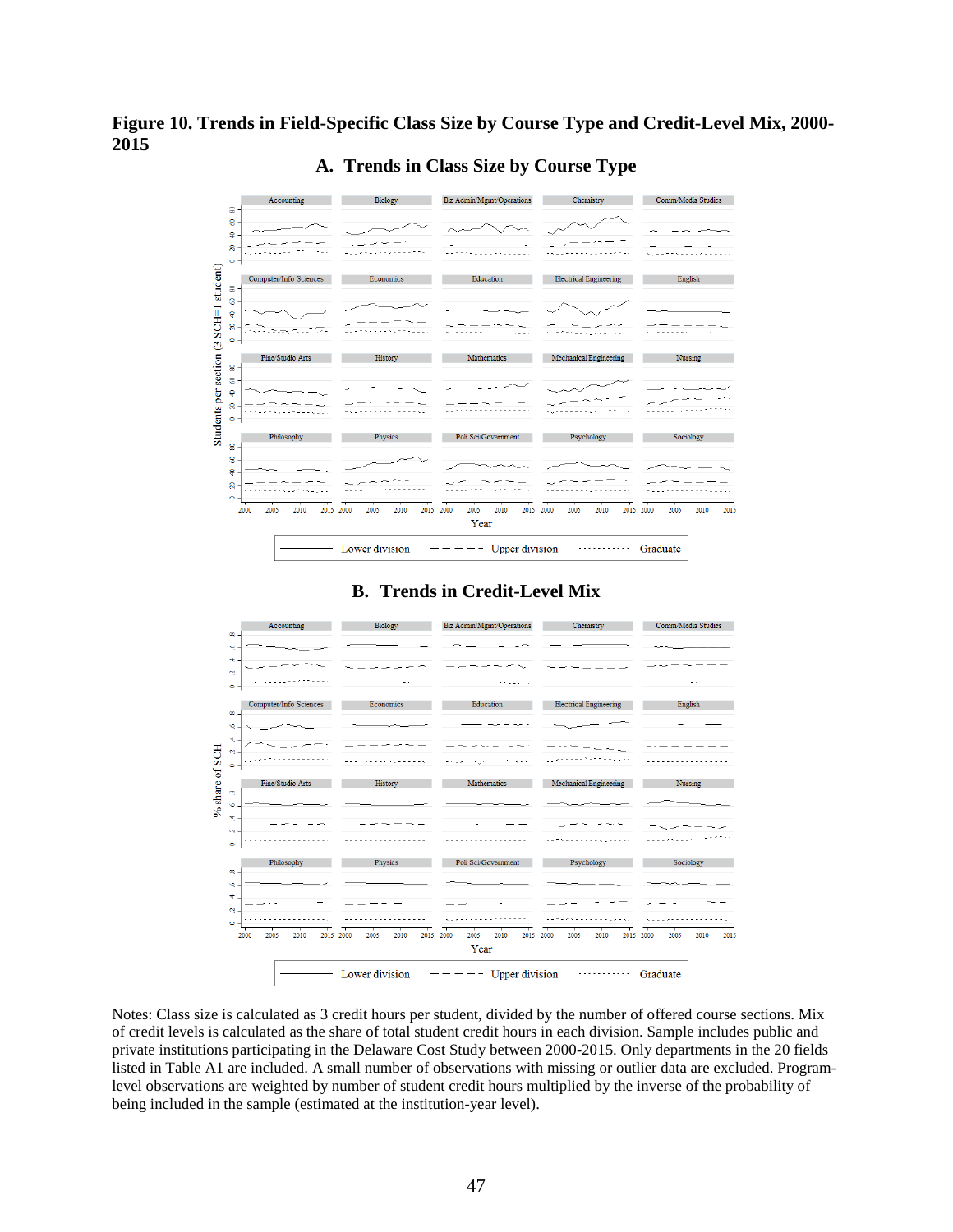### **Figure 11. Share of Total Instruction Delivered Online by Field (2015)**



## **A. Undergraduate**



Notes: Sample includes public and private institutions participating in the Delaware Cost Study in 2015. A small number of observations with missing or outlier data are excluded. Program-level observations are weighted by number of student credit hours multiplied by the inverse of the probability of being included in the sample (estimated at the institution-year level).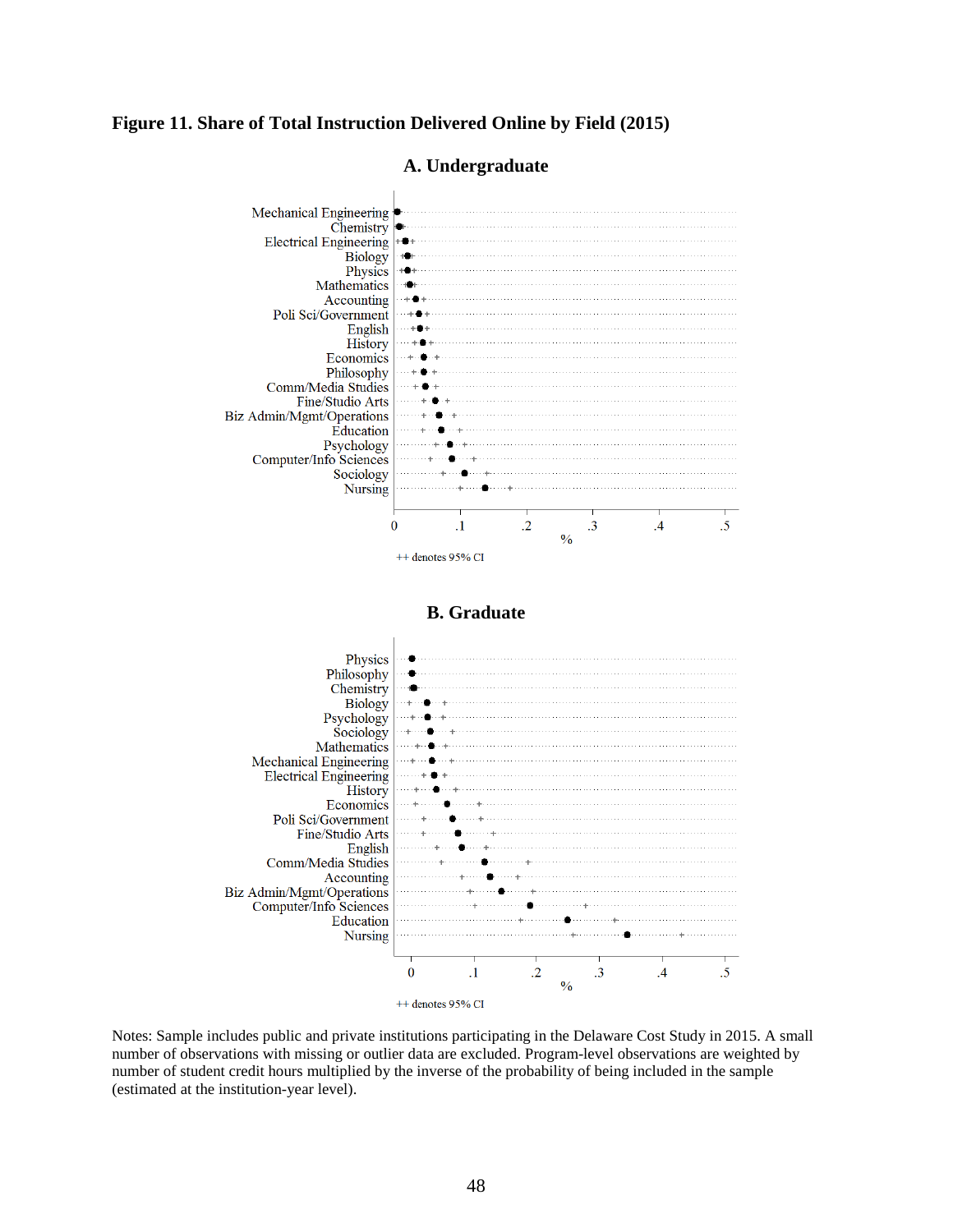# **Table 1. Summary Statistics for Full Sample**

|                                                               | All     |           | Research -<br>High |                     | Research -<br>Moderate |           | <b>Masters</b>       |          | Baccalaureate |                                 |
|---------------------------------------------------------------|---------|-----------|--------------------|---------------------|------------------------|-----------|----------------------|----------|---------------|---------------------------------|
|                                                               | mean    | sd        | mean               | sd                  | mean                   | sd        | mean                 | sd       | mean          | sd                              |
| <b>Public Institutions</b>                                    | 66%     |           | 89%                |                     | 53%                    |           | 65%                  |          | 21%           |                                 |
| <b>Total Degrees Awarded</b>                                  | 112     |           | 179                |                     | 160                    |           | 77                   |          | 33            |                                 |
| <b>BA</b> as Share of Total Degrees                           | 84%     |           | 76%                |                     | 75%                    |           | 87%                  |          | 97%           |                                 |
| MA as Share of Total Degrees                                  | 14%     |           | 18%                |                     | 23%                    |           | 13%                  |          | 3%            |                                 |
| Prof as Share of Total Degrees                                | 0%      |           | 0%                 |                     | 0%                     |           | 0%                   |          | 0%            |                                 |
| PhD as Share of Total Degrees                                 | 2%      |           | 6%                 |                     | 2%                     |           | $0\%$                |          | 0%            |                                 |
| <b>Full-Time Equivalents for All Faculty</b>                  |         |           |                    |                     |                        |           |                      |          |               |                                 |
| <b>Fall Semester Total FTE</b>                                | 32      | 29        | 52                 | 34                  | 37                     | 27        | 22                   | 16       | 10            | 9                               |
| <b>Fall Semester Instructional FTE</b>                        | 31      | 28        | 51                 | 34                  | 37                     | 27        | 21                   | 16       | 10            | 9                               |
| Tenured Faculty Share of Instructional FTE                    | 63%     |           | 61%                |                     | 62%                    |           | 64%                  |          | 66%           |                                 |
| <b>Student Credit Hours</b>                                   |         |           |                    |                     |                        |           |                      |          |               |                                 |
| Fall Semester SCH by All Faculty                              | 7,712   | 7,115     | 12,602             | 8,442               | 8,877                  | 5,922     | 5,535                | 4,352    | 2,203         | 1,826                           |
| Undergrad Share of All SCH                                    | 93%     |           | 91%                |                     | 89%                    |           | 94%                  |          | 98%           |                                 |
| <b>Organized Class Sections</b>                               |         |           |                    |                     |                        |           |                      |          |               |                                 |
| Fall Semester OCS - All                                       | 97      | 85        | 143                | 103                 | 112                    | 80        | 77                   | 61       | 40            | 32                              |
| Undergrad Share of OCS                                        | 87%     |           | 79%                |                     | 81%                    |           | 90%                  |          | 97%           |                                 |
| Grad Share of OCS                                             | 13%     |           | 21%                |                     | 19%                    |           | 10%                  |          | 3%            |                                 |
| <b>Expenditures</b>                                           |         |           |                    |                     |                        |           |                      |          |               |                                 |
| Direct Instructional Expenditures (\$1000) - includes salary, |         |           |                    |                     |                        |           |                      |          |               |                                 |
| benefits, and other expenses                                  | \$3,223 | \$3,503   | \$5,758            | \$4,314             | \$4,053                | \$3,626   | \$1,895              | \$1,459  | \$810         | \$656                           |
| Personnel Spending as a Share of Instructional Spending       | 94%     |           | 93%                |                     | 92%                    |           | 96%                  |          | 95%           |                                 |
| <b>Analysis Variables</b>                                     |         |           |                    |                     |                        |           |                      |          |               |                                 |
| <b>Total Faculty per Student</b>                              | 0.07    | 0.03      | 0.07               | 0.03                | 0.06                   | 0.02      | 0.06                 | 0.02     | 0.08          | 0.03                            |
| <b>Average Class Size</b>                                     | 32      | 17        | 43                 | 21                  | 33                     | 14        | 27                   | 10       | 22            | $\overline{7}$                  |
| Undergraduate Class Size                                      | 37      | 24        | 53                 | 31                  | 38                     | 17        | 29                   | 11       | 22            | $\overline{7}$                  |
| <b>Graduate Class Size</b>                                    | 12      | $\tau$    | 12                 | $\tau$              | 14                     | 8         | 12                   | $\tau$   | <b>11</b>     | 6                               |
| <b>Instructional Faculty Course Load - All Courses</b>        | 3.4     | 1.1       | 2.9                | 1.0                 | 3.1                    | 0.9       | 3.7                  | 0.9      | 3.9           | 1.1                             |
| <b>Instructional Spending per SCH</b>                         | 222     | \$<br>114 | \$<br>259          | 140<br>\$           | 236<br>\$              | \$<br>102 | \$<br>196            | \$<br>88 | 205<br>\$     | \$<br>94                        |
| <b>Instructional Personnel Spending per SCH</b>               | 207     | \$<br>101 | 238<br>S           | 123<br>\$           | 213<br>\$              | 88<br>\$  | 186<br><sup>\$</sup> | 81<br>S  | 193<br>S      | 82<br>$\boldsymbol{\mathsf{S}}$ |
| Total Spending per SCH                                        | 259     | \$<br>202 | 354                | 292<br>$\mathbb{S}$ | 258<br>S               | 138<br>\$ | 201                  | \$<br>95 | 207           | 95<br>\$                        |
| N (institution-program-year)                                  | 32,496  |           | 11,513             |                     | 2,987                  |           | 14,218               |          | 3,778         |                                 |
| Weighted by IPW * SCH                                         | 100%    |           | 34%                |                     | 8%                     |           | 43%                  |          | 15%           |                                 |

Note: Observations are weighted by the inverse of the likelihood that a given institution participates in the Delaware Cost Study multiplied by a measure of the program's size (total fall student credit hours).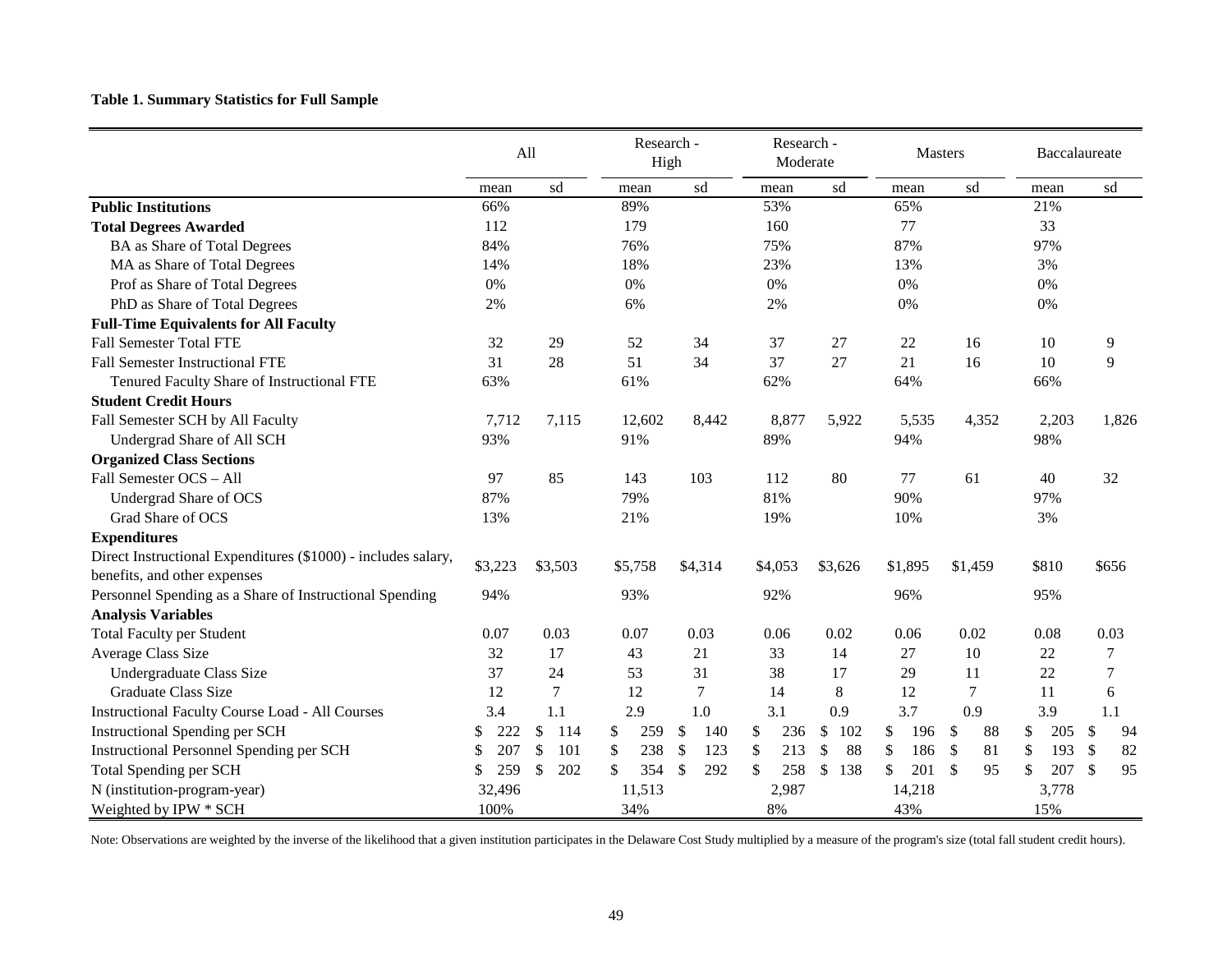## **Table 2. Characteristics of Fields, Ranked by Cost**

| Field                         | Log cost<br>difference | Median earnings<br>years 11-15 (\$1000,<br>relative to English) | Typically<br>separate school<br>from Arts &<br>Sciences? | % of schools<br>with differential<br>pricing | Diff funding in<br>TX funding<br>formula | Tier in NC<br>funding formula    |
|-------------------------------|------------------------|-----------------------------------------------------------------|----------------------------------------------------------|----------------------------------------------|------------------------------------------|----------------------------------|
| <b>Electrical Engineering</b> | 0.74                   | 42.0                                                            | Yes                                                      | 30%                                          | Yes                                      | IV                               |
| <b>Nursing</b>                | 0.63                   | 12.4                                                            | Yes                                                      | 16%                                          | Yes                                      | IV                               |
| <b>Mechanical Engineering</b> | 0.60                   | 38.7                                                            | Yes                                                      | 30%                                          | Yes                                      | IV                               |
| Education                     | 0.31                   | $-5.4$                                                          | Yes                                                      | 11%                                          |                                          | II, III                          |
| Fine/Studio Arts              | 0.26                   | $-7.7$                                                          | Yes                                                      | 8%                                           | Yes                                      | $\mathop{\mathrm{III}}\nolimits$ |
| Biz Admin/Mgmt/Operations     | 0.23                   | 11.1                                                            | Yes                                                      | 32%                                          |                                          | $\rm II$                         |
| Computer/Info Sciences        | 0.21                   | 30.3                                                            | Varies                                                   | 8%                                           | Yes                                      | III                              |
| Accounting                    | 0.20                   | 17.6                                                            | Yes                                                      | 32%                                          |                                          | $\rm II$                         |
| Physics                       | 0.16                   | 31.9                                                            |                                                          | 11%                                          | Yes                                      | $\mathop{\rm III}$               |
| Chemistry                     | 0.11                   | 16.4                                                            |                                                          | 11%                                          | Yes                                      | $\rm III$                        |
| <b>Biology</b>                | 0.07                   | 8.8                                                             |                                                          | 11%                                          | Yes                                      | $\mathop{\rm III}$               |
| English                       | ref                    | ref                                                             | ref                                                      | ref                                          |                                          | $\bf{I}$                         |
| Poli Sci/Government           | $-0.02$                | 15.5                                                            |                                                          | 0%                                           |                                          | $\mathbf I$                      |
| Economics                     | $-0.05$                | 32.2                                                            |                                                          | 0%                                           |                                          | I                                |
| History                       | $-0.09$                | 6.5                                                             |                                                          | 0%                                           |                                          | I                                |
| Comm/Media Studies            | $-0.11$                | 7.9                                                             | Varies                                                   | 6%                                           |                                          | I                                |
| Psychology                    | $-0.18$                | $-1.0$                                                          |                                                          | 0%                                           |                                          | I                                |
| Sociology                     | $-0.18$                | 1.8                                                             |                                                          | 0%                                           |                                          | I                                |
| Philosophy                    | $-0.22$                | 1.4                                                             |                                                          | 0%                                           |                                          | I                                |
| Mathematics                   | $-0.25$                | 21.4                                                            |                                                          | $0\%$                                        |                                          | I                                |

Sources: Median earnings come from Hershbein and Kearney (2012) analysis of the ACS, expressed relative to median earnings for English (\$46,000). Separate school refers to whether the field is typically housed in a separate school or college from English, which is traditionally in a School of Arts & Science. Funding formula difference in Texas refers to difference for upper division courses that is different than that for upper division English courses. Negligible differences for education are ignored. Funding formula in North Carolina splits fields into four tiers. Differential pricing information comes from Nelson (2008) survey of 165 public research universities.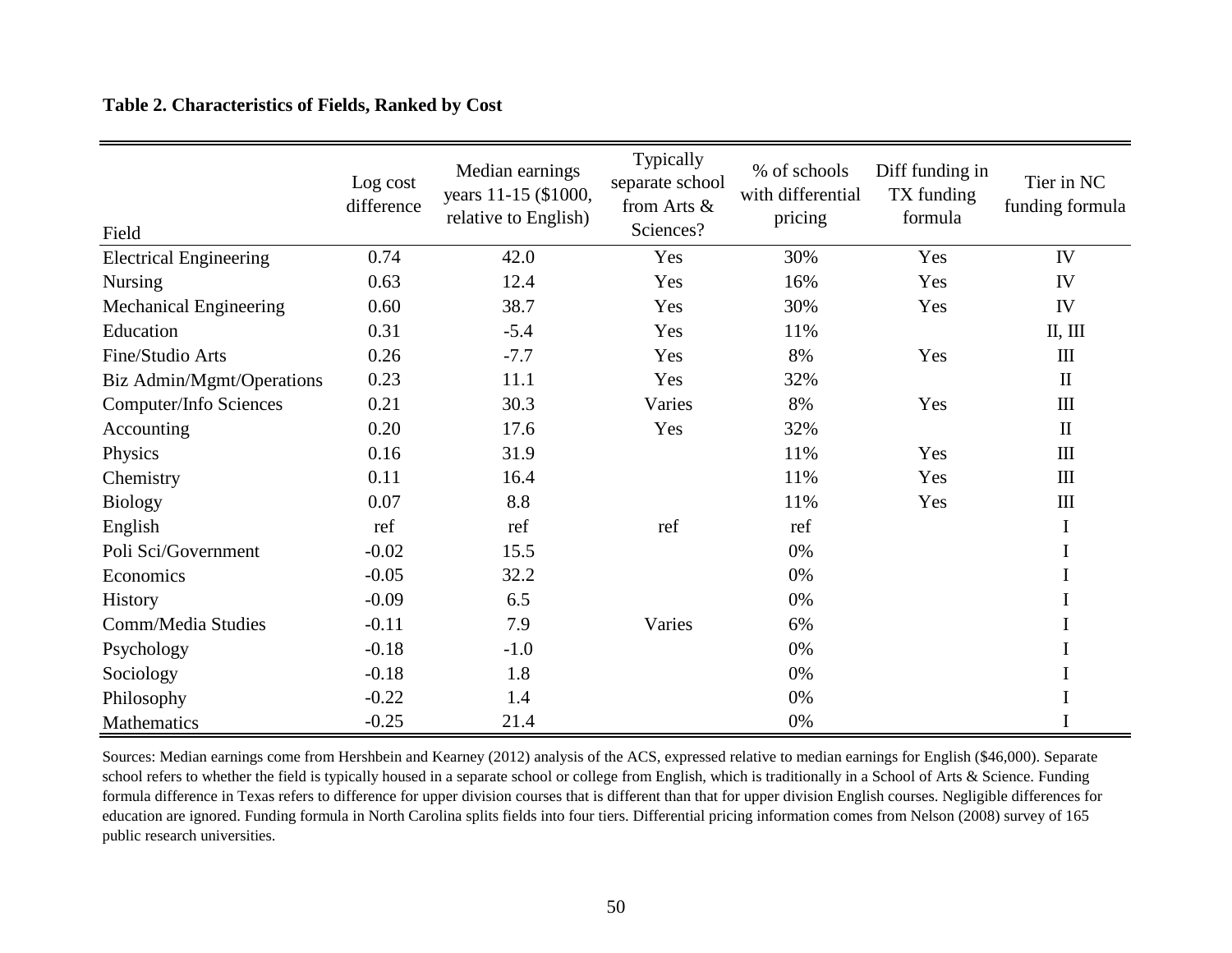|                               |               | <b>Contribution to Difference</b> |          |            |             |  |  |
|-------------------------------|---------------|-----------------------------------|----------|------------|-------------|--|--|
|                               | Overall       |                                   |          |            | Other, Non- |  |  |
|                               | Difference in | Salary                            | Workload | Class size | Personnel   |  |  |
|                               | Costs         |                                   |          |            | Expenses    |  |  |
| Field of Study                | (1)           | (2)                               | (3)      | (4)        | (5)         |  |  |
| <b>Electrical Engineering</b> | 0.74          | 0.58                              | 0.05     | 0.08       | 0.03        |  |  |
| <b>Nursing</b>                | 0.63          | 0.38                              | 0.21     | $-0.01$    | 0.06        |  |  |
| Mechanical Engineering        | 0.60          | 0.55                              | 0.09     | $-0.08$    | 0.04        |  |  |
| Education                     | 0.31          | 0.07                              | 0.02     | 0.17       | 0.05        |  |  |
| Fine/Studio Arts              | 0.26          | 0.11                              | $-0.01$  | 0.13       | 0.04        |  |  |
| Biz Admin/Mgmt/Operations     | 0.23          | 0.46                              | 0.06     | $-0.31$    | 0.03        |  |  |
| Computer/Info Sciences        | 0.21          | 0.31                              | $-0.05$  | $-0.07$    | 0.02        |  |  |
| Accounting                    | 0.20          | 0.59                              | 0.01     | $-0.39$    | 0.00        |  |  |
| Physics                       | 0.16          | 0.28                              | $-0.18$  | 0.03       | 0.03        |  |  |
| Chemistry                     | 0.11          | 0.27                              | $-0.22$  | $-0.01$    | 0.07        |  |  |
| <b>Biology</b>                | 0.07          | 0.23                              | $-0.17$  | $-0.04$    | 0.06        |  |  |
| English                       |               |                                   | (base)   |            |             |  |  |
| Poli Sci/Government           | $-0.02$       | 0.18                              | 0.05     | $-0.26$    | 0.01        |  |  |
| Economics                     | $-0.05$       | 0.38                              | 0.07     | $-0.50$    | 0.00        |  |  |
| <b>History</b>                | $-0.09$       | 0.16                              | 0.02     | $-0.27$    | 0.00        |  |  |
| Comm/Media Studies            | $-0.11$       | 0.06                              | $-0.06$  | $-0.13$    | 0.02        |  |  |
| Psychology                    | $-0.18$       | 0.20                              | 0.05     | $-0.44$    | 0.01        |  |  |
| Sociology                     | $-0.18$       | 0.17                              | 0.05     | $-0.41$    | 0.00        |  |  |
| Philosophy                    | $-0.22$       | 0.08                              | 0.00     | $-0.30$    | 0.00        |  |  |
| <b>Mathematics</b>            | $-0.25$       | 0.15                              | $-0.03$  | $-0.37$    | 0.00        |  |  |

# **Table 3. What Drives Cost Differences by Field? Cross-Sectional Decomposition**

Notes: Difference in cost measured as log difference from English. We hold 3 of the cost drivers at the values for English and allow the focal cost driver to take the value for the specific field. All models are weighted by total student credit hours\*IPW.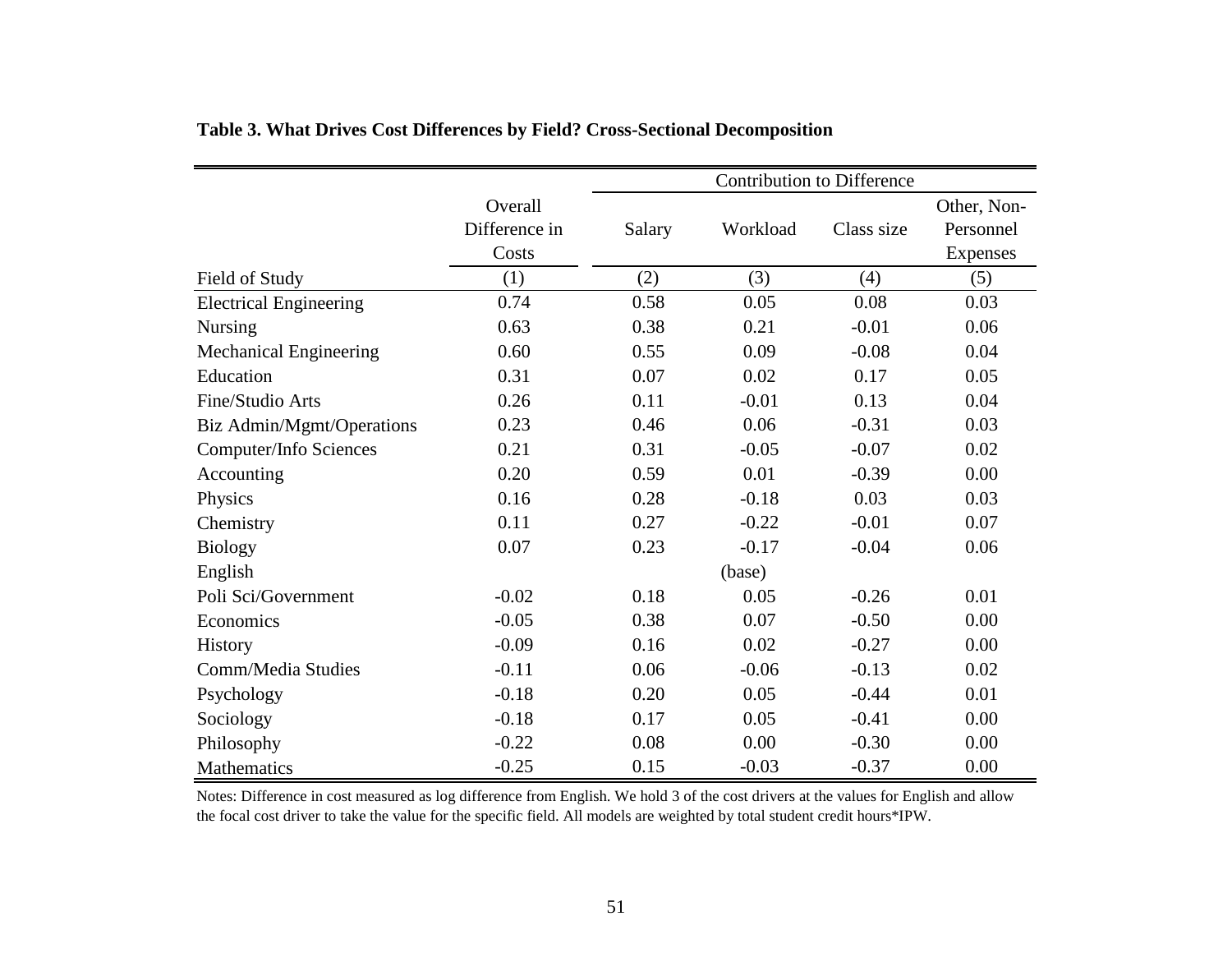|                               |                                | Contribution to % Change in Costs |          |            |                   |  |  |  |
|-------------------------------|--------------------------------|-----------------------------------|----------|------------|-------------------|--|--|--|
|                               | Annual %<br>Change in<br>Costs | Salary                            | Workload | Class size | Other<br>Expenses |  |  |  |
| Field of Study                | (1)                            | (2)                               | (3)      | (4)        | (5)               |  |  |  |
| <b>Electrical Engineering</b> | 0.52                           | 0.93                              | 0.87     | $-1.14$    | $-0.13$           |  |  |  |
| <b>Nursing</b>                | $-1.97$                        | $-0.19$                           | $-0.18$  | $-1.45$    | $-0.15$           |  |  |  |
| <b>Mechanical Engineering</b> | $-2.17$                        | $-0.14$                           | 0.36     | $-2.36$    | $-0.02$           |  |  |  |
| Education                     | 1.51                           | 0.38                              | 0.76     | 0.98       | $-0.60$           |  |  |  |
| Fine/Studio Arts              | 1.55                           | 0.64                              | 0.31     | 0.73       | $-0.13$           |  |  |  |
| Biz Admin/Mgmt/Operations     | 1.17                           | 1.06                              | 0.18     | $-0.03$    | $-0.04$           |  |  |  |
| <b>Computer/Info Sciences</b> | 0.29                           | 0.11                              | 0.00     | 0.33       | $-0.15$           |  |  |  |
| Accounting                    | 0.83                           | 1.55                              | $-0.12$  | $-0.40$    | $-0.19$           |  |  |  |
| Physics                       | $-0.87$                        | $-0.05$                           | 0.24     | $-0.84$    | $-0.22$           |  |  |  |
| Chemistry                     | $-1.45$                        | 0.24                              | $-0.87$  | $-0.63$    | $-0.20$           |  |  |  |
| <b>Biology</b>                | $-0.56$                        | 0.03                              | 0.18     | $-0.62$    | $-0.15$           |  |  |  |
| English                       | 1.07                           | 0.10                              | 0.31     | 0.79       | $-0.12$           |  |  |  |
| Poli Sci/Government           | 1.36                           | 0.41                              | 0.67     | 0.31       | $-0.04$           |  |  |  |
| Economics                     | 0.96                           | 1.43                              | $-0.01$  | $-0.33$    | $-0.13$           |  |  |  |
| <b>History</b>                | 1.30                           | 0.32                              | 0.26     | 0.78       | $-0.06$           |  |  |  |
| Comm/Media Studies            | 1.11                           | 0.66                              | 0.79     | $-0.16$    | $-0.18$           |  |  |  |
| Psychology                    | 0.32                           | 0.45                              | 0.76     | $-0.82$    | $-0.08$           |  |  |  |
| Sociology                     | 0.72                           | 0.33                              | 0.51     | 0.01       | $-0.13$           |  |  |  |
| Philosophy                    | 0.78                           | 0.21                              | 0.51     | 0.19       | $-0.14$           |  |  |  |
| <b>Mathematics</b>            | $-0.22$                        | 0.44                              | $-0.12$  | $-0.43$    | $-0.11$           |  |  |  |

**Table 4. What Drives Differences in Field-Specific Cost Trends? Longitudinal Decomposition**

Notes: Annual percent change in cost measured between 2000 and 2015, inclusive of program fixed effects. We calculate annual percent change for each cost driver and normalize to annual change in instructional costs to estimate contribution of individual drivers. All calculations are weighted by total student credit hours\*IPW.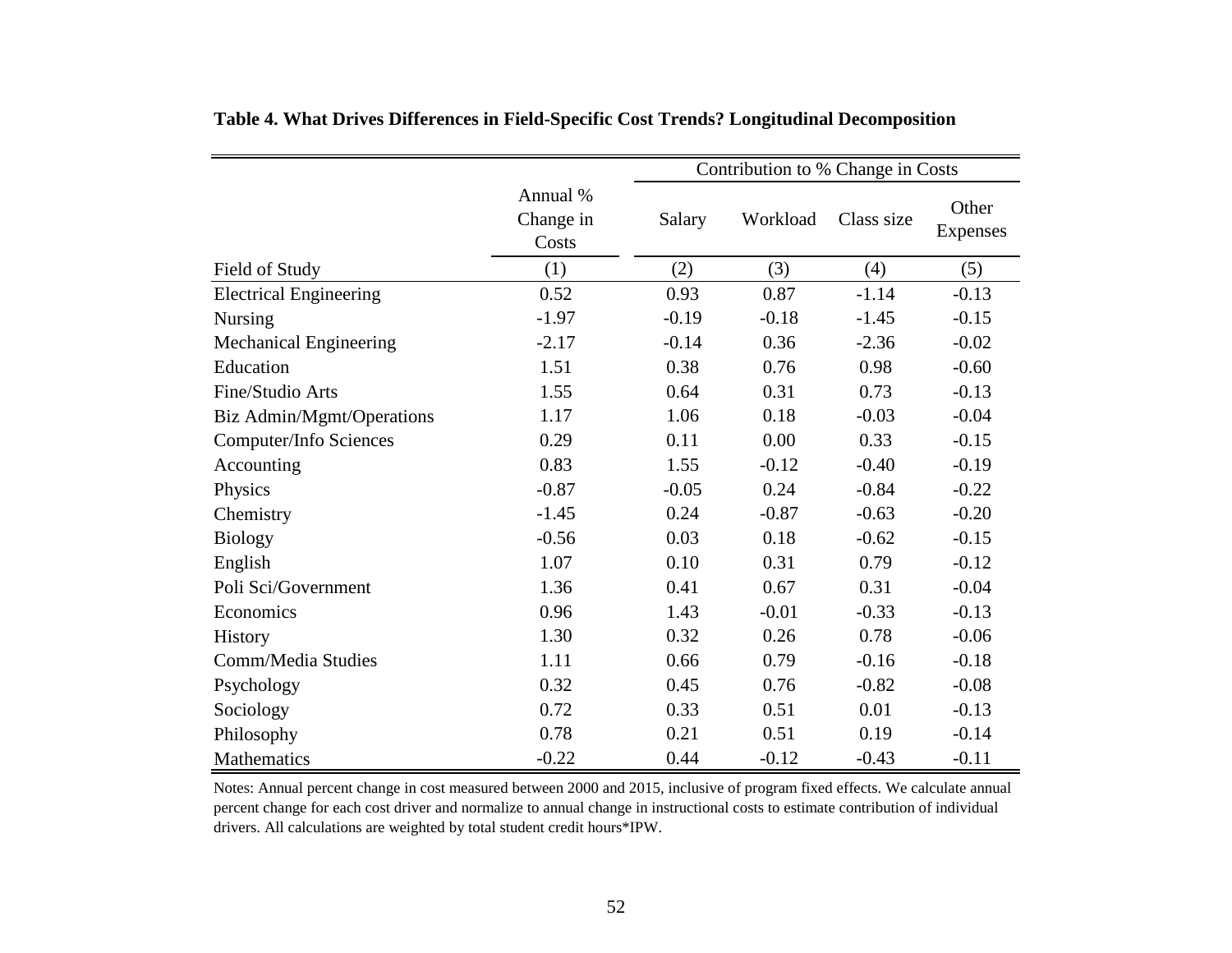## **Table 5. Average vs. Marginal Cost, by Field**

|                               |         |            | <b>Marginal Cost</b> |              | Marginal Cost (Program FE) |
|-------------------------------|---------|------------|----------------------|--------------|----------------------------|
|                               | Average | No program | Program              | Has graduate | No graduate                |
|                               | Cost    | <b>FE</b>  | FE                   | education    | education                  |
| Field                         | (1)     | (2)        | (3)                  | (4)          | (5)                        |
| <b>Electrical Engineering</b> | 410     | 414        | 228                  | 234          | 152                        |
| <b>Nursing</b>                | 364     | 295        | 118                  | 117          | 86                         |
| <b>Mechanical Engineering</b> | 342     | 365        | 49                   | 39           | 73                         |
| Education                     | 307     | 260        | 221                  | 224          | 18                         |
| Physics                       | 283     | 367        | 21                   | $-5$         | 104                        |
| Accounting                    | 277     | 253        | 170                  | 169          | 114                        |
| Fine/Studio Arts              | 276     | 228        | 107                  | 112          | 107                        |
| Biz Admin/Mgmt/Operations     | 256     | 322        | 188                  | 191          | 70                         |
| Chemistry                     | 241     | 268        | $-72$                | $-115$       | 115                        |
| Computer/Info Sciences        | 240     | 295        | 5                    | 5            | 171                        |
| Poli Sci/Government           | 231     | 173        | 116                  | 112          | 103                        |
| <b>Biology</b>                | 225     | 184        | 42                   | 25           | 93                         |
| Economics                     | 221     | 226        | 113                  | 111          | 73                         |
| English                       | 201     | 184        | 88                   | 88           | 101                        |
| History                       | 196     | 166        | 84                   | 84           | 81                         |
| Philosophy                    | 190     | 180        | 64                   | 65           | 47                         |
| Psychology                    | 184     | 160        | 27                   | 18           | 114                        |
| Comm/Media Studies            | 180     | 186        | 172                  | 161          | 184                        |
| Sociology                     | 176     | 142        | 76                   | 75           | 80                         |
| <b>Mathematics</b>            | 167     | 171        | 54                   | 55           | 52                         |

Notes: All regressions are weighted by total student credit hours\*IPW and include year fixed effects. Sample includes 32,496 programyears. Average cost corresponds to the constant from a field-specific regression of direct instructional expenditure per student credit hour on a constant and year fixed effects. Marginal cost corresponds to the coefficient on student credit hours from a field-specific regression of direct instructional expenditure on a constant, the number of student credit hours, year fixed effects, and program fixed effects (for (3) to (5)).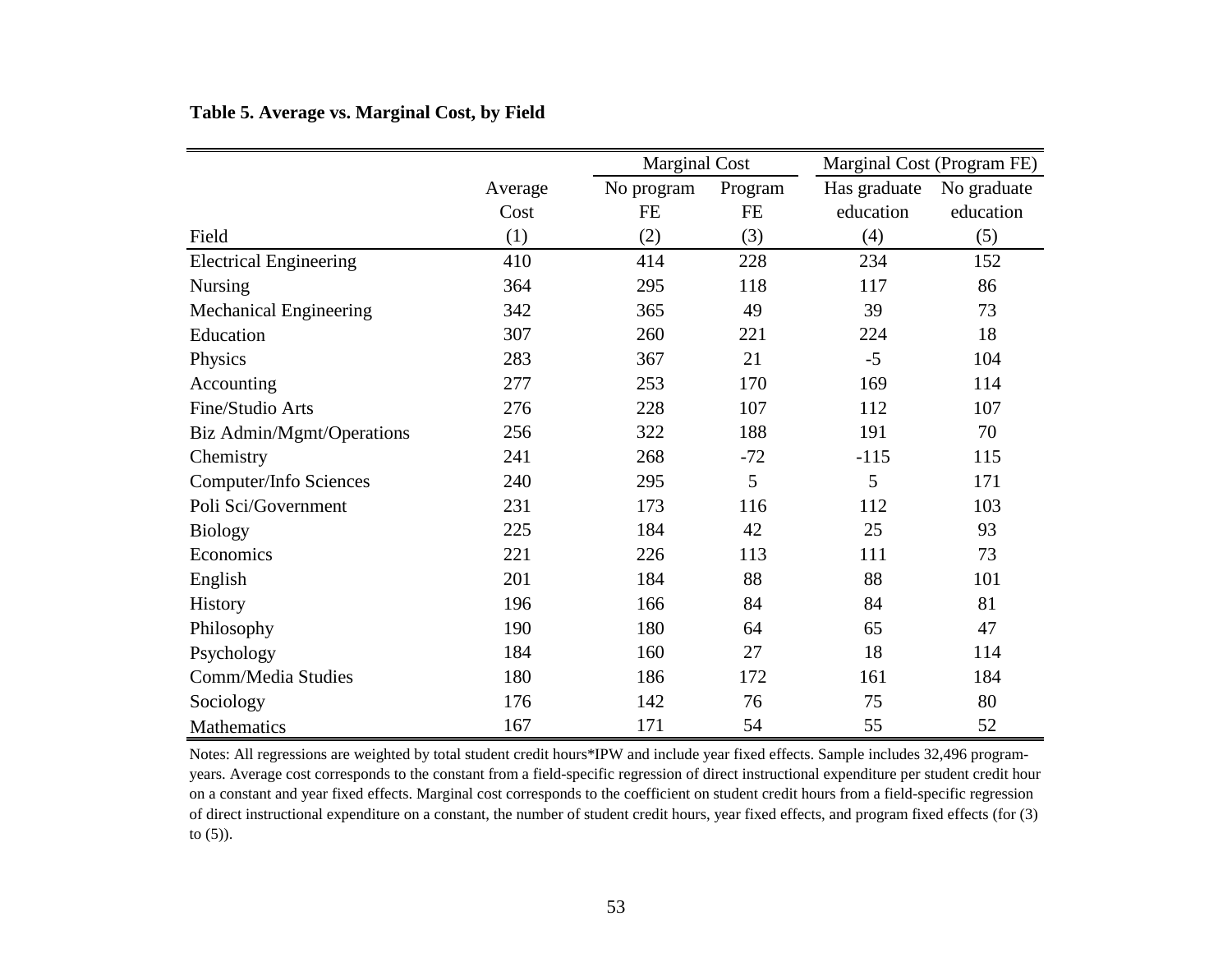**Table 6. Summary Statistics for Online Instruction Sample**

|                                                                                               | No Online<br>Enrollment |                                 |            | 1st Quartile Online  |                          | 2nd Quartile | 3rd Quartile             |                 | 4th Quartile             |           |
|-----------------------------------------------------------------------------------------------|-------------------------|---------------------------------|------------|----------------------|--------------------------|--------------|--------------------------|-----------------|--------------------------|-----------|
|                                                                                               |                         |                                 | Enrollment |                      | <b>Online Enrollment</b> |              | <b>Online Enrollment</b> |                 | <b>Online Enrollment</b> |           |
|                                                                                               | mean                    | sd                              | mean       | sd                   | mean                     | sd           | mean                     | sd              | mean                     | sd        |
| <b>Public Institutions</b>                                                                    | 55%                     |                                 | 77%        |                      | 79%                      |              | 84%                      |                 | 88%                      |           |
| <b>Total Degrees Awarded</b>                                                                  | 94                      |                                 | 136        |                      | 135                      |              | 136                      |                 | 290                      |           |
| <b>BA</b> as Share of Total Degrees                                                           | 88%                     |                                 | 79%        |                      | 80%                      |              | 82%                      |                 | 79%                      |           |
| MA as Share of Total Degrees                                                                  | 10%                     |                                 | 17%        |                      | 18%                      |              | 16%                      |                 | 19%                      |           |
| Prof as Share of Total Degrees                                                                | 0%                      |                                 | 0%         |                      | 0%                       |              | 0%                       |                 | $0\%$                    |           |
| PhD as Share of Total Degrees                                                                 | 2%                      |                                 | 4%         |                      | 2%                       |              | 2%                       |                 | 1%                       |           |
| <b>Full-Time Equivalents for All Faculty</b>                                                  |                         |                                 |            |                      |                          |              |                          |                 |                          |           |
| <b>Fall Semester Total FTE</b>                                                                | 24                      | 21                              | 47         | 33                   | 37                       | 28           | 38                       | 23              | 44                       | 43        |
| <b>Fall Semester Instructional FTE</b>                                                        | 24                      | 20                              | 46         | 32                   | 36                       | 27           | 38                       | 23              | 44                       | 43        |
| Tenured Faculty Share of Instructional FTE                                                    | 64%                     |                                 | 55%        |                      | 58%                      |              | 55%                      |                 | 52%                      |           |
| <b>Student Credit Hours</b>                                                                   |                         |                                 |            |                      |                          |              |                          |                 |                          |           |
| Fall Semester SCH by All Faculty                                                              | 6,421                   | 7,051                           | 12,104     | 9,481                | 9,446                    | 7,293        | 10,424                   | 7,286           | 11,580                   | 12,374    |
| Undergrad Share of All SCH                                                                    | 95%                     |                                 | 92%        |                      | 92%                      |              | 94%                      |                 | 87%                      |           |
| <b>Total Online Credit Share</b>                                                              | 0.00                    | 0.00                            | 0.01       | 0.01                 | 0.04                     | 0.01         | 0.10                     | 0.02            | 0.28                     | 0.15      |
| UG Online Credit Share in 2015                                                                | 0.00                    | 0.00                            | 0.01       | 0.01                 | 0.04                     | 0.02         | 0.09                     | 0.03            | 0.24                     | 0.15      |
| GR Online Credit Share in 2015                                                                | 0.00                    | 0.00                            | 0.04       | 0.11                 | 0.06                     | 0.13         | 0.11                     | 0.21            | 0.33                     | 0.34      |
| <b>Organized Class Sections</b>                                                               |                         |                                 |            |                      |                          |              |                          |                 |                          |           |
| Fall Semester OCS - All                                                                       | 76                      | 63                              | 147        | 111                  | 125                      | 116          | 120                      | 72              | 129                      | 116       |
| <b>Expenditures</b>                                                                           |                         |                                 |            |                      |                          |              |                          |                 |                          |           |
| Direct Instructional Expenditures (\$1000) - includes salary,<br>benefits, and other expenses | \$2,852                 | \$2,920                         | \$4,933    | \$4,305              | \$3,660                  | \$3,026      | \$3,524                  | \$2,505         | \$4,410                  | \$5,631   |
| Personnel Spending as a Share of Instructional Spending                                       | 94%                     |                                 | 94%        |                      | 95%                      |              | 93%                      |                 | 90%                      |           |
| <b>Analysis Variables</b>                                                                     |                         |                                 |            |                      |                          |              |                          |                 |                          |           |
| <b>Total Faculty per Student</b>                                                              | 0.07                    | 0.02                            | 0.06       | 0.02                 | 0.06                     | 0.02         | 0.06                     | 0.02            | 0.07                     | 0.03      |
| <b>Estimated Class Size</b>                                                                   | 34                      | 22                              | 38         | 22                   | 32                       | 16           | 32                       | 14              | 30                       | 19        |
| <b>Instructional Faculty Course Load - All Courses</b>                                        | 3.4                     | 1.1                             | 3.3        | 1.0                  | 3.5                      | 1.2          | 3.3                      | 0.9             | 3.3                      | 0.9       |
| <b>Instructional Spending per SCH</b>                                                         | 239                     | $\boldsymbol{\mathsf{S}}$<br>99 | 234        | $\sqrt{3}$<br>133    | 218                      | \$<br>103    | \$<br>201                | \$<br>105       | 206                      | \$<br>114 |
| <b>Instructional Personnel Spending per SCH</b>                                               | 225                     | 92<br><sup>\$</sup>             | 218<br>S   | \$<br>121            | \$<br>205                | \$<br>95     | 188<br>\$                | 100<br>\$       | \$<br>186                | 105<br>\$ |
| <b>Total Spending per SCH</b>                                                                 | 277                     | 171                             | 285        | 236<br>$\mathcal{S}$ | \$<br>244                | 167          | 220                      | 126<br><b>S</b> | 222                      | 132<br>\$ |
| N (institution-program-year)                                                                  | 989                     |                                 | 266        |                      | 265                      |              | 266                      |                 | 265                      |           |
| Weighted by IPW * SCH                                                                         | 48%                     |                                 | 13%        |                      | 13%                      |              | 13%                      |                 | 13%                      |           |

Note: Observations are weighted by the inverse of the likelihood that a given institution participates in the Delaware Cost Study multipled by a measure of the program's size (i.e., total fall student credit hours).